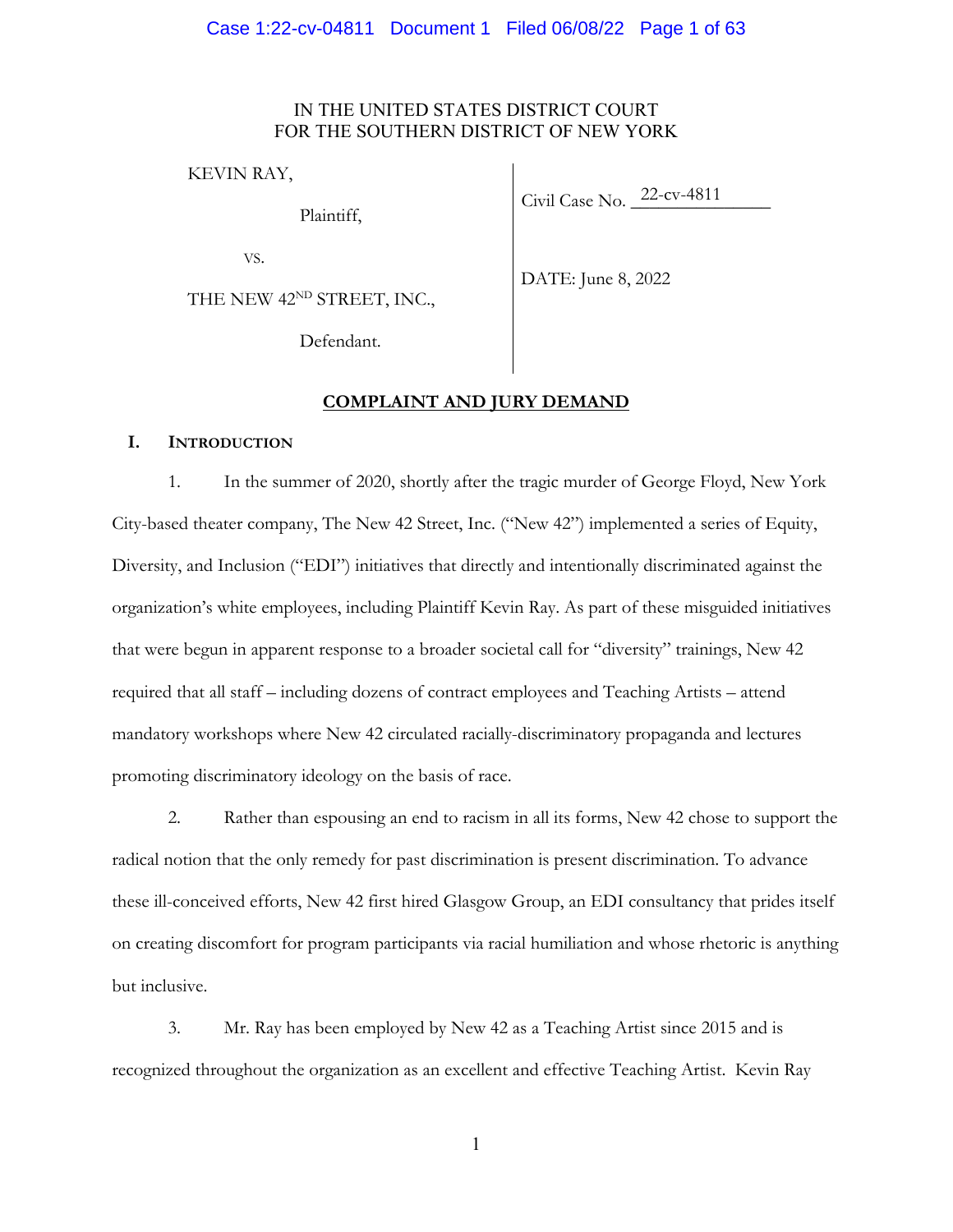# Case 1:22-cv-04811 Document 1 Filed 06/08/22 Page 2 of 63

was consistently asked to participate in the theater's presentations. Kevin Ray is white and openly gay.

4. New 42's one-time pleasant and collegial work environment completely eroded and became racially hostile in connection with New 42's EDI initiatives, Mr. Ray brought his concerns to New 42's Human Resources department. Astonishingly, New 42 implemented zero organizational changes and continued to foster a racially hostile work environment. In fact, the only noticeable change was that Mr. Ray was no longer assigned work.

5. Mr. Ray has suffered from an ongoing racially hostile work environment at, and retaliation by New 42.

6. Title VI and Title VII of the Civil Rights Act of 1964 prohibits racial discrimination in employment and protect individuals of all races and ethnicities. There is no race, skin color, or any other identity group that is excepted from adherence to Title VI or VII's prohibitions. In other words, fault attributed to white people for historical societal wrongs committed against non-white people, no matter how despicable they were or may have been, does not provide New 42 with reason to mete out present day retribution, discipline, and punishment on the basis of race to supposedly correct historical wrongs through racial discrimination.

7. In the common-sense words of the Supreme Court: "The way to stop discrimination on the basis of race is to stop discrimination on the basis of race." *Parents Involved in Community Schools v. Seattle School District No 1*, 127 S. Ct. 2738 (2007).

8. Yet New 42 has created a hostile workplace environment obsessed with race, providing materials, workshops, and trainings, sometimes segregated by race, replete with racial stereotypes and demeaning insults.

9. New 42 justifies this hostile environment in the name of "eradicating bias" and targets white employees with racial hostility under the name of "equity." In reality, however, the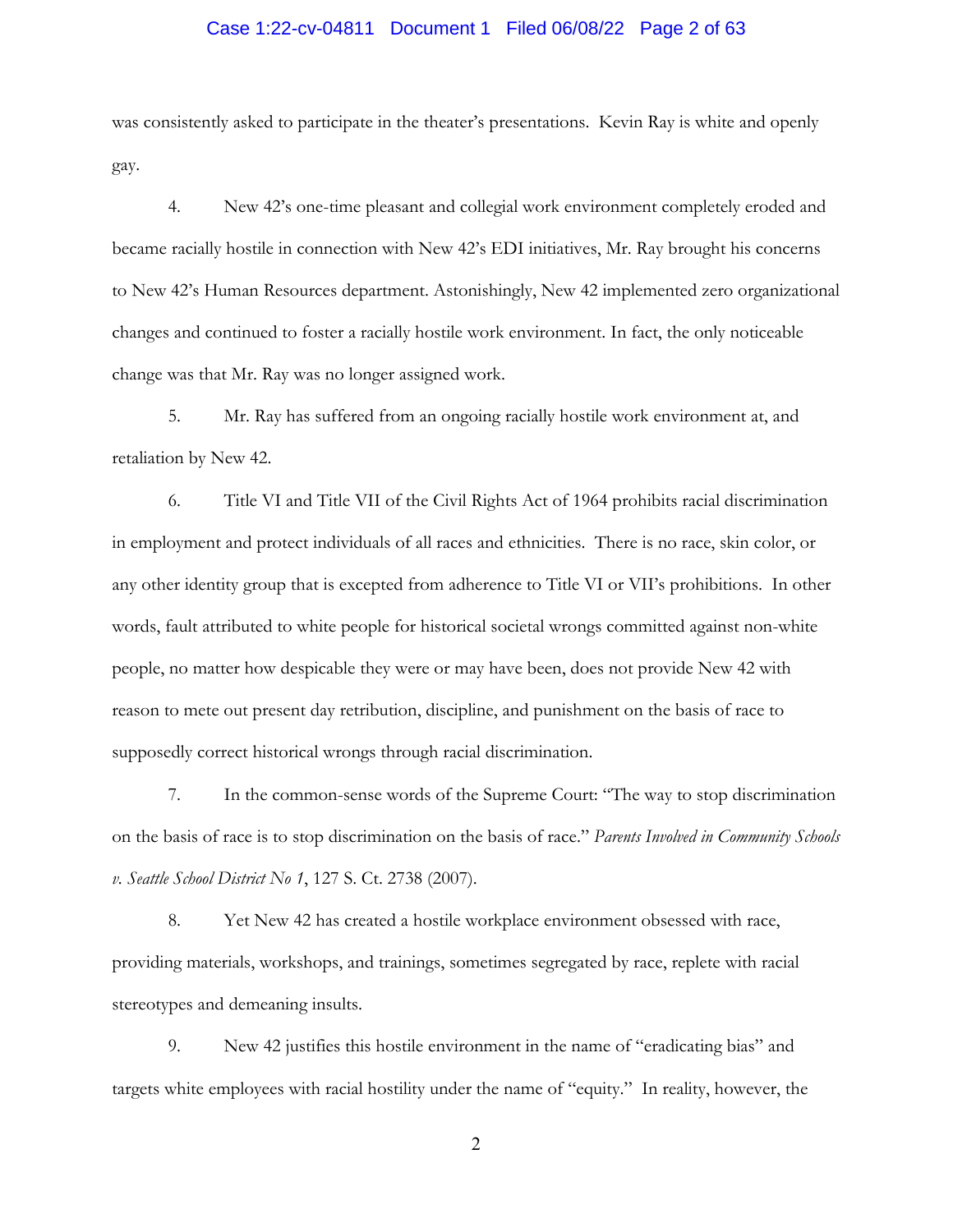# Case 1:22-cv-04811 Document 1 Filed 06/08/22 Page 3 of 63

stereotypes propagated by New 42 are just as demeaning and demoralizing to historically marginalized minorities as they are to white people like Plaintiff. Kevin Ray complained to New 42 about this harassment and discrimination but to no avail. He suffers ongoing damage as a result of New 42's discrimination.

10. Plaintiff exhausted administrative remedies by filing his complaint as to Title VII claims with the E.E.O.C. on August 23, 2021 and applied for his right to sue as of May 23, 2022. Kevin Ray sues to recover from his employer, New 42, which discriminated against him on the basis of race.

#### **II. PARTIES**

11. Plaintiff Kevin Ray was, at all times relevant to this Complaint, an employee at New 42. He is a resident of Brooklyn, New York.

12. Defendant The New  $42<sup>nd</sup>$  Street Inc. ("New  $42$ ") is a theatre company with its principal place of business in New York, New York. New 42 is designated as a 501(c)(3) and currently receives both Federal and State funding.

#### **III. JURISDICTION AND VENUE**

13. Plaintiff exhausted administrative remedies by filing his complaint as to Title VII claims with the New York Division of Human Rights/E.E.O.C. on or around August 23, 2021. Plaintiff applied for his right to sue in court on or around May 23, 2022, a copy of which is attached to this Complaint as **Exhibit A**.

14. This court has jurisdiction because Plaintiff's cause of action arises under Title VII of the Civil Rights Act of 1964, 42 U.S.C §2000-*e et seq*., which is a law of the United States, conferring jurisdiction under 28 U.S. Code § 1331.

15. This court has supplemental jurisdiction over all state claims under 28 U.S.C.  $$1367(a).$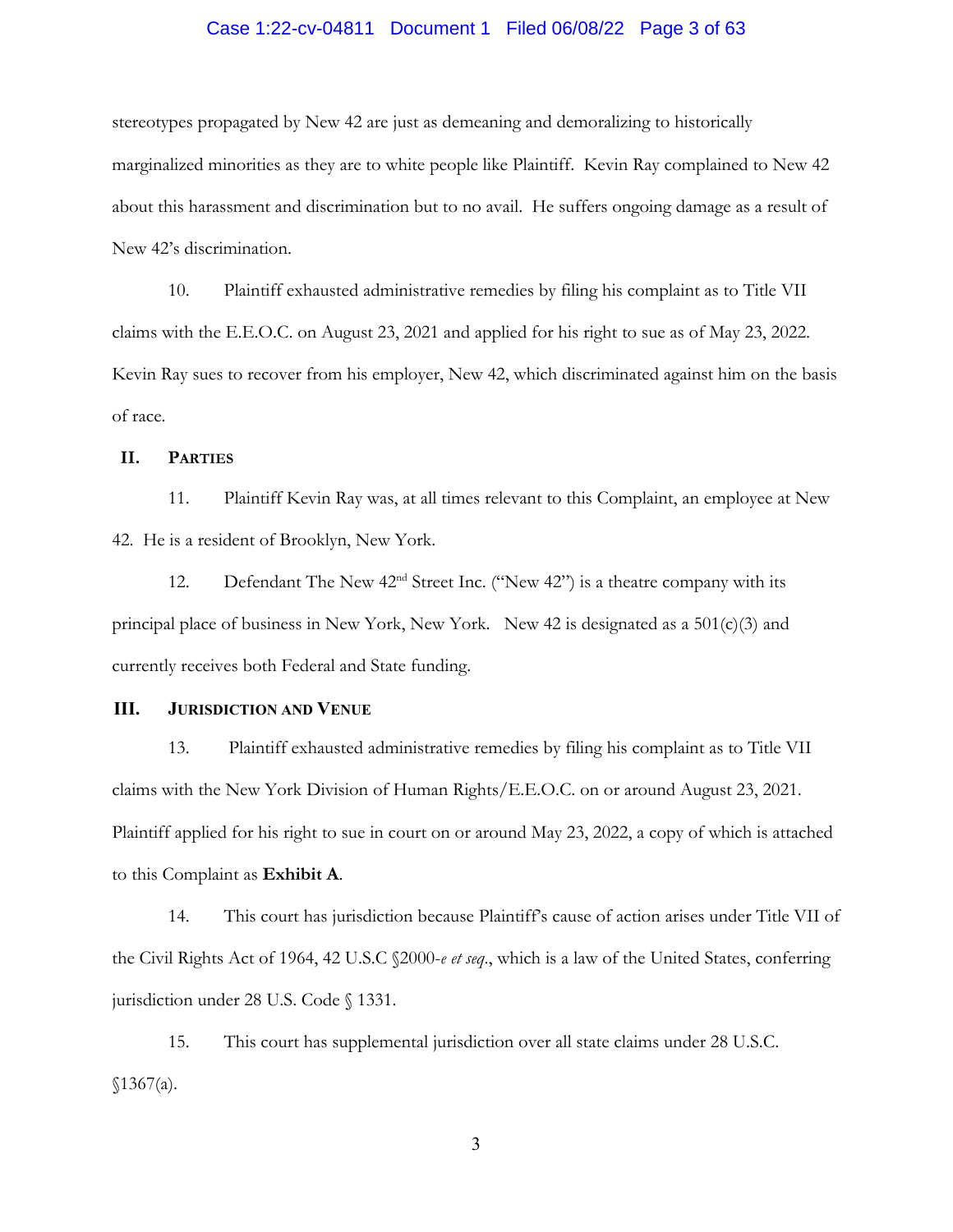# Case 1:22-cv-04811 Document 1 Filed 06/08/22 Page 4 of 63

16. Venue is proper in the U.S. District Court for the Southern District of New York under 28 U.S.C. 1391(b) because Defendant's principal place of business is within the jurisdiction of this Court, and a substantial part of the acts and omissions giving rise to Plaintiff's claims took place with the jurisdiction of this Court.

#### **IV. FACTS**

17. Plaintiff Kevin Ray is a Teaching Artist who works for New 42.

18. Teaching Artist are hourly employees of New 42. Their work includes, but is not limited to, attending paid "Activations" and "Professional Development" meetings, traveling to schools in the New York City region to deliver arts-based workshops for students attending performances at New Victory Theater, and traveling to schools to provide "Residencies" which consist of arts-based workshops with students. Teaching Artist are also paid for their time participating in "EDI Sub-committees." EDI stands for Equity, Diversity, and Inclusion, a euphemism at New 42 for indoctrinating and enforcing race-based teachings in violation of state and federal civil rights laws.

19. Beginning already in the fall of 2019, Defendant New 42 began to propagate a racebased, activist ideology in the workplace.

20. Under the guise of what New 42 calls EDI, New 42 created an environment permeated with racial stereotypes, insults, and racial discrimination that is as demeaning to Black employees and other people of color as it is demeaning to white employees.

21. On or about July 27, 2020, Courtney J. Boddie, Vice President, Education & School Engagement at New 42, sent a link to all Teaching Artist staff to promote the ideas of Ibram X. Kendi, the widely known author of How to Be An Antiracist. Kendi is well known to promote the unabashed endorsement of racial discrimination: "The only remedy to past discrimination is," as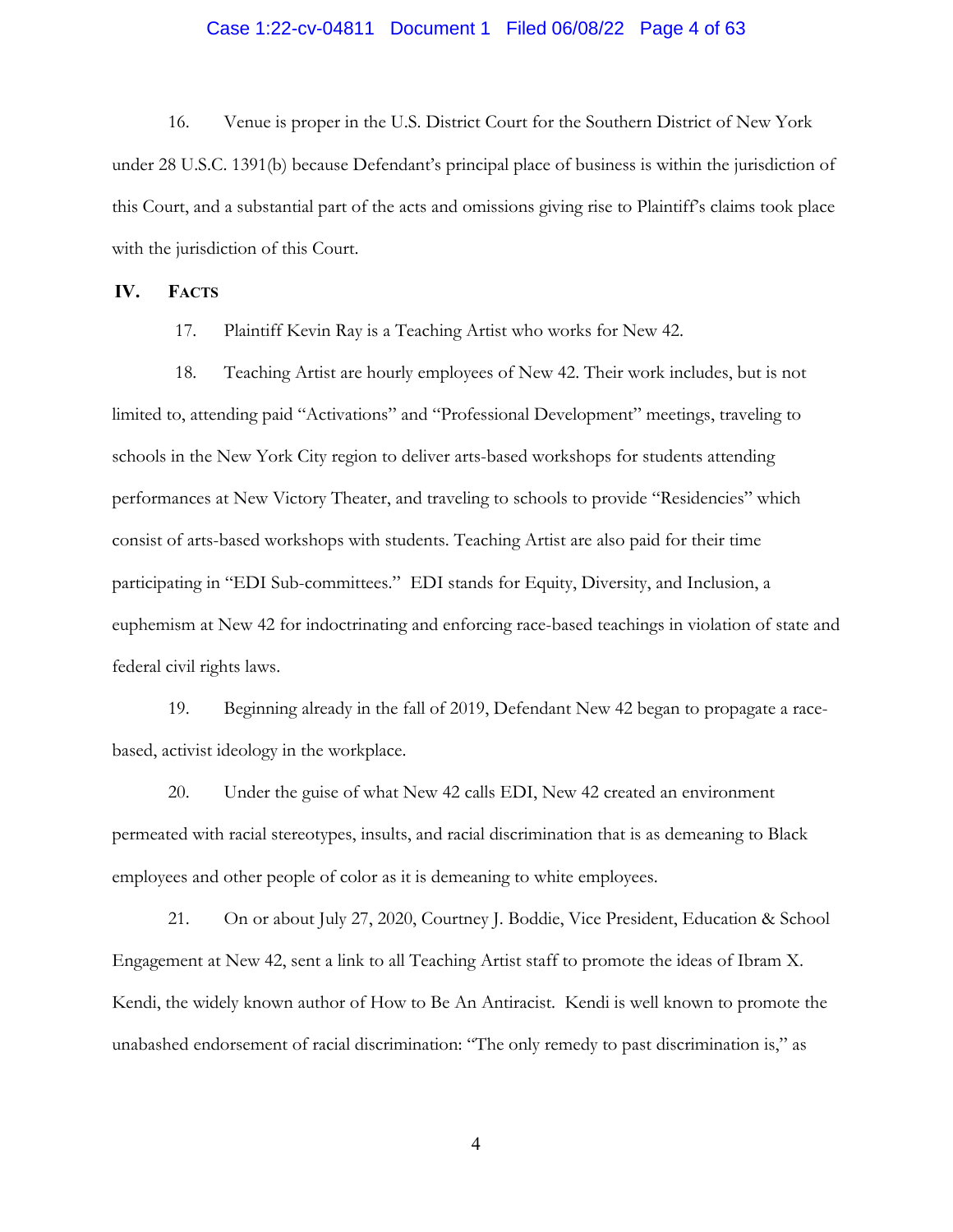# Case 1:22-cv-04811 Document 1 Filed 06/08/22 Page 5 of 63

Kendi proclaims, "present discrimination." Id. at 19. New 42 applies abstract racial theories like those of Kendi to justify overt discrimination in its workplace in violation of federal and state law.

22. New 42 circulated other materials and provided workshops and trainings replete with racial stereotypes and demeaning insults.

23. In addition, Plaintiff received over 70 racially provocative emails through New 42's email system and listened to fellow employees use company time to lecture and insult him and each other about the supposed taint of "whiteness." New 42 promoted a hostile environment in which "whiteness" is something akin to Original Sin, a stain which can never be forgiven or expunged.

24. Mr. Ray complained to New 42 about the racially hostile environment. New 42 did nothing.

25. New 42 contends that its discrimination and racial insults, stereotypes, and even segregation are an attempt to "eradicate bias." Their website proclaims that "New 42 implements new practices and working groups toward a more radially inclusive professional community," and "expanding education content to build a larger resource for NYC schools to engage in social and racial justice activism through arts curriculum units," euphemisms for implementing the principled disparagement of some racial groups in the name of promoting others.

26. According to New 42, targeting white employees with racial disparagement is acceptable in the name of "equity." Likewise, stereotyping Black and other employees on the basis of race, albeit under the guise of praising their innate racial characteristics, is somehow a virtue at New 42 in the name of "equity."

27. In the name of "equity," New 42 enflamed this racially charged environment by segregating employees based upon skin color at workplace meetings. Segregation is now a "radical" tool of "social justice" at New 42.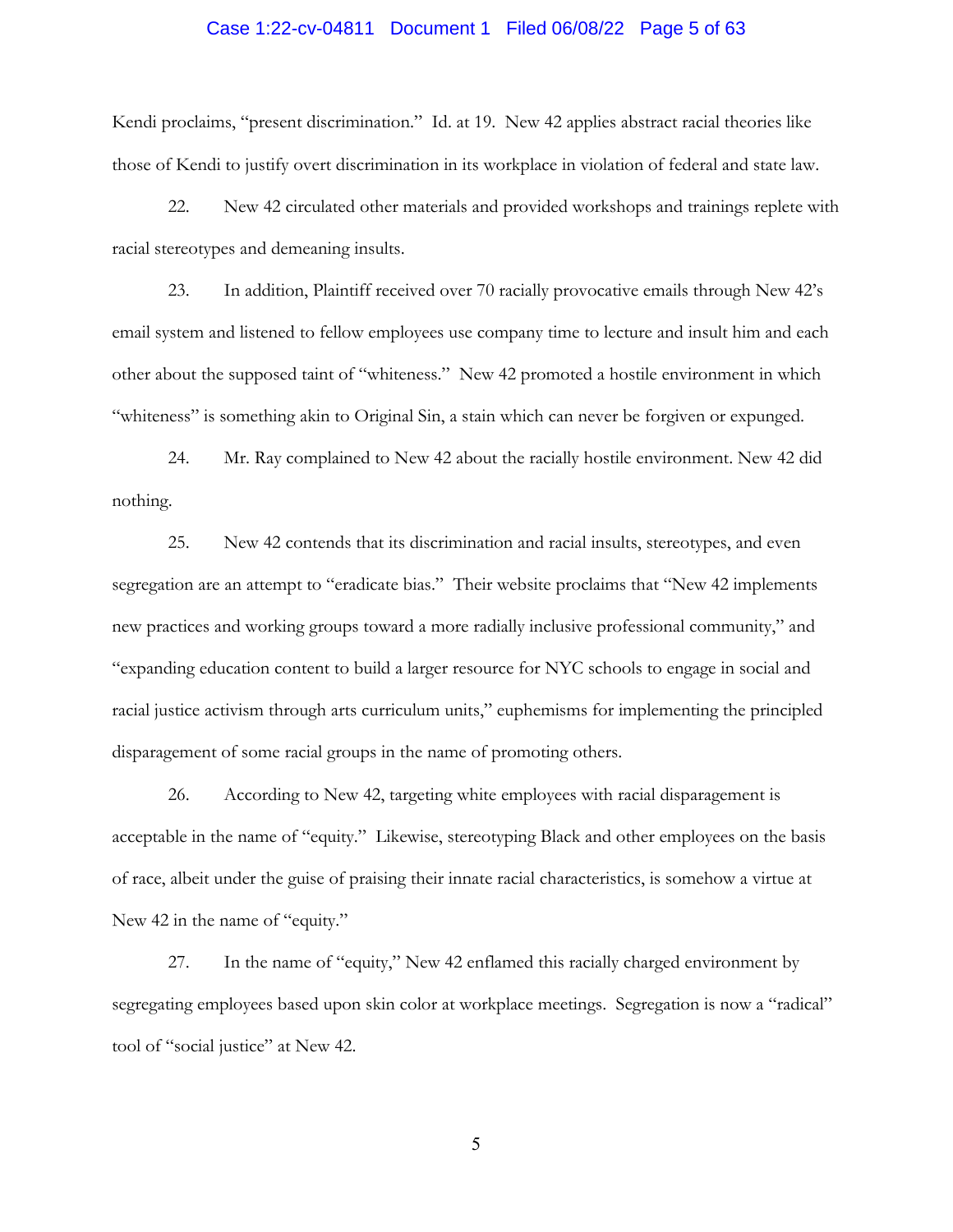# Case 1:22-cv-04811 Document 1 Filed 06/08/22 Page 6 of 63

28. On June 4, 2020, New 42 held a racially segregated Town Hall Zoom meeting where staff were segregated into rooms based on race, not limited to rooms labeled, "White Identifying Breakout Room," "Black/African-American Identifying Breakout Room," or "Non-Black People of Color Identifying Room."

29. Plaintiff has white skin and was asked by co-workers and Executive Vice President of New 42, Lindsey Buller Maliekel, to get involved with the "Envisioning a New 42 White Affinity Group."

30. "Affinity Groups" is a euphemism calculated to make racially segregated workplace groups seem like a progressive, virtuous exercise in enlightened racial justice.

31. At New 42, the purported way to create "equity" on the basis of race is to segregate on the basis of race.

32. New 42 circulated race-based materials trumpeting the supposed importance of "white affinity groups" for white people.

33. These materials noted that "racism is a white problem." New 42 claims that "mixedrace-dialogues are often **inappropriate for White people**, given that placing White folks in interracial dialogue is like placing pre-algebra students in a calculus class…**White people need something akin to a remedial course**" (citations omitted, emphasis added).

34. These and other race-based materials count at New 42 as "Antiracism."

35. These materials share the concern that "White groups will replicate the worse facets of dominant culture, so White folks who participate in affinity groups must be explicit about their desire to be held accountable for anti-racism."

36. The materials informed staff that "(t)o understand what it means to be white in America and break the silences that surround it requires arduous, persistent, and soul-stretching work." Only white staff were asked to do this "soul-stretching" work.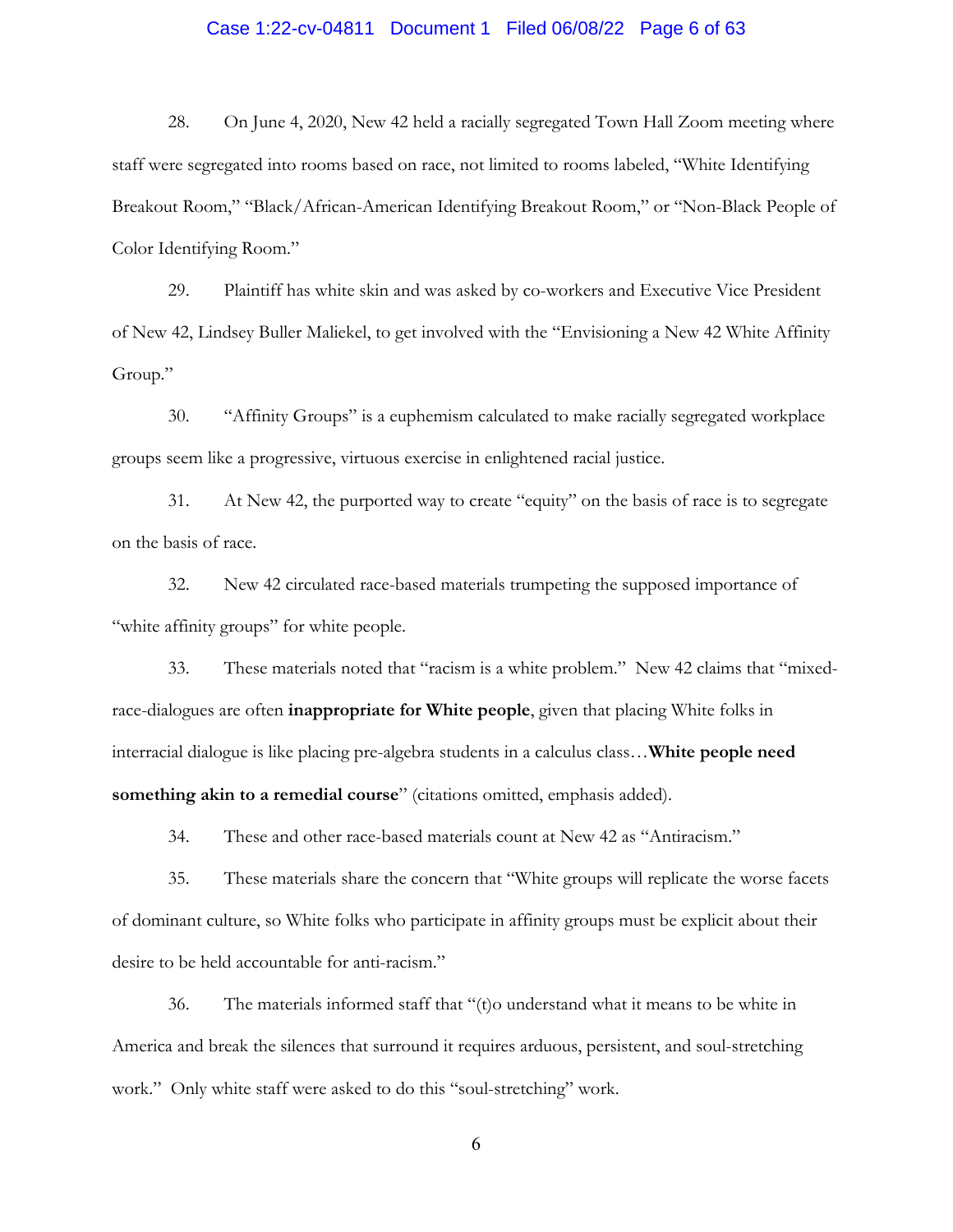#### Case 1:22-cv-04811 Document 1 Filed 06/08/22 Page 7 of 63

37. New 42 used company time to force white employees to do this "arduous, persistent" work and to educate white staff on how to be a "white ally."

38. According to materials circulated at New 42, becoming a "white ally" meant staff had to "assume racism is everywhere, every day" – by which New 42 means attributable only to white people. New 42, the color of an individual's skin apparently dictates and predetermines "racist" thoughts in the individual's brain.

39. New 42 placed expectations on white staff to progress from being "unaware of their whiteness" to develop a new "anti-racist identity of Whiteness." Here again, in the opposite world that is New 42, promoting race-based "identity" is supposedly "antiracist."

40. These obsessive messages permeated New 42 with stereotypes based on nothing other than skin color. New 42 created expectations and work dividing white employees from their fellow employees of color.

41. Teaching Artists at New 42 are paid in part and New 42 is funded, at least in part, by federal and state funding. New 42 expected Teaching Artists, like Plaintiff, to participate in "diversity" training sessions.

42. In reality, "diversity training sessions" were race-based indoctrination sessions that promoted the division of employees on the basis of race.

43. Diversity training sessions required RSVP's and offered alternative, segregated training for Black, Hispanic, or Asian teaching artists.

44. As part of its new focus on so-called EDI initiatives, meaning other things, New 42 hired Glasgow Group as its consultant.

45. The Glasgow Group was an agent of New 42, providing workshops and trainings for employees.

46. The Glasgow Group traffics in racial stereotypes and insult.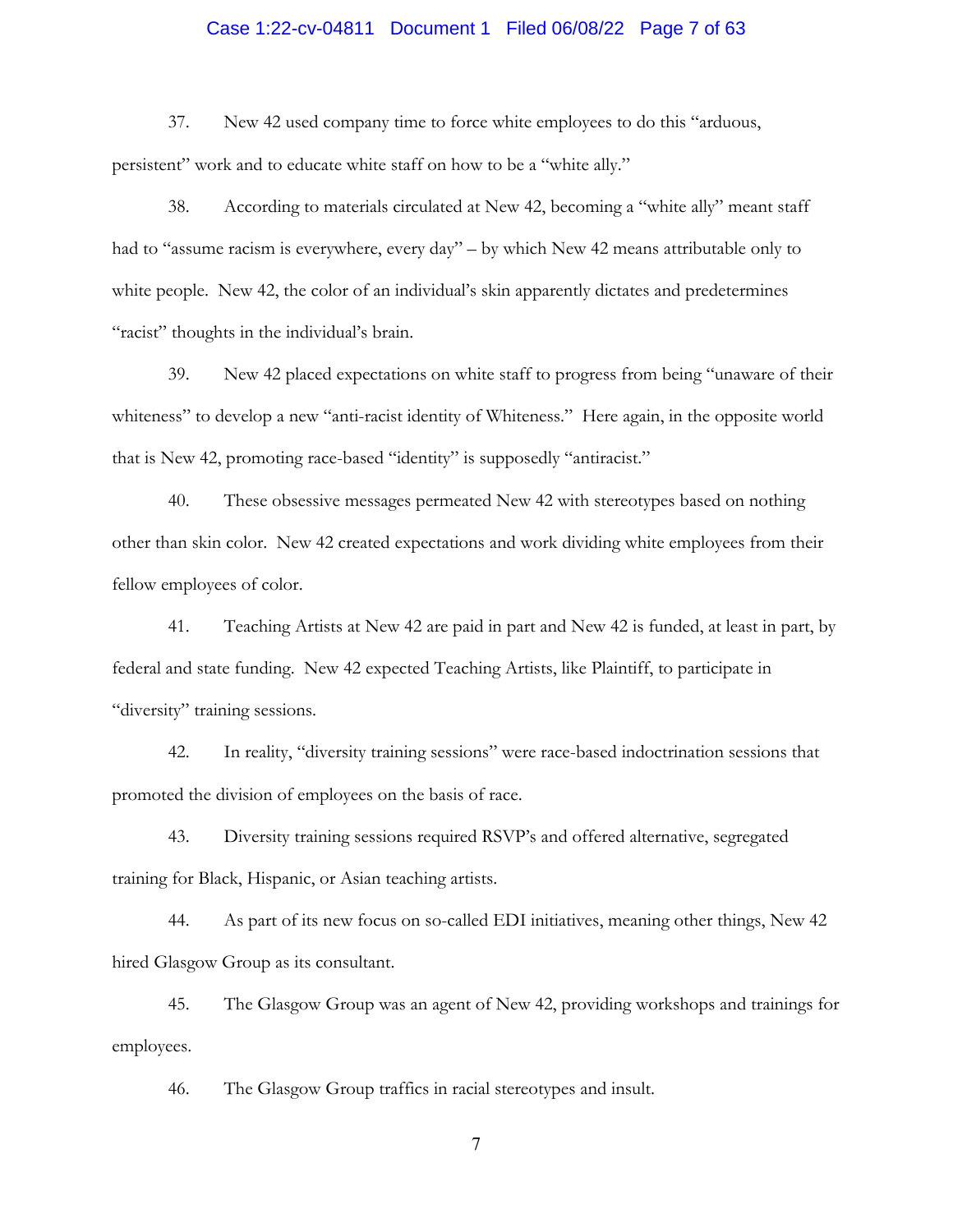# Case 1:22-cv-04811 Document 1 Filed 06/08/22 Page 8 of 63

47. One of the Glasgow Group's "Four Agreements" or pillars of its supposed pedagogy is that participants in their EDI initiatives will "experience discomfort." In practice, this means that participants will be singled out on the basis of race and made to feel uncomfortable.

48. The Glasgow Group further enflamed the racially hostile work environment at New 42.

49. The Glasgow Group states that its goal is to create "cognitive dissonance," which they explain will result "in a need to change one's thoughts, feelings or behavior"—of course, on the basis of race.

50. Starting in February of 2021, "All Staff Racial Equity Session" meetings ensued with the Glasgow Group. Plaintiff would only receive work and pay if he showed up for these meetings.

51. At one of these meetings staff, including Plaintiff, were required to write down private information such as their race, sexual orientation, and family structure, and then they were instructed to reveal this private information with co-workers.

52. The Glasgow Group distributed race-based materials to the staff of New 42, including a handout with the expressly race-based title, "White Group-Level Behavior/Privilege." The handout was filled with racial stereotypes.

53. This handout explained behaviors "consistently exhibited by whites," and listed the following stereotypes of "white" behavior:

- "Not listening"
- "Avoiding areas, places, people, relationships that are diverse"
- "Reacting on an individual level, wanting to be seen for one's individuality"'
- "Disassociating from one's white group identity; for example, when hearing examples of racism saying 'Oh, I am not like that."
- "Lack of inquiry"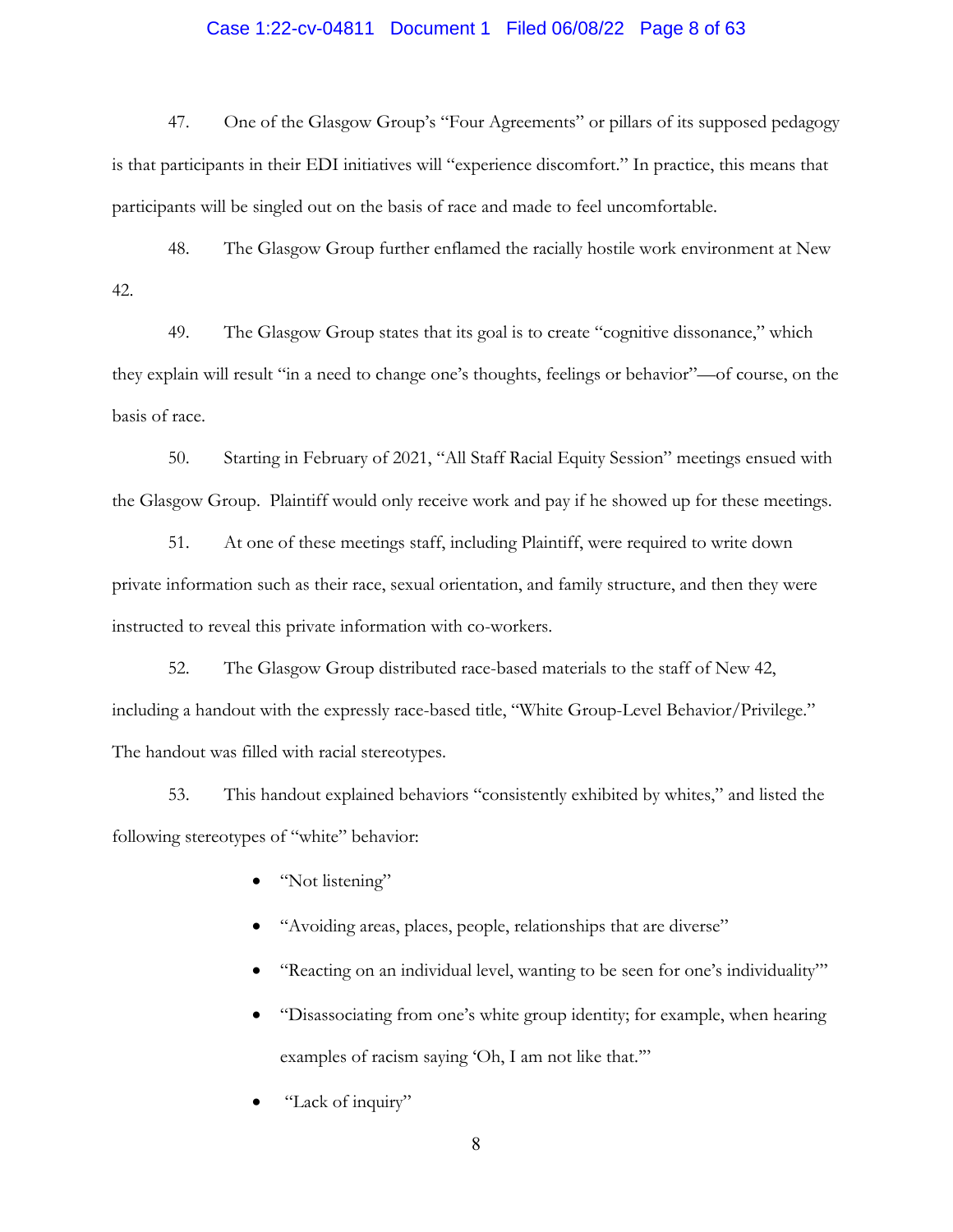- "Dismissive, negating behavior"
- "Setting norms in groups derived from white culture"
- "Tendency to direct, take charge, act independently"
- "Over-identifying with person(s) of color and not owning own's white group identity."
- "Denying that situations have any racial component."

This list also exemplifies how New 42's racially discriminatory ideology disguises insults to nonwhite minorities as some sort of "antiracist" virtue. According to New 42, the tendency to "direct, take charge, and act independently" is apparently a "white" characteristic that someone acquires by virtue of the melanin content of their skin. Thus, any Black employee who directs, takes charge, and acts independently is supposedly not acting "Black."

54. In addition, "Education Programs Manager" Mia Sommese sent all New 42 Teachiner Artist staff an email with "Required Reading." She distributed a document titled "White Supremacy Culture" with highlights in yellow of passages that New 42 wished to impose on the organization. See **Exhibit B** (with all emphasis therein supplied by New 42). Program Manager Mia Sommese did this after Kevin Ray had complained to New 42's Human Resources department that the organization was fostering a racially hostile environment by trafficking in racial stereotypes.

55. "White Supremacy Culture" could not be more typical of this movement within New 42. Ironically, these materials broadly purported to define "White Supremacy Culture" as the "power elite" using the "pseudo-scientific concept of race" to create "whiteness and a hierarchy of racialized value." All the while, of course, New 42 projected pseudoscientific principles of whiteness and racialized values.

56. These materials claimed, "Whiteness" and "White Supremacy Culture" "disconnect and divide each and all of us from the earth, the sun, the wind, the water, the stars, [and] the animals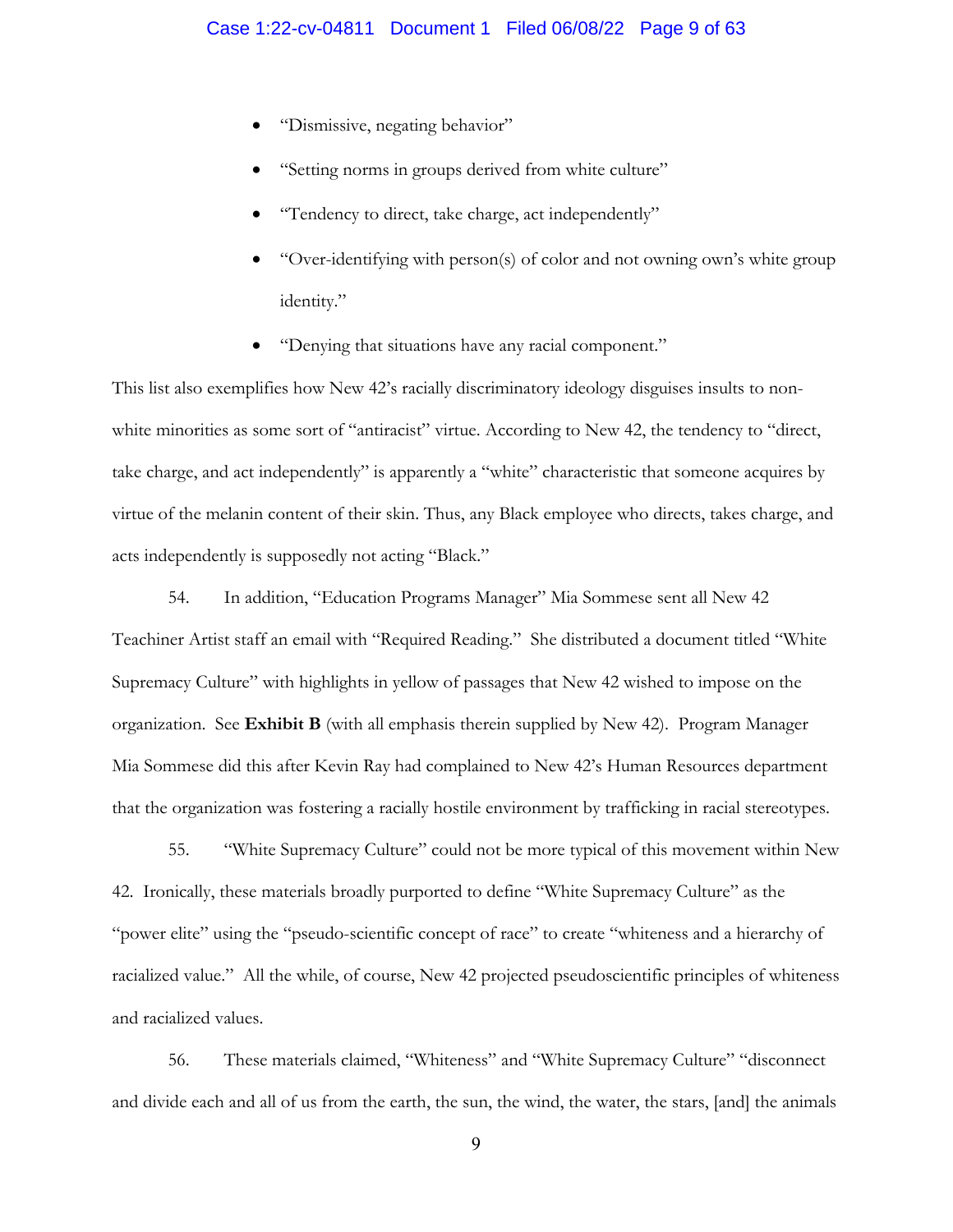#### Case 1:22-cv-04811 Document 1 Filed 06/08/22 Page 10 of 63

that roam the earth." Apparently, to New 42, Black or other people of color, by some sort of magic worked by their skin's melanin content, have a mystical, inherent connection to the earth, the sun, the wind, the water, the stars, [and] the animals that roam the earth. White people, by some sort of equally magical process worked by the absence of melanin, sever this connection.

57. No other races were accused of dividing and disconnecting "us" from the earth, the sun, the wind, the water, the stars, and the animals that roam the earth. In reality, this is nothing more than an inversion of nativist and colonial ideology of the  $19<sup>th</sup>$  century in which non-white minorities were presented as incapable of civilized discourse due to their retarded Darwinian evolutionary development that placed them closer to the state of nature and the animal kingdom, while white people supposedly went about mastering science, management, and business.

58. New 42 simply slaps a smiley face over this overtly racially discriminatory clap trap, inverts the value system of old racial hierarchy by making a virtue of everything traditional, actually existing racists considered a vice, and re-packages the resulting stereotypes as "anti-racist."

59. The derogatory and negative concepts of "White Supremacy Culture" and "white" behavior were discussed throughout over three weeks of training sessions.

60. Never subtle about its goals, one of New 42's missions is to "decolonize" employees "minds," "bodies," "psyches," "emotions," "work," "homes," and even "the land, water sky and air" from the values and characteristics of "whiteness" and "white supremacy culture."

61. "Decolonizing," in this context, means condemning "whiteness" and "white cultural values."

62. The workshop sought to dismantle the belief that "whiteness holds value."

63. Of course, New 42 management and the Glasgow Group did not distribute materials proclaiming that "Blackness" holds "no value"—which would be instantly recognized as racist.. But it is okay at New 42 to reserve such racial animosity for white employees.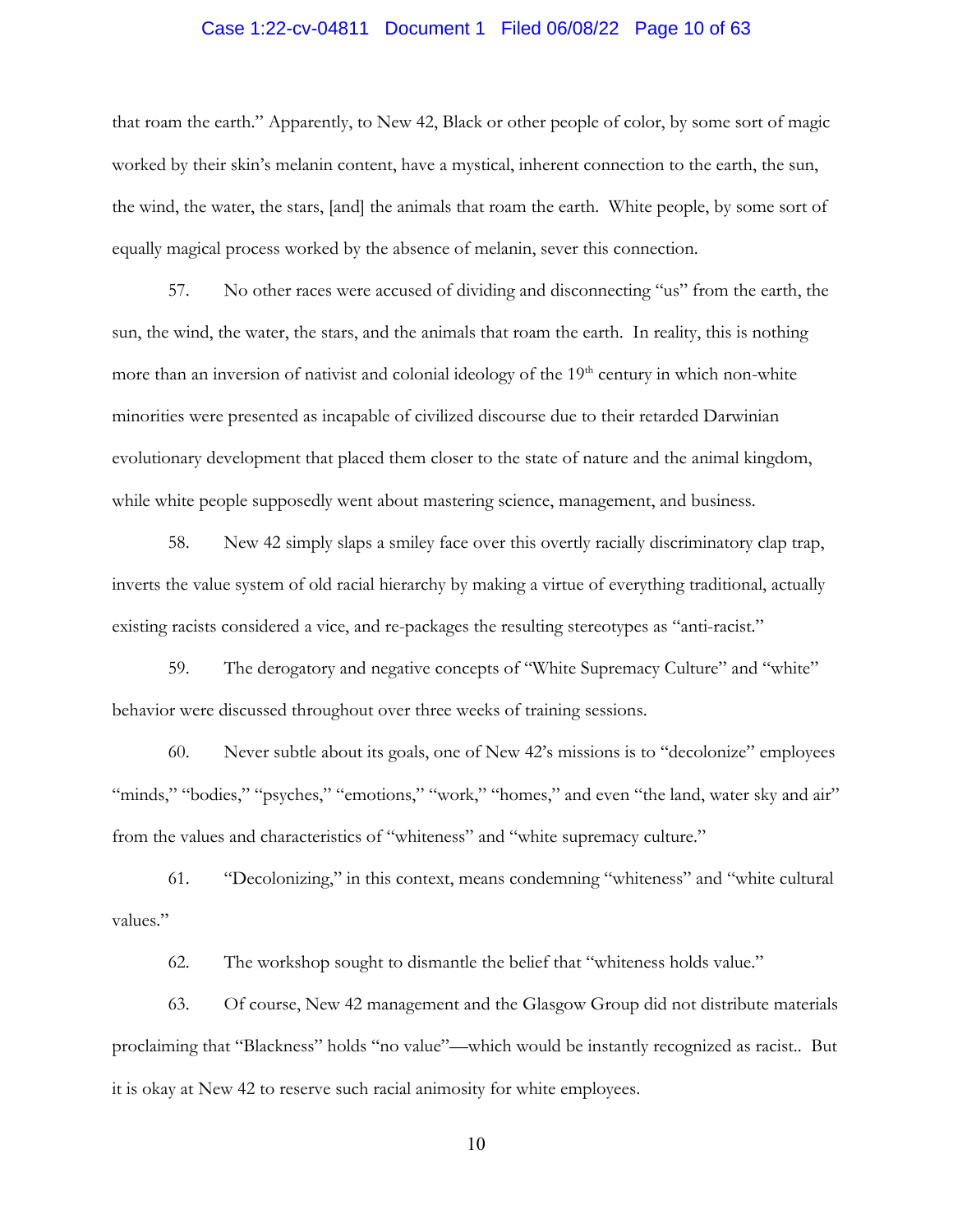#### Case 1:22-cv-04811 Document 1 Filed 06/08/22 Page 11 of 63

64. Additional materials and throughout various discussions, New 42 defined stereotypes of "whiteness" or the "white middle and owning class" (as if Black "owning class" American who own or strive to own property are somehow not sufficiently Black) by the following characteristics or traits:

- Fear that "disconnect(s) us from the earth, wind, and sky, and all the creatures that roam the earth"
- Qualified. "This particular characteristic is internalized primarily by middle and owning class **white people**, formally educated, who are taught by the culture that they are qualified and even duty bound to fix, save, and set straight the world . . . the deviousness of this characteristic is how strongly **white middle and owning class educated people** can internalize and assume their own inherent qualifications to 'improve' whatever is in front of them that is 'broken' without acknowledging or see their role in breaking it" (emphasis added).
- Perfectionism, One Right Way, Paternalism, and Objectivity
- Worship of the Written Word
- Either or/Binary thinking
- Progress is Bigger/More and Quantity over Quality
- Individualism, examples given include "**for white people: seeing yourselves and/or demanding to be seen as an individual and not as**  *part of the white group; . . . for white people: a belief that you are* responsible for and are qualified to solve problems on our own" (emphasis added).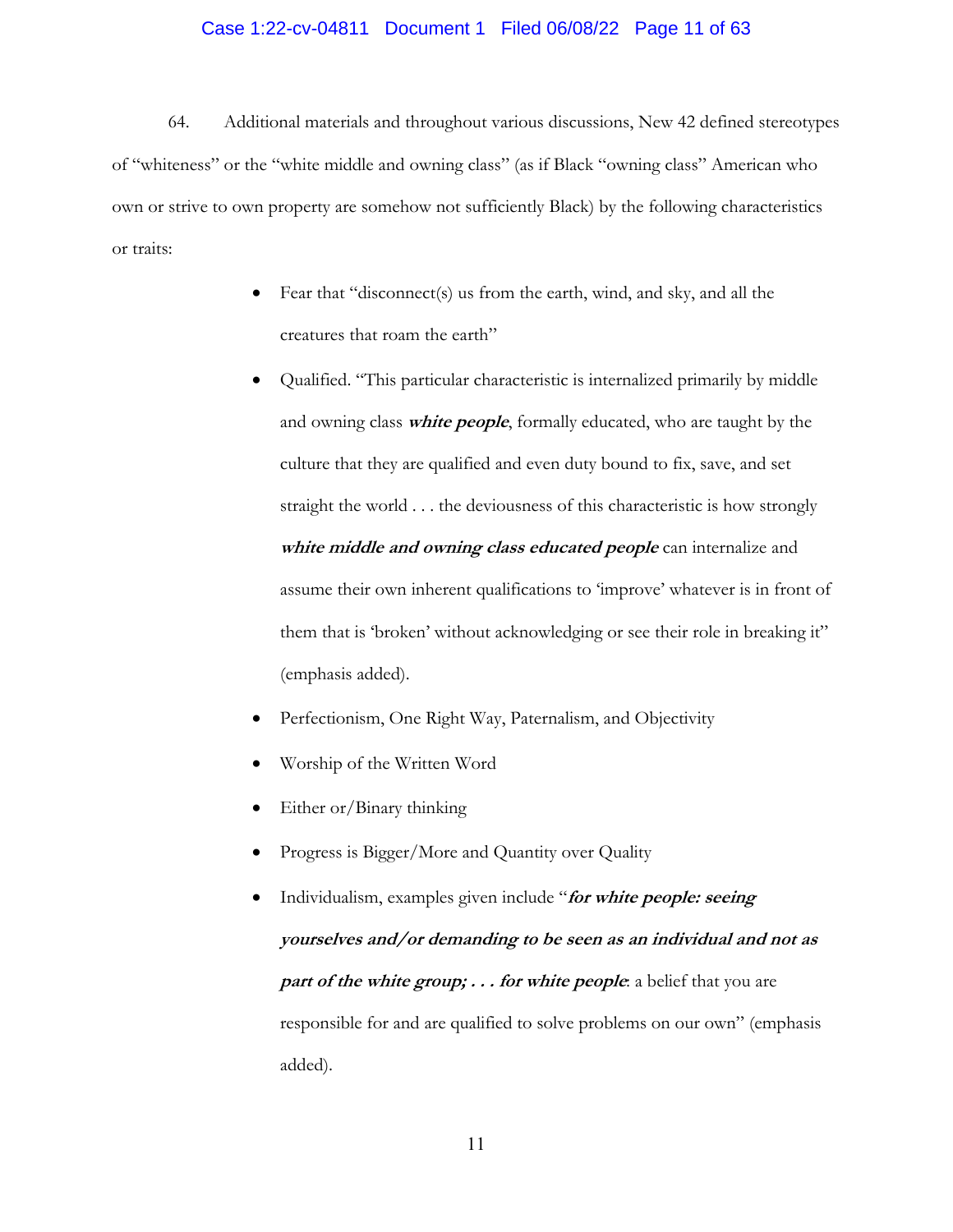- Defensiveness, examples include "White people claim that participation in anti-racist activity means they cannot be racist or be engaged in racism;"
- Denial
- Right to Comfort, examples given include, "**white people** equating individual acts of unfairness with systemic racism" (emphasis added).

Once again, Black or other minority employees are equally demeaned by this racially discriminatory drivel. New 42's teaches that non-white employees who value progress, individualism, perfectionism, qualifications, or who refuse to embrace mushy minded romanticism about the "earth, wind, and sky, and all the creatures that roam the earth," are clearly just passing as white.

65. Once again, New 42 promoted racially discriminatory stereotypes and repackaged them as "anti-racism," including more of the most racially discriminatory tropes of real nineteenth century racists and colonialists, such as that only white people are capable of agency, objective thinking, or mastering the written word.

66. Other supposed "truths" in the materials New 42 distributed include "how so many white people lead, make decisions, and define reality for  $BIDOC<sup>1</sup>$  and other poor communities..."; how "white colleagues" "question [the] very presence" of BIPOC in their workplace; how "white faculty and students" make "subtle accusations" against BIPOC; and how "white" people assume that they are "race neutral when our very ignorance means that we are daily reproducing racism."

67. The materials also proclaim, "The wealthier and whiter and more cisgender male we are, the less we have to account for ourselves on other people's terms." Thus, the ideology peddled by New 42, with the assistance of state and federal funds, intermingles sex-based stereotypes with race-based stereotypes.

<sup>&</sup>lt;sup>1</sup> This is an alphabet soup acronym that stands for "Black, Indigenous, and People of Color," but to which activists such as those at New 42 are constantly adding new letters to signify ever new identity groups.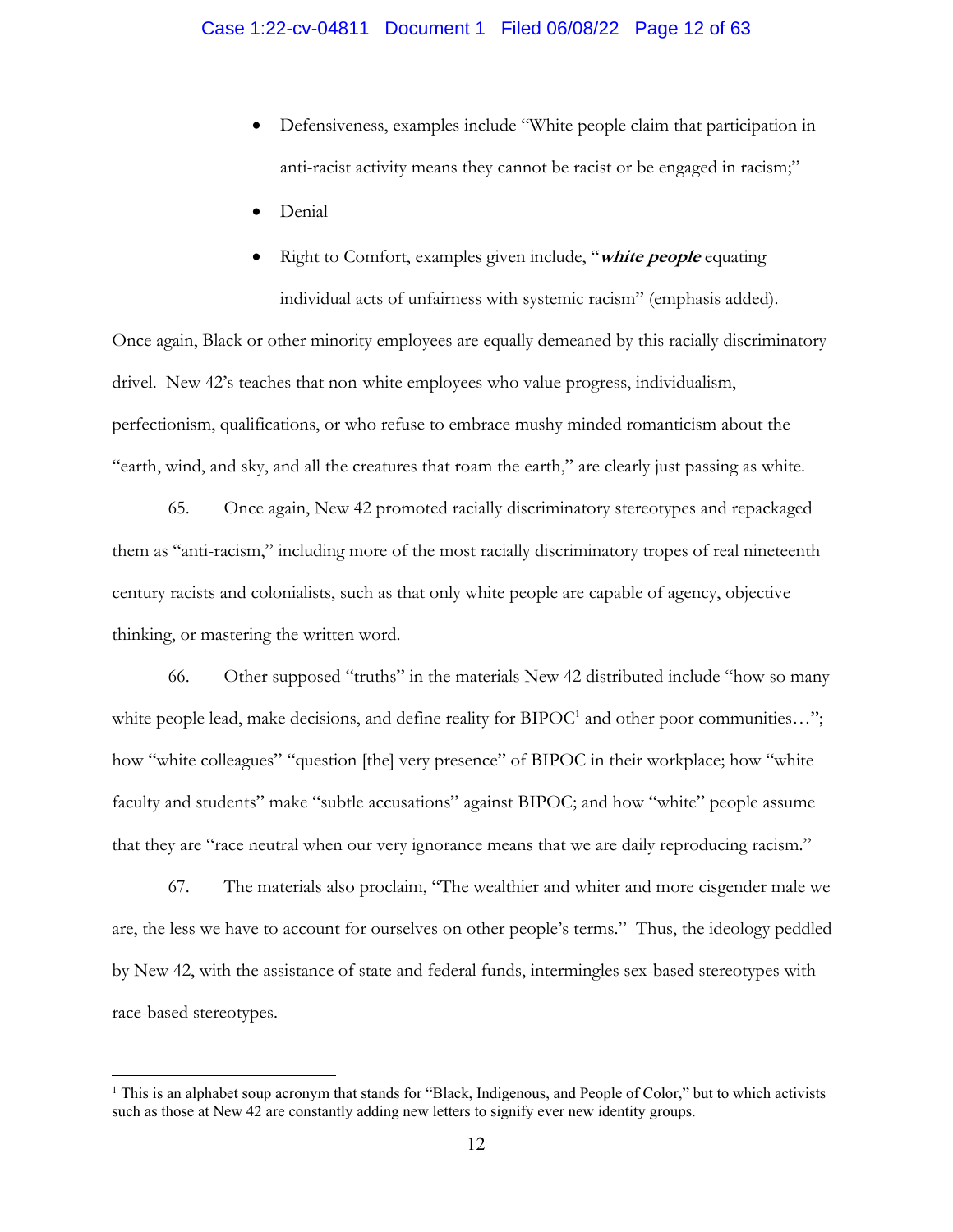# Case 1:22-cv-04811 Document 1 Filed 06/08/22 Page 13 of 63

68. In addition to New 42 holding these racially discriminatory training sessions, convening segregated meetings, and distributing materials with racial stereotyping and insults, Plaintiff also received an avalanche of racially charged emails through New 42's email system.

69. Fellow employees used company time and resources to lecture and harangue other employees about the supposed taint of "whiteness."

70. Plaintiff was asked to perform a stolen land acknowledgement and to watch other white employees perform a stolen land acknowledgement– a self-scourging ritual performed at the beginning of meetings where participants were forced to disclose their home address and apologize for living on land stolen from Native Americans.

71. Plaintiff was uncomfortable providing his home address to coworkers who work lecturing and harangue each other and condemnation of "whiteness."

72. One of New 42's race-based initiatives was to remake one of its programs, called New Victory Lab Works in the name of EDI. Prior to 2020, New Victory's Lab Works encouraged "diverse" applications but now it was remade as an expressly segregated program: "New Victory LabWorks is for artists who identify as Black, Indigenous, and People of Color (BIPOC) creating original work for kids and families.

73. On one occasion, Plaintiff and other white employees were singled out as the "Non-Black members of our ensemble," and received an email demanding white employees make reparation payments to a black colleague. On information and belief, this Black colleague is in fact a privileged individual, but New 42 demanded "reparations" as some sort of tithe based on the melanin content of skin.

74. New 42 regularly encouraged and permitted this sort of racially demeaning atmosphere among its staff.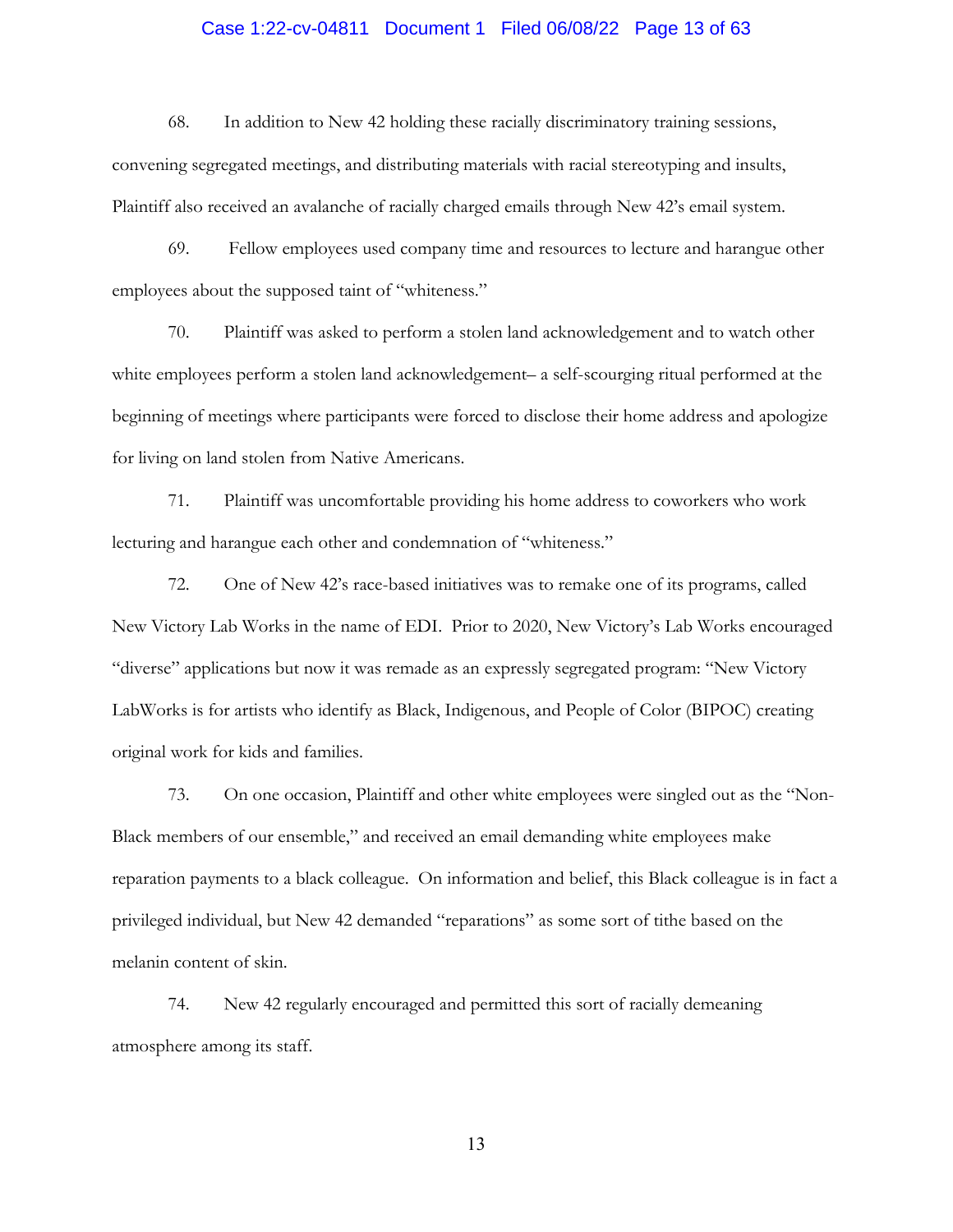#### Case 1:22-cv-04811 Document 1 Filed 06/08/22 Page 14 of 63

75. The racially hostile environment at New 42 has lasted for many months to the present.

76. At New 42, Plaintiff feels intimidated and threatened on account of his race.

77. When Plaintiff complained to New 42 about the racially hostile work environment, New 42 did nothing. Since complaining to New 42, New 42 has refused to give Plaintiff any further work as a Teaching Artist in retaliation for his opposition to New 42's neo-segregationist mission and racial stereotyping.

78. New 42 has full knowledge of the racially hostile work environment, not only because of Plaintiff's complaints, but because the institution's active promotion and encouragement of this hostile environment "anti-racism."

79. New 42's ongoing racially hostile and discriminatory behavior has damaged Plaintiff.

#### **V. CLAIMS FOR RELIEF**

# **COUNT 1: Violation of Title VII of the Civil Rights Act of 1964 (42 U.S.C. §2000-e et seq.) Hostile Environment**

80. Plaintiff repeats and realleges each of the foregoing allegations in this Complaint as if fully set forth herein.

81. From the fall of 2019 to the present, Defendant subjected Plaintiff to a racially hostile work environment.

82. In particular, as described above, Plaintiff – as a condition of his employment – was continually barraged with workshops and training materials permeated with demeaning racial stereotypes and insults. Plaintiff was subjected to racially segregated workplace meetings. Plaintiff was subjected to racially demeaning email messages on New 42's email system, including on one occasion, an email singling him out for his white skin and asking him to make reparation payments to a black colleague.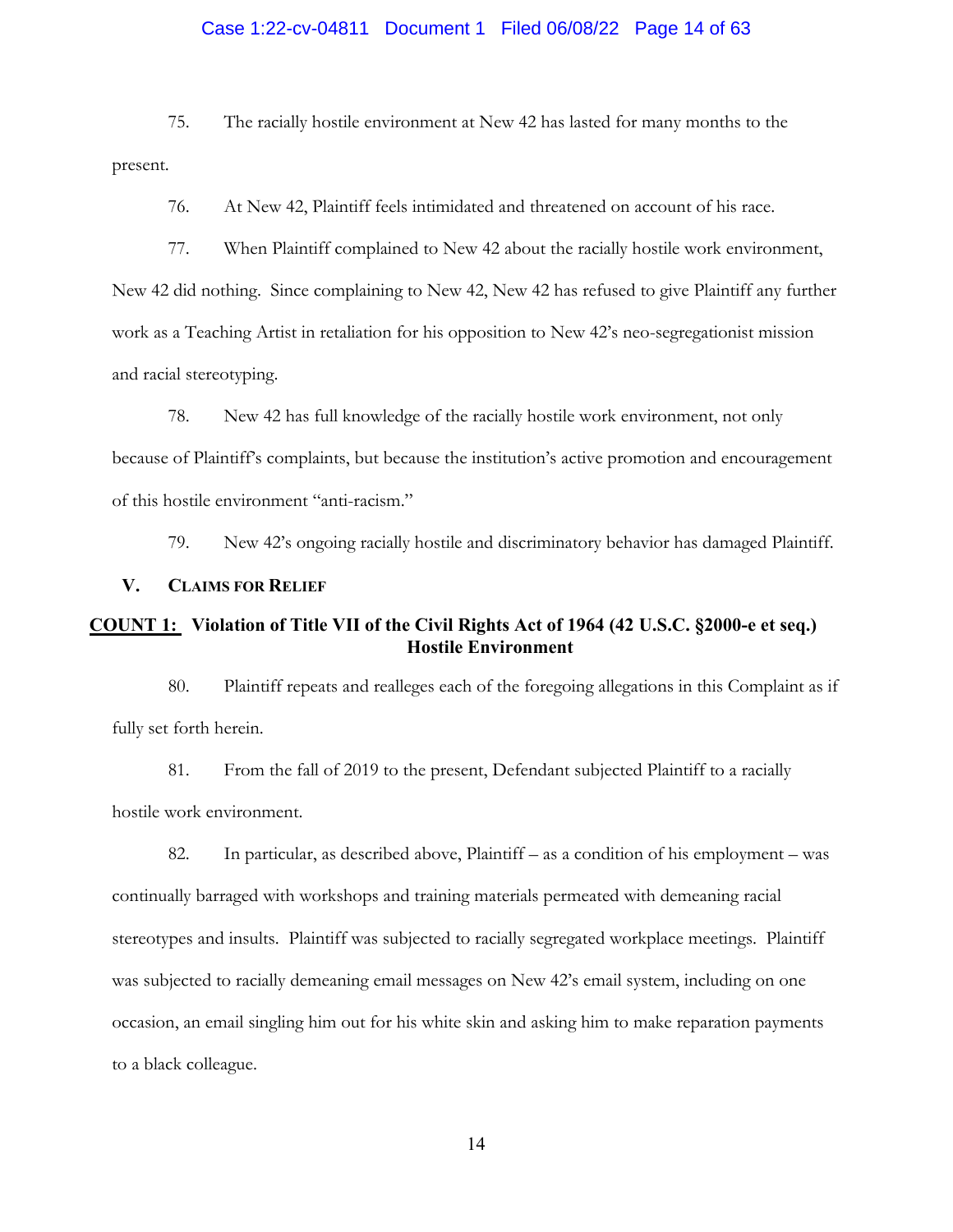#### Case 1:22-cv-04811 Document 1 Filed 06/08/22 Page 15 of 63

83. These are not isolated incidents; they are ongoing harassment that has lasted for many months.

84. Plaintiff feels threatened and humiliated by the ongoing racial hostility at New 42.

85. The ongoing racially hostile environment is severe and pervasive and has limited Plaintiff's ability to perform his job.

86. Plaintiff reported the discriminatory conduct at Defendant New 42, including through the proper channels of the Human Resources Department. With full awareness of the hostile environment, Defendant failed to ameliorate it in any way.

87. Because of Defendant's actions, Plaintiff suffered emotional harm, direct damages, and indirect damages in an amount to be determined at trial.

#### **COUNT 2: Violation of Title VII of the Civil Rights Act of 1964 (42 U.S.C. §2000-e et seq.) Racial Discrimination and Retaliation**

88. Plaintiff repeats and realleges each of the foregoing allegations in this Complaint as if fully set forth herein.

89. Throughout the course of his employment at New 42, Defendant treated Plaintiff differently on account of his race.

90. In particular and as described above, Plaintiff was asked to join a segregated work group for white employees. Plaintiff was also asked to join "diversity" training sessions based upon his race, and to perform a stolen land acknowledgement due to his race. In addition, white employees, like Plaintiff, were asked to do the "arduous persistent" work of becoming a "white ally." White staff were expected to progress from being unaware of their "whiteness"--whatever New 42 means by that--to developing a new "anti-racist identity of whiteness"—which meant embracing racial stereotypes resurrected from 19<sup>th</sup> century ideas of racial identity attributing things like progress, individualism, perfectionism, qualifications to white people while Black colleagues were supposedly incapable of these attributes but somehow connected to the "earth, wind, and sky, and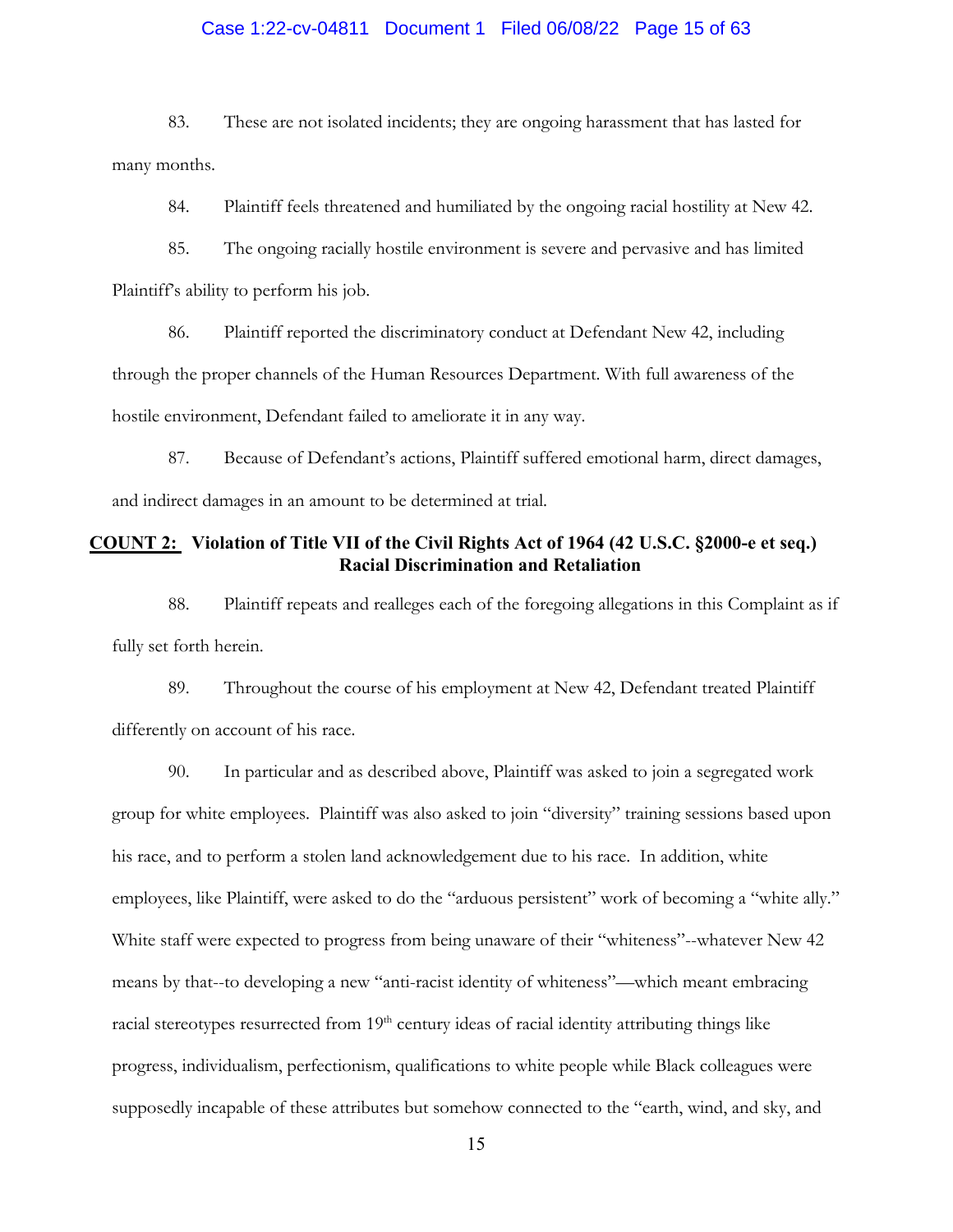#### Case 1:22-cv-04811 Document 1 Filed 06/08/22 Page 16 of 63

all the creatures that roam the earth" due to the melanin content of their skin. White employees at New 42 were asked to change their attitudes and beliefs about the color of their skin as part of a condition for successful employment at New 42.

91. Plaintiff reported the discriminatory conduct verbally and in writing at Defendant New 42, including through the Human Resources Department. Despite being aware of the racial discrimination, however, Defendant failed to ameliorate it in any way.

92. When Plaintiff complained to New 42 about the racially hostile work environment, New 42 did nothing. Since complaining to New 42, New 42 has refused to give Plaintiff any further work as a Teaching Artist in retaliation for his opposition to New 42's neo-segregationist mission and racial stereotyping.

93. Because of Defendant's actions, Plaintiff suffered emotional harm, direct damages, and indirect damages in an amount to be determined at trial.

# **COUNT 3: Violation of Title VI of the Civil Rights Act of 1964 (42 U.S.C. §2000d et seq.) Hostile Environment**

94. Plaintiff repeats and realleges each of the foregoing allegations in this Complaint as if fully set forth herein.

95. Defendant New 42 is the recipient of Federal financial funding.

96. From the fall of 2019 to the present, Defendant subjected Plaintiff to a racially hostile work environment.

97. In particular, Plaintiff was continually barraged with workshops and training materials that were permeated with noxious and demeaning racial stereotypes and insults. Plaintiff was subjected to racially segregated workplace meetings. Plaintiff was subjected to racially provocative email messages on New 42's email system, including on one occasion, an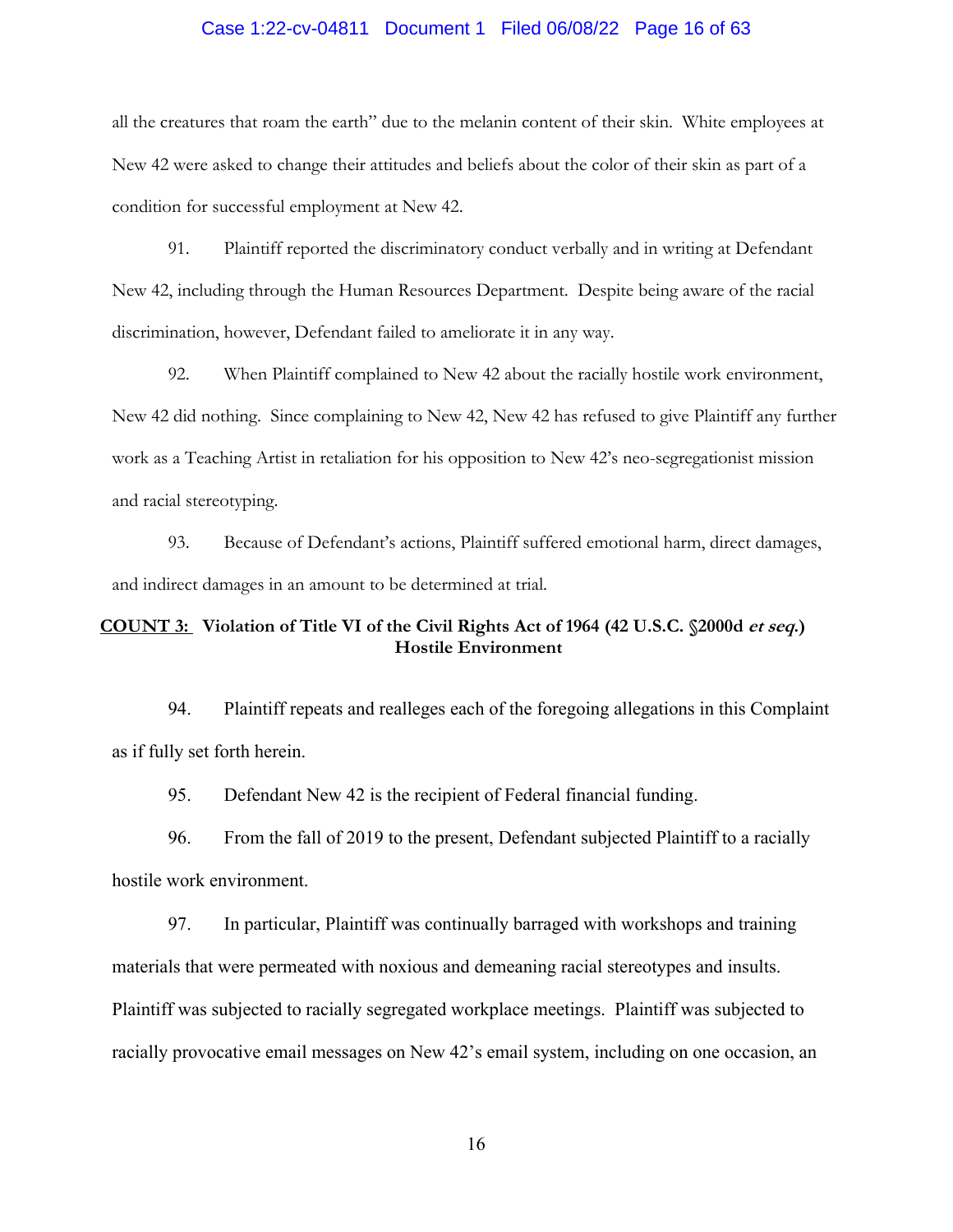#### Case 1:22-cv-04811 Document 1 Filed 06/08/22 Page 17 of 63

email singling him out for his white skin and asking him to make reparation payments to a black colleague.

98. These are not isolated incidents; they are ongoing harassment that has lasted for many months.

99. Plaintiff feels threatened and humiliated by the ongoing racial hostility at New 42.

100. The ongoing racially hostile environment is severe and pervasive and has limited Plaintiff's ability to perform his job.

101. Plaintiff reported the discriminatory conduct, verbally and in writing, to numerous employees and supervisors at Defendant New 42, including through the proper channels of the Human Resources Department. Despite being aware of the hostile environment, however, Defendant failed to ameliorate it in any way.

102. Because of Defendant's actions, Plaintiff suffered emotional harm, direct damages, and indirect damages in an amount to be determined at trial.

#### **COUNT 4: Violation of Title VI of the Civil Rights Act of 1964 (42 U.S.C. §2000d** *et seq***.) Racial Discrimination and Retaliation**

103. Plaintiff repeats and realleges each of the foregoing allegations in this Complaint as if fully set forth herein.

104. Defendant New 42 is the recipient of Federal financial funding.

105. Throughout the course of his employment at New 42, Defendant treated Plaintiff differently on account of his race.

106. In particular, Plaintiff was asked to join a segregated work group for white employees. Plaintiff was also asked to join diversity training sessions based upon his race, and to perform a stolen land acknowledgement due to his race. In addition, white employees, like Plaintiff, were asked to do the "arduous persistent" work of becoming a "white ally." White staff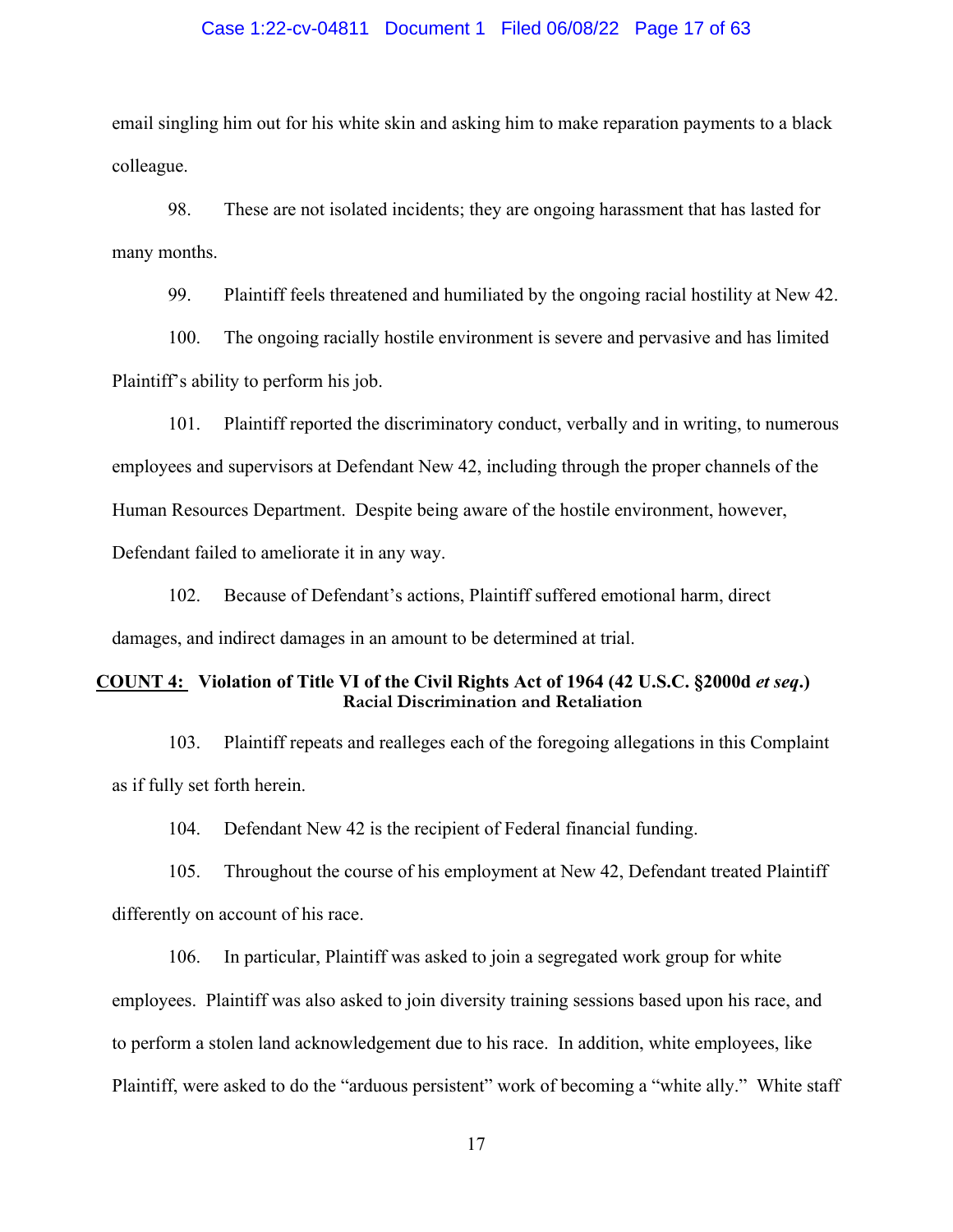#### Case 1:22-cv-04811 Document 1 Filed 06/08/22 Page 18 of 63

were expected to progress from being unaware of their "whiteness" to developing a new "antiracist identity of whiteness." White employees at New 42 were asked to change their attitudes and beliefs about the color of their skin as part of a condition for successful employment at New 42.

107. Plaintiff reported the discriminatory conduct verbally and in writing to numerous employees and supervisors at Defendant New 42, including through the proper channels of the Human Resources Department. Despite being aware of the racial discrimination, however, Defendant failed to ameliorate it in any way.

108. When Plaintiff complained to New 42 about the racially hostile work environment, New 42 did nothing. Since complaining to New 42, New 42 has refused to give Plaintiff any further work as a Teaching Artist in retaliation for his opposition to New 42's neo-segregationist mission and racial stereotyping.

109. Because of Defendant's actions, Plaintiff suffered emotional harm, direct damages, and indirect damages in an amount to be determined at trial.

#### **COUNT 5: Violation of New York State Human Rights Law (NYSHRL) (N.Y. Exec. Law § 296) Harassment**

110. Plaintiff repeats and realleges each of the foregoing allegations in this Complaint as if fully set forth herein.

111. From the fall of 2019 to the present, Defendant subjected Plaintiff to a racially hostile work environment.

112. In particular, as described above, Plaintiff – as a condition of his employment – was continually barraged with workshops and training materials that were permeated with demeaning racial stereotypes and insults. Plaintiff was subjected to racially segregated workplace meetings. Plaintiff was subjected to racially provocative email messages on New 42's email system, including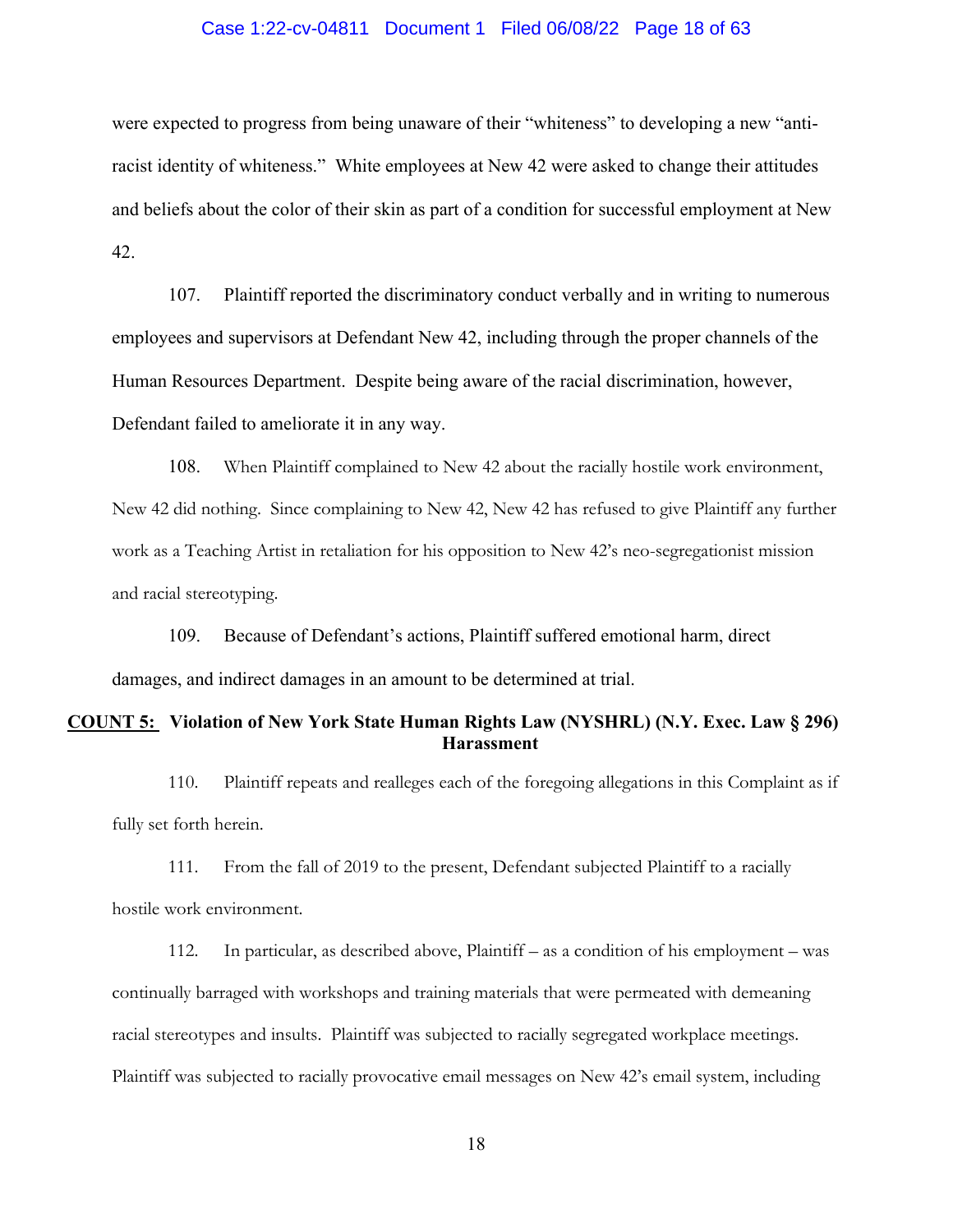#### Case 1:22-cv-04811 Document 1 Filed 06/08/22 Page 19 of 63

on one occasion, an email singling him out for his white skin and asking him to make reparation payments to a black colleague.

113. These are not isolated incidents; they are ongoing harassment that has lasted for many months.

114. As a result of the ongoing racially hostile environment, Plaintiff was treated less favorably than other employees.

115. Plaintiff felt threatened and humiliated by the ongoing racial hostility at New 42.

116. The ongoing racially hostile environment was severe and pervasive and limited Plaintiff's ability to perform his job.

117. Plaintiff reported the discriminatory conduct at Defendant New 42, including through the Human Resources Department. Despite being aware of the hostile environment, however, Defendant failed to ameliorate it in any way.

118. Because of Defendant's actions, Plaintiff suffered emotional harm, direct damages, and indirect damages in an amount to be determined at trial.

#### **COUNT 6: Violation of New York State Human Rights Law (NYSHRL) (N.Y. Exec. Law § 296) – Discrimination in the terms, conditions, and privileges of employment**.

119. Plaintiff repeats and realleges each of the foregoing allegations in this Complaint as if fully set forth herein

120. Throughout the course of his employment at New 42, Defendant treated Plaintiff differently on account of his race.

121. In particular and as described above, Plaintiff was asked to join a segregated work group for white employees. Plaintiff was also asked to join "diversity" training sessions based upon his race, and to perform a "stolen land acknowledgement" due to his race. In addition, white employees, like Plaintiff, were asked to do the "arduous persistent" work of becoming a "white ally." White staff were expected to progress from being unaware of their "whiteness"--whatever New 42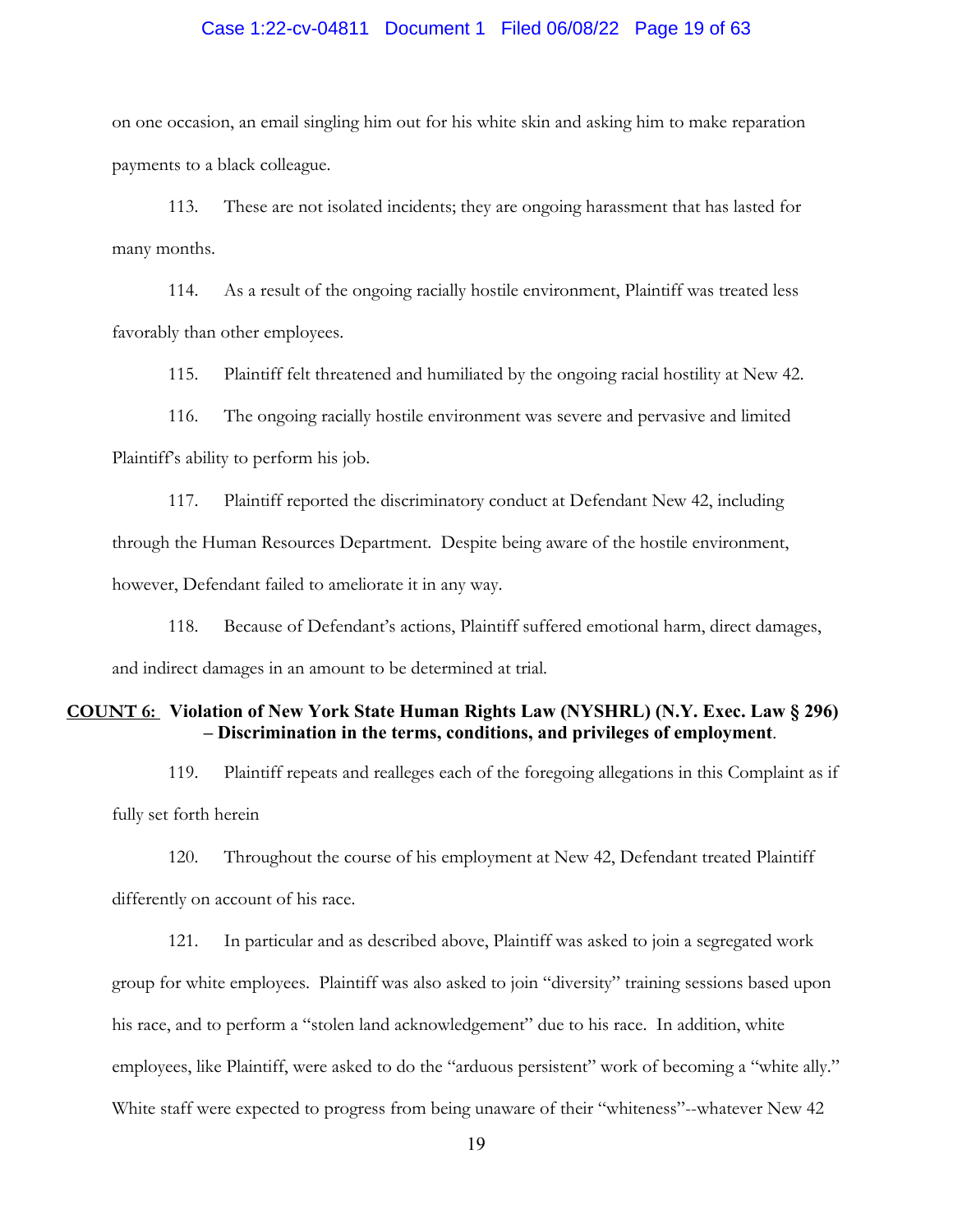#### Case 1:22-cv-04811 Document 1 Filed 06/08/22 Page 20 of 63

means by that--to developing a new "anti-racist identity of whiteness"—which meant embracing racial stereotypes resurrected from 19<sup>th</sup> century ideas of race that attribute things like progress, individualism, perfectionism, and qualifications to white people, while Black colleagues were supposedly incapable of these attributes but somehow connected to the "earth, wind, and sky, and all the creatures that roam the earth" due to the melanin content of their skin. White employees at New 42 were asked to change their attitudes and beliefs about the color of their skin as part of a condition for successful employment at New 42.

122. New 42 through its agent the Glasgow Group, among others, circulated materials and statements which directly and indirectly placed limitations, specifications or discriminations on account of race.

123. Plaintiff reported the discriminatory conduct verbally and in writing, to numerous employees and supervisors at Defendant New 42, including the Human Resources Department. Despite being aware of the racial discrimination, however, Defendant failed to ameliorate it in any way.

124. When Plaintiff complained to New 42 about the racially hostile work environment, New 42 did nothing. Since complaining to New 42, New 42 has refused to give Plaintiff any further work as a Teaching Artist in retaliation for his opposition to New 42's neo-segregationist mission and racial stereotyping.

125. Because of Defendant's actions, Plaintiff suffered emotional harm, direct damages, and indirect damages in an amount to be determined at trial.

#### **COUNT 7: Violation of New York City Human Rights Law (NYCHRL) (NYC Administrative Code 8-101 et seq.) -- Harassment**

126. Plaintiff repeats and realleges each of the foregoing allegations in this Complaint as if fully set forth herein.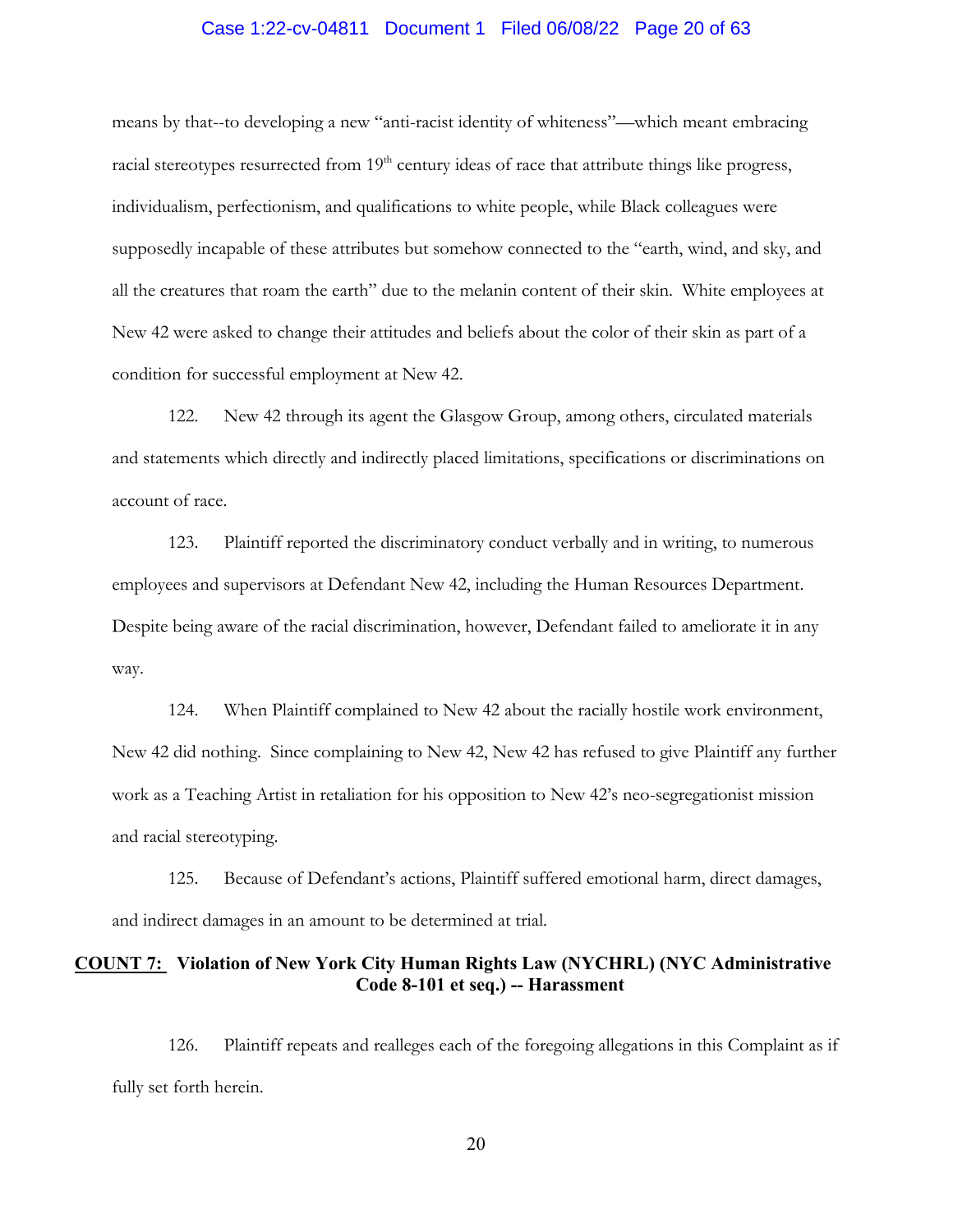# Case 1:22-cv-04811 Document 1 Filed 06/08/22 Page 21 of 63

127. Defendant is an employer with four or more employees.

128. From the fall of 2019 to the present, Defendant subjected Plaintiff to a racially hostile work environment.

129. In particular, as described above, Plaintiff – as a condition of his employment – was continually barraged with workshops and training materials permeated with demeaning racial stereotypes and insults. Plaintiff was subjected to racially segregated workplace meetings. Plaintiff was subjected to hundreds of racially demeaning email messages on New 42's email system, including on one occasion, an email singling him out for his white skin and asking him to make reparation payments to a black colleague.

130. These are not isolated incidents; they are ongoing harassment that has lasted for many months.

131. As a result of the ongoing racially hostile environment, Plaintiff was treated less well than other employees.

132. Plaintiff felt threatened and humiliated by the ongoing racial hostility at New 42.

133. The ongoing racially hostile environment was severe and pervasive and limited Plaintiff's ability to perform his job.

134. Plaintiff reported the discriminatory conduct, verbally and in writing, to numerous employees and supervisors at Defendant New 42, including through the proper channels of the Human Resources Department. Despite being aware of the hostile environment, however, Defendant failed to ameliorate it in any way.

135. Because of Defendant's actions, Plaintiff suffered emotional harm, direct damages, and indirect damages in an amount to be determined at trial.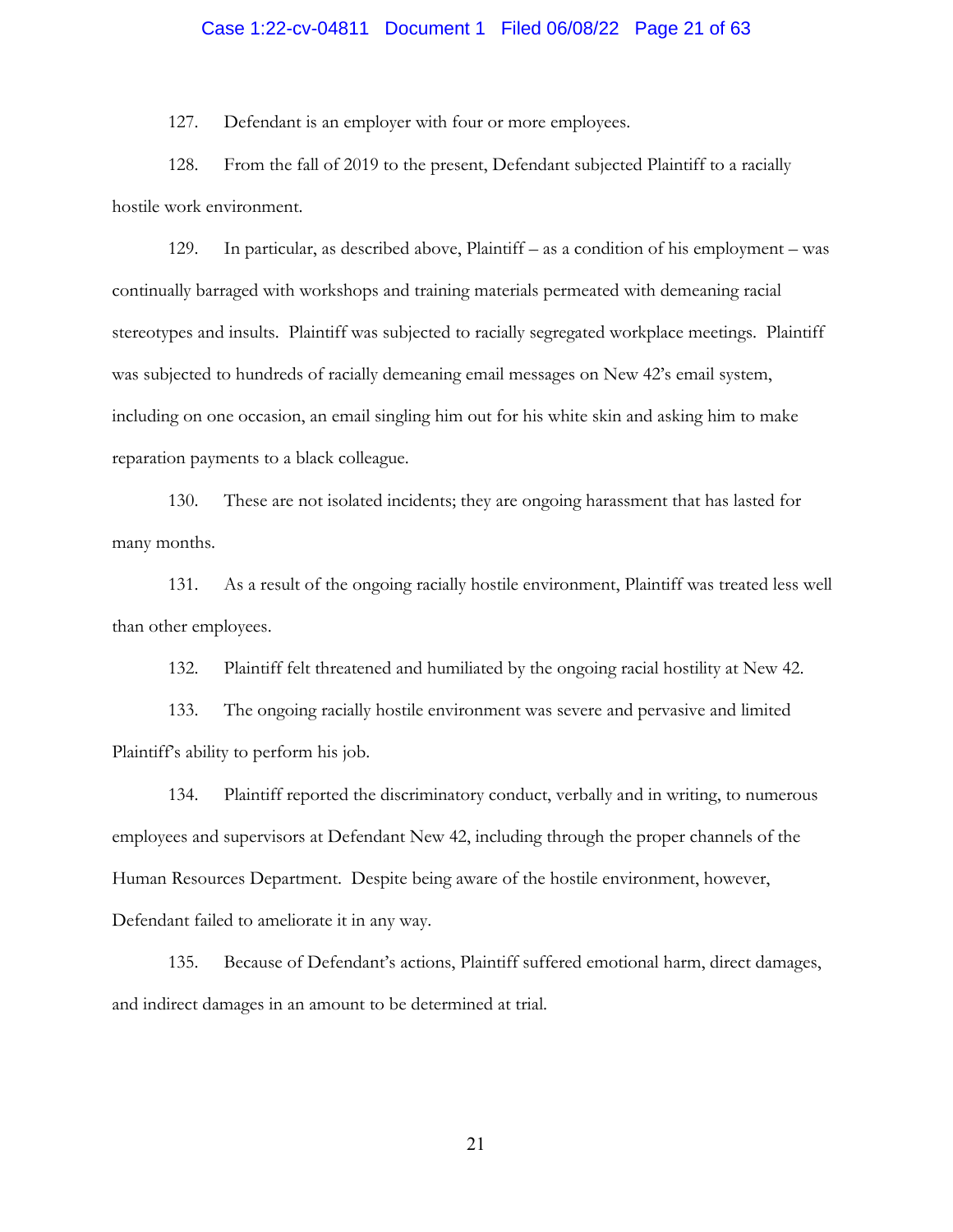#### **COUNT 8: Violation of New York City Human Rights Law (NYCHRL) (NYC Administrative Code 8-101 et seq.) – Discrimination in the terms, conditions, and privileges of employment.**

136. Plaintiff repeats and realleges each of the foregoing allegations in this Complaint as if fully set forth herein

137. Throughout the course of his employment at New 42, Defendant treated Plaintiff differently on account of his race.

138. In particular and as described above, Plaintiff was asked to join a segregated work group for white employees. Plaintiff was also asked to join "diversity" training sessions based upon his race, and to perform a "stolen land acknowledgement" due to his race. In addition, white employees, like Plaintiff, were asked to do the "arduous persistent" work of becoming a "white ally." White staff were expected to progress from being unaware of their "whiteness"--whatever New 42 means by that--to developing a new "anti-racist identity of whiteness"—which meant embracing racial stereotypes resurrected from 19<sup>th</sup> century ideas of racial identity attributing things like progress, individualism, perfectionism, qualifications to white people while Black colleagues were supposedly incapable of these attributes but somehow connected to the "earth, wind, and sky, and all the creatures that roam the earth" due to the melanin content of their skin. White employees at New 42 were asked to change their attitudes and beliefs about the color of their skin as part of a condition for successful employment at New 42.

139. New 42 through its agent the Glasgow Group, among others, circulated materials and statements which directly and indirectly placed limitations, specifications or discriminations on account of race.

140. Plaintiff was continually barraged with workshops and training materials that were permeated with noxious and demeaning racial stereotypes and insults.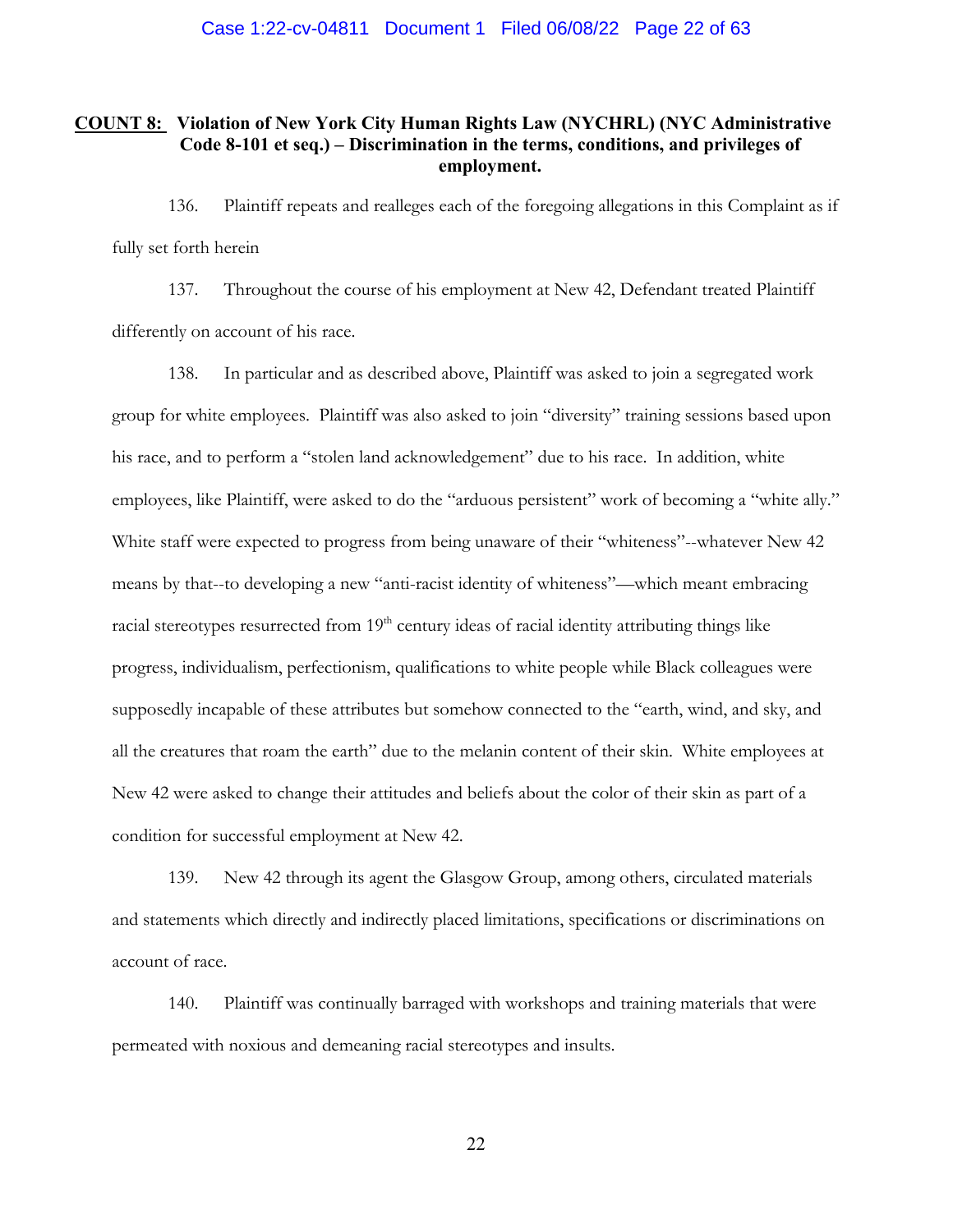# Case 1:22-cv-04811 Document 1 Filed 06/08/22 Page 23 of 63

141. Plaintiff reported the discriminatory conduct verbally and in writing, to numerous employees and supervisors at Defendant New 42, including through the proper channels of the Human Resources Department. Despite being aware of the racial discrimination, however, Defendant failed to ameliorate it in any way.

142. When Plaintiff complained to New 42 about the racially hostile work environment, New 42 did nothing. Since complaining to New 42, New 42 has refused to give Plaintiff any further work as a Teaching Artist in retaliation for his opposition to New 42's neo-segregationist mission and racial stereotyping.

143. Because of Defendant's actions, Plaintiff suffered emotional harm, direct damages, and indirect damages in an amount to be determined at trial.

#### **COUNT 9: Violation of New York Civil Rights Law (NYCRL) (N.Y. Civil Rights law § 40 et seq.) Discrimination and Harassment**

144. Plaintiff repeats and realleges each of the foregoing allegations in this Complaint as if fully set forth herein.

145. New 42 is a place of public accommodation.

146. On account of his race, Plaintiff was denied full and equal accommodations, advantages, and privileges at New 42.

147. New 42 directly or indirectly circulated materials to the effect that the accommodations, advantages, or privileges of their facility would be withheld from or denied to Plaintiff on account of his race.

148. New 42, through its agent the Glasgow Group, directly or indirectly circulated materials to the effect that Plaintiff was unwelcome, objectionable, not acceptable, or not desired on account of his race.

149. New 42, through its agent the Glasgow Group, circulated materials and statements which directly and indirectly placed limitations, specifications or discriminations on account of race.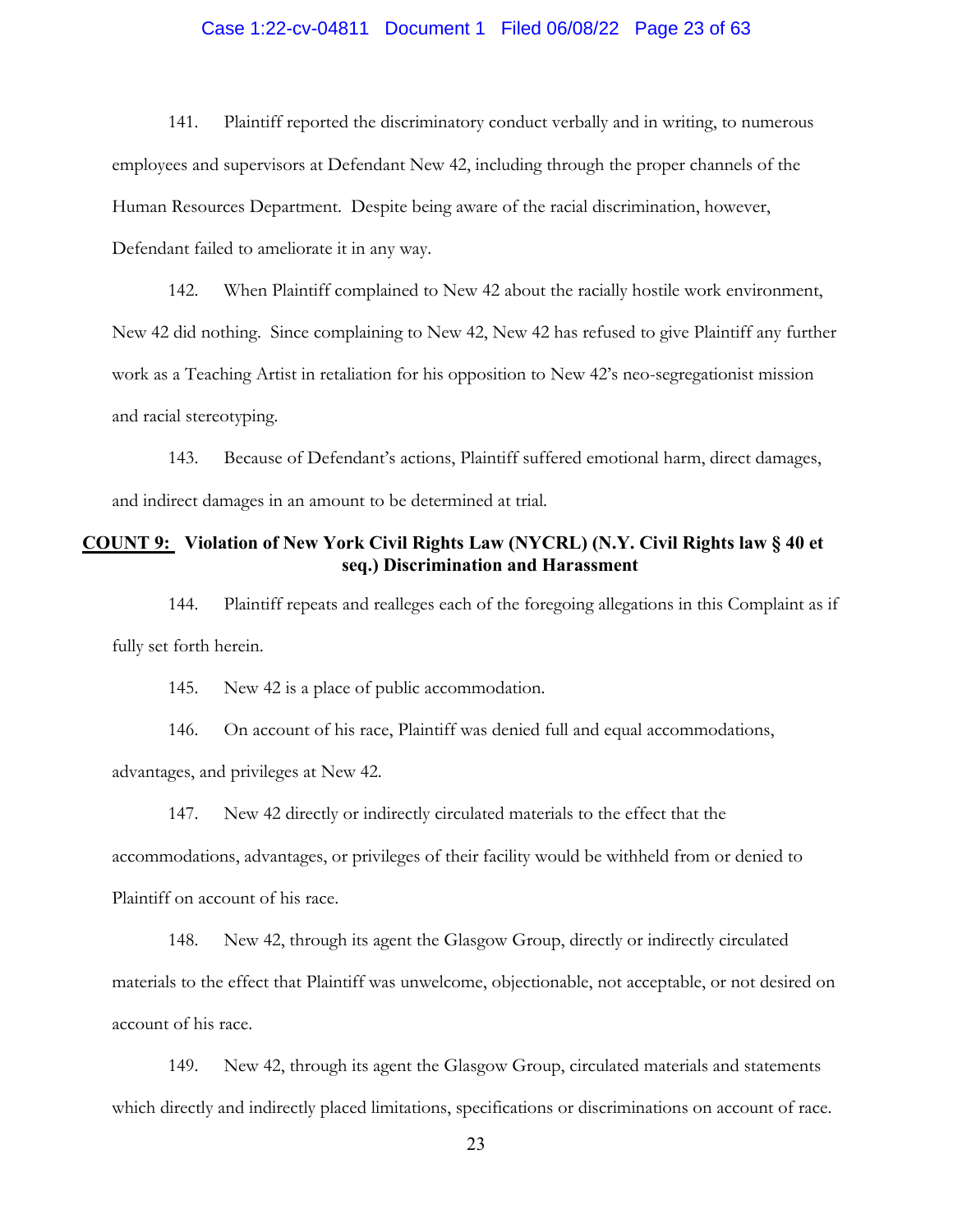# Case 1:22-cv-04811 Document 1 Filed 06/08/22 Page 24 of 63

150. In particular and as described above, Plaintiff was asked to join a segregated work group for white employees. Plaintiff was also asked to join "diversity" training sessions based upon his race, and to perform a "stolen land acknowledgement" due to his race. In addition, white employees, like Plaintiff, were asked to do the "arduous persistent" work of becoming a "white ally." White staff were expected to progress from being unaware of their "whiteness"--whatever New 42 means by that--to developing a new "anti-racist identity of whiteness"—which meant embracing racial stereotypes resurrected from 19<sup>th</sup> century ideas of racial identity attributing things like progress, individualism, perfectionism, qualifications to white people while Black colleagues were supposedly incapable of these attributes but somehow connected to the "earth, wind, and sky, and all the creatures that roam the earth" due to the melanin content of their skin. White employees at New 42 were asked to change their attitudes and beliefs about the color of their skin as part of a condition for successful employment at New 42.

151. In addition, Defendant and its agent the Glasgow Group, among others, circulated materials replete with racial stereotypes and insults. These materials placed limitations and specifications on account of race. These materials were discriminatory and made Plaintiff feel humiliated, embarrassed, and unwelcome on account of his race.

152. At or before commencement of this action, notice was served on the attorney general.

153. Because of Defendant's actions, Plaintiff suffered emotional harm, direct damages, and indirect damages in an amount to be determined at trial

#### **REQUEST FOR RELIEF**

WHEREFORE, the Plaintiff, hereby demands Judgment against the Defendant as follows: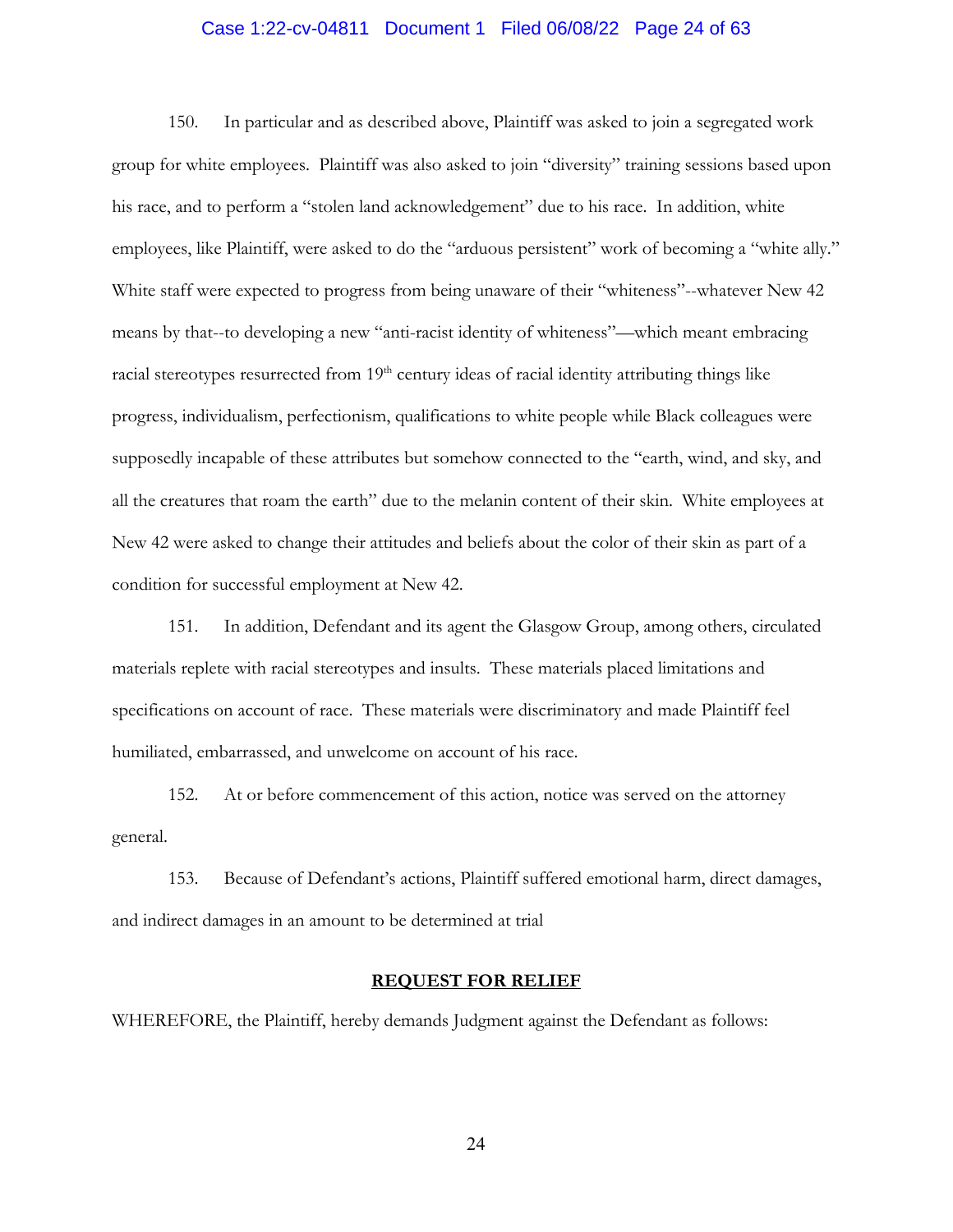#### Case 1:22-cv-04811 Document 1 Filed 06/08/22 Page 25 of 63

- i. A declaration that New 42 violated Title VI and VII of the Civil Rights Act of 1964, The New York State Human Rights Law, And the New York City Human Rights Law by discriminating on the basis of race;
- ii. Order an award to Plaintiff of direct, indirect, and compensatory damages;
- iii. Order New 42 to pay Plaintiff punitive damages;
- iv. Order New 42 to pay Plaintiff reasonable attorney fees and costs; and
- v. Order such further relief as the Court may deem just, equitable, and proper.

# **PLAINTIFF DEMANDS A TRIAL BY JURY ON ALL CLAIMS SO TRIABLE**

Michael Thad Allen, Esq. Reg. No. 5358726 ALLEN HARRIS PLLC PO Box 404 Quaker Hill, CT 06375 Tel: (860) 345-5310, Ex. 102 mallen@allenharrislaw.com

Kellie Miller *Pro Hac Vice Application Pending*  ALLEN HARRIS PLLC PO Box 404 Quaker Hill, CT 06375 Tel: (860) 345-5310, Ex. 104 kmiller@allenharrislaw.com

*for Plaintiff*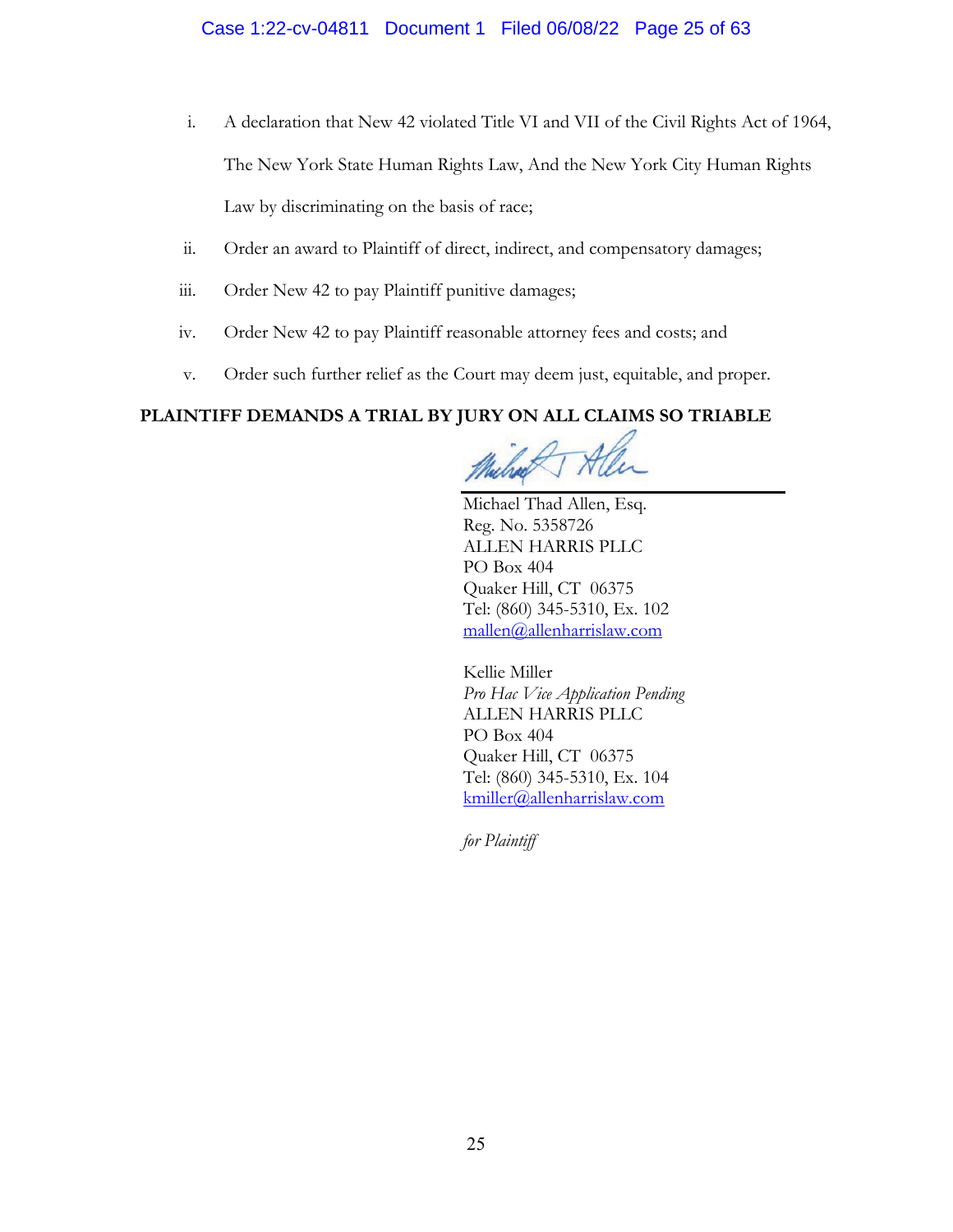# **EXHIBIT A**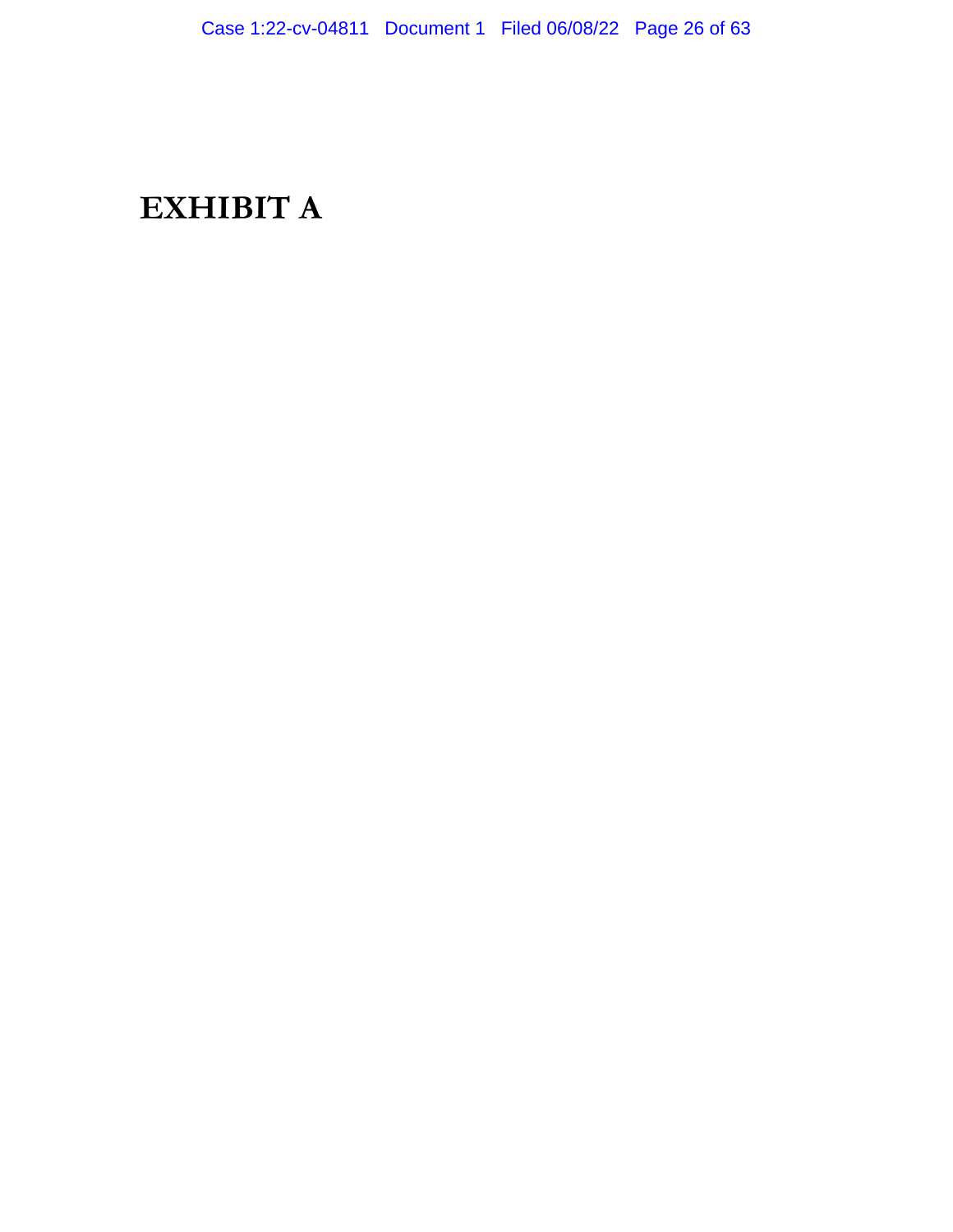#### Case 1:22-cv-04811 Document 1 Filed 06/08/22 Page 27 of 63



**PENNSYLVANIA OFFICE Samantha K. Harris, Esq. Allen Harris PLLC** 

PO Box 673 Narberth, PA 19072 (860) 345-5310, Ex. 101 sharris@allenharrislaw.com

#### **CONNECTICUT OFFICE Michael Thad Allen, JD, PhD Allen Harris PLLC**

PO Box 404 Quaker Hill, CT 06375 (860) 345-5310, Ex. 102 mallen@allenharrislaw.com

 **May 23, 2022** 

U.S. Equal Employment Opportunity Commission Two Gateway Center 283-299 Market Street Suite 1703 Newark, NJ 07102

#### **RE: CASE NAME: KEVIN RAY, JR. V. NEW 42 | EEOC NO: 520-2021-04345**

#### **REQUEST FOR NOTICE OF RIGHT TO SUE**

Dear Sir/Madam:

 This office represents the Complainant with respect to the above-entitled matter. The Complainant wishes to file this matter in the United States District Court. This letter shall serve as his Request for a Notice of Right to Sue.

Please issue the Notice of Right to Sue as soon as possible. If you have any questions or concerns, please call me.

Thank you for your attention to this matter.

Sincerely,

2TAM

Michael Thad Allen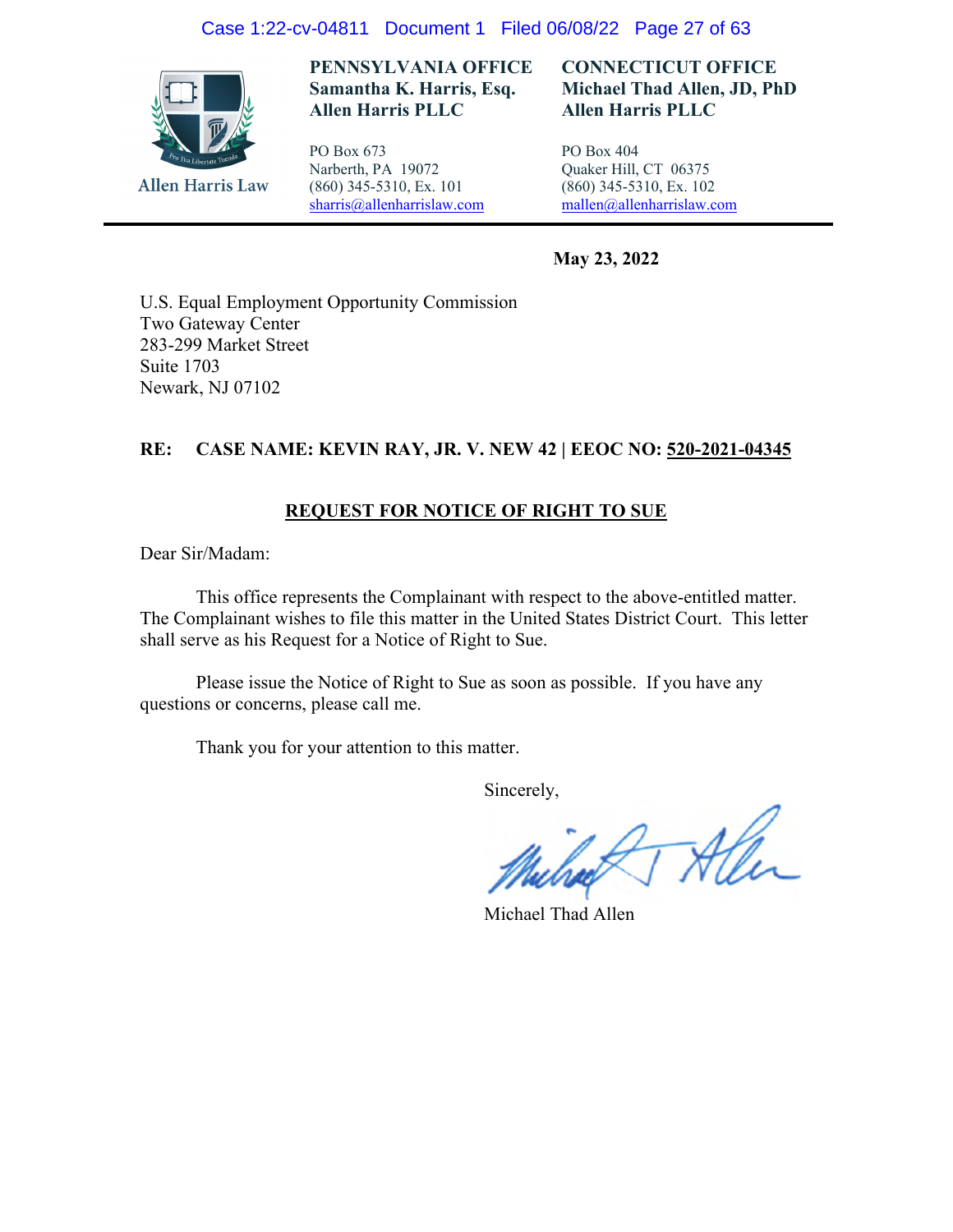# **EXHIBIT B**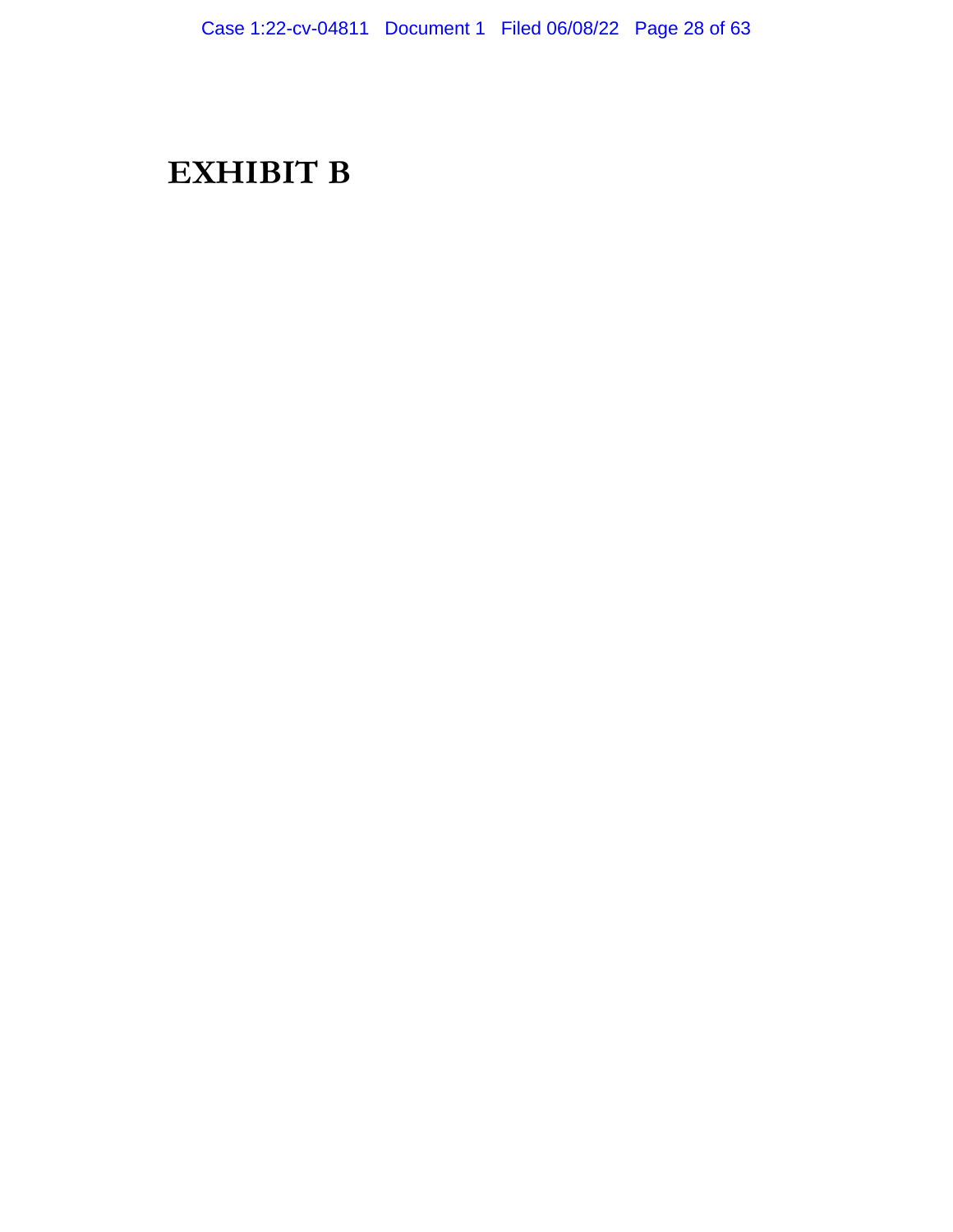**From:** Mia Sommese <msommese@new42.org> **Subject: Reading Required for Wednesday Date:** October 4, 2021 at 1:11:52 PM EDT **To:** TeachingArtists <ta@new42.org>

Dear Teaching Artist Ensemble:

This Wednesday marks the first session of a three-part series where P. Tyler Britt and Jamie Roach will be downloading practices, conversations and actions from the *Dismantling White Supremacy Culture in Our Schools Conference* they attended this summer. In these sessions, we will also be continuing our Pillar Work in workshops facilitated by various members of the Enrichment Team. We are very much looking forward to continuing this work with you all.

To prepare for Wednesday's session, P. Tyler and Jamie are asking attendees to read through sections of *White Supremacy Culture - Still Here.* They have highlighted the portions to read before Wednesday in yellow. The sections are:

- White Supremacy Culture pg. 4
- White Supremacy Culture Comes After All Of Us pg. 4-5
- The Characteristics pg. 7-28 *(Note: Throughout this section each characteristic as defined is individually marked. Meaning you are not being asked to read the full 21 pages in their entirety.)*
- Please Do Not Weaponize This Tool pg. 30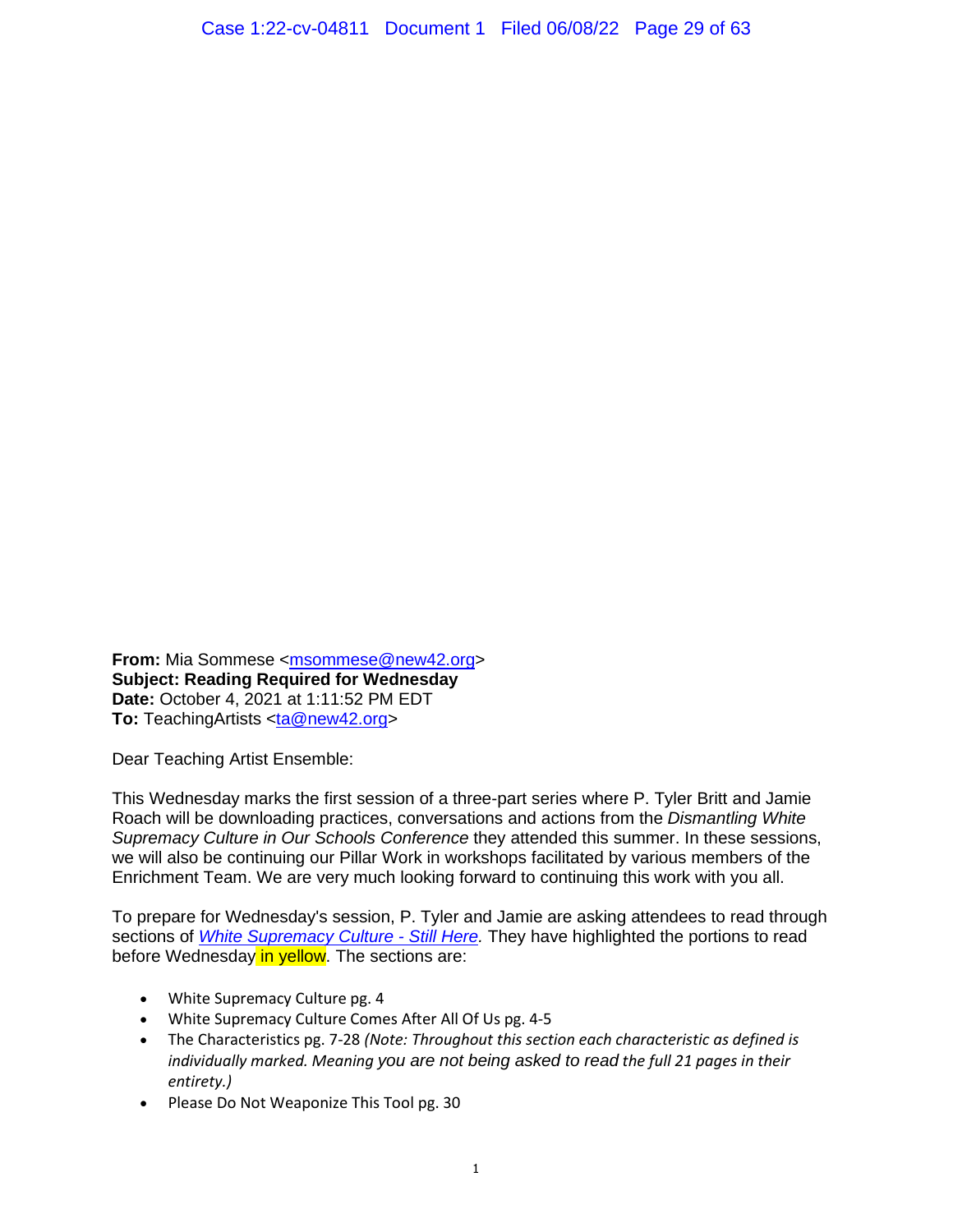#### Case 1:22-cv-04811 Document 1 Filed 06/08/22 Page 30 of 63

**You will be paid one \$65 meeting fee for completing this reading**. Please code on your own with a note in ShiftPlanning this week that says "DWSC Reading". The coding is as follows:

Units 1 Dept Code 875 Meeting Project Code Professional Development

Additionally, there are two optional readings that your facilitators provided: Optional Reading: For more information http://www.whitesupremacyculture.info/ Optional Reading : White Affinity Groups...

Please let me know if you have any questions.

Appreciatively, Mia -- **MIA SOMMESE**

pronouns: she/her/hers

EDUCATION PROGRAMS MANAGER MSOMMESE@NEW42.ORG 646.223.3096

NEW 42 STUDIOS & NEW VICTORY POWERED BY NEW 42 NEW42.ORG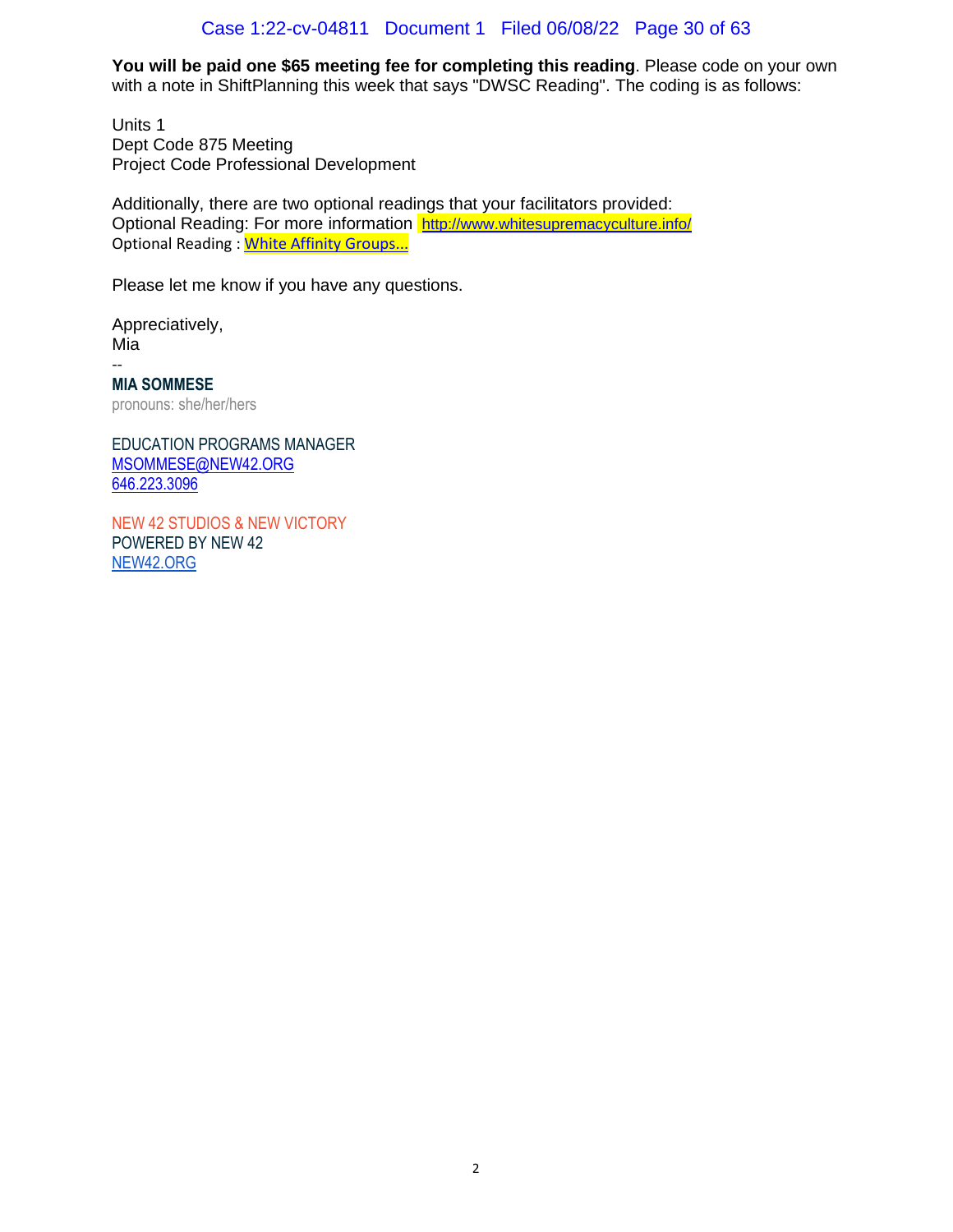# White Supremacy Culture – Still Here

Tema Okun | May 2021

For a more extensive exploration of this article, go to <http://www.whitesupremacyculture.info/>

# A Short History of the Original Article

This article is an update of the original *White Supremacy Culture* article published in 1999. While I wrote the words on the pages that became the *White Supremacy Culture* article all those years ago, I want to make it clear that I do not consider the original article, or the website that is an extension of the article, my work. I feel a sense of stewardship rather than of ownership. The article was informed by my decade of experience facilitating racial equity workshops and work at that time, starting with my original colleague the inestimable James Williams and followed by a 12-year partnership with Kenneth Jones. I was deeply steeped in my own learning curve over the course of that decade. In addition, I was fortunate to be mentored by Sharon Martinas, who was organizing the The Challenging White Supremacy Workshop series; Sharon was the one who advised me to include antidotes. I also attended a People's Institute for Survival and Beyond workshop in the Bay (one of many I was lucky to attend). This workshop was co facilitated by Daniel Buford, a lead trainer at PISAB at the time the original article was written. He was doing extensive research on white supremacy culture and linguistic racism and you will see the portions that he informed both on the original article and here marked by an asterisk.

The original piece also built on the work of many others who informed the curriculum and training that Kenneth and I were leading at the time as well as colleagues in the work with us. They are listed in the end notes as well as on the website.

I will also say that the original article was my one and only experience of producing something that came through me (see endnotes for the whole story). The original article, the updated website, and the work I continue to do is in honor and memory of Kenneth, who helped me become wise about many things and kept me honest about everything else. I love him and miss him beyond words. His laugh, his caring, his wisdom are with me always.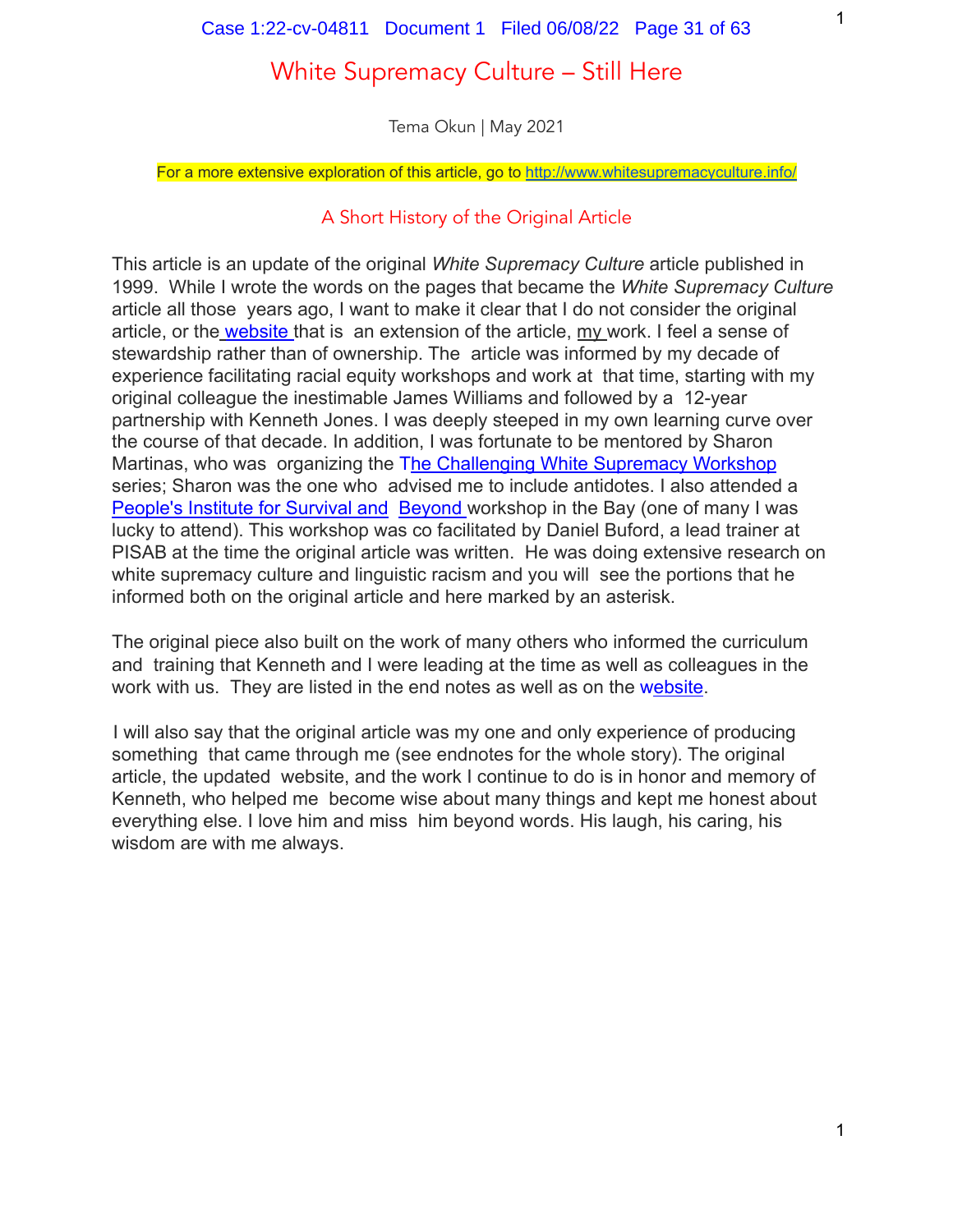# This Update

A lot of time has passed since the original article on White Supremacy Culture was published. While the article seems to be getting a lot of use in this time of resurgent anti-racist movement building, it badly needs updating and revising. For example, I (and colleagues) have come to see other central elements of white supremacy culture that need to be named: fear is an essential characteristic, as is the assumption of "qualified" attached to whiteness. Defensiveness needs to be broadened to include denial, which is included in the list in this current iteration. A class lens and issues of intersectionality are important to address. And a caution against weaponization of the list seems critically important right now.

I decided to update and revise the original article in the form of a website, which allows flexibility as well as the ability to link to so many who are doing important and groundbreaking work to help us understand how to navigate white supremacy culture.

I want to be clear that the website and this article is offering one way of understanding white supremacy culture, not the way. Many people have written, spoken, offered brilliant wisdom about how white supremacy culture operates, both before and after the original article was published. May this be a small contribution to a larger understanding.

This update leans heavily on those with whom I have been working in the decades since the original article was published. For a complete list of all those who have informed my work, please visit the website. For the purposes of this article specifically, please note the valued additions from the following wise and brilliant people who I am privileged to know: Bevelyn Ukah, Calvin Allen, Cristina Rivera Chapman, the late Cynthia Brown, Justin Robinson, Kari Points, Scot Nagakawa, Tami Forte-Logan, Vivette Jeffries-Logan, as well as these activist scholars and writers: Alice Walker, Kimberlé Crenshaw, and Parker Palmer.

# About White Supremacy

The term white supremacy refers to the ways in which the ruling class elite or the power elite in the colonies of what was to become the United States used the pseudo-scientific concept of race to create whiteness and a hierarchy of racialized value in order to

- disconnect and divide white people from Black, Indigenous, and People of Color (BIPOC);
- disconnect and divide Black, Indigenous, and People of Color from each other; • disconnect and divide white people from other white people;
- disconnect and divide each and all of us from the earth, the sun, the wind, the water, the stars, the animals that roam(ed) the earth;
- disconnect and divide each of us from ourselves and from source (see below).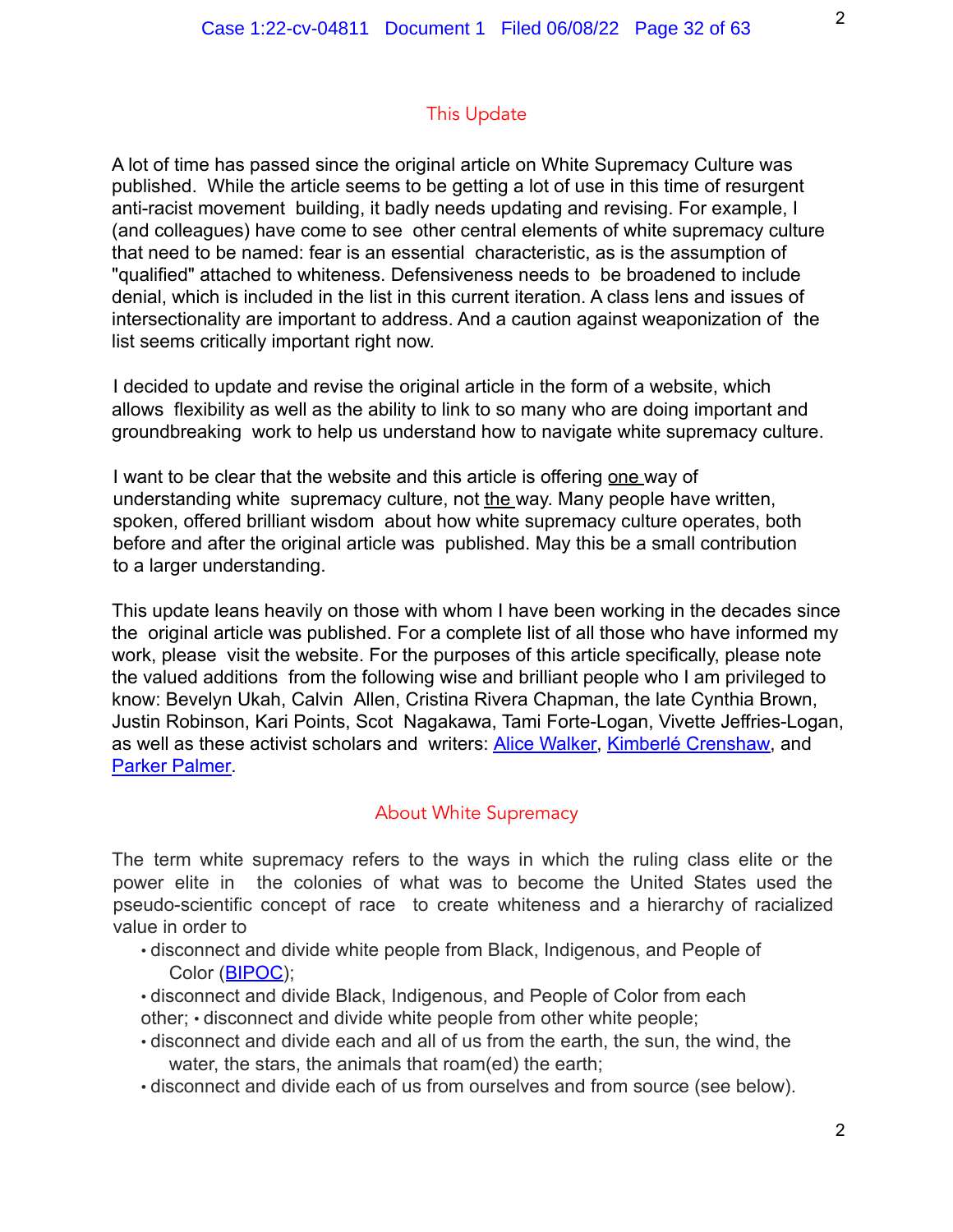The power elite constructed white supremacy (and construct it still) to define who is fully human and who is not.

# **Intersectionality**

The power elite constructed (and continues to construct) white supremacy to intersect with (thank you Kimberlé Crenshaw), support, reinforce and reproduce capitalism, class oppression, gender oppression, heterosexism, ableism, Christian hegemony, to name a few. These in turn function to support, reinforce, and reproduce white supremacy. So, for example, capitalism teaches us profit is more important than people while systematically advantaging those in the white group (although not equally). Classism teaches us the wealthy are deserving and the poor are to be blamed while reproducing racism in the disparate reproduction of wealth and deadly exploitation of labor. Sexism and heterosexism teach us white men are superior to women (and all "others"), gender binaries are "normal" while gender fluidity is threatening, with the degree of threat (targeting all who defy gender binaries) tied to race and racism. Christian hegemony teaches us that Christians (and a certain kind of white Christian at that) are divinely capable of shaping and defining reality for the rest of us. The power elite design these ideologies to teach us who is valuable and human and who is not in the name of power and profit.

In other words, white supremacy operates in collaboration with other oppressions; they reinforce and reproduce each other.

The power elite constructed (and continues to construct) white supremacy to serve capitalism, to commodify and dehumanize all living things in the name of power and profit for a few at the expense of the many. And they did this well (and still do), and they did this cleverly (and still do), constructing white supremacy to be ever more adaptable. So while historically those who benefit most from these constructions were and are white, male, owning class, gender conforming, heterosexual, able-bodied, Christian, English speaking ... (etc.) ... white supremacy has evolved to constantly extend an invitation to many of us, inviting us to join when assimilation (or joining) serves the ability of the power elite to profit at our expense.

This construction of white supremacy is alive and well. For just one example, we are living through a period where the U.S. Republican Party is overtly and boldy claiming a white supremacy, autocratic agenda. For more about this, sign up for Scot Nakagawa's online newsletter.

# White Supremacy is a Project of Conditioning

White supremacy is a project of psychic conditioning and toxic belonging.

I have found my own participation in this ideology both enraging and heartbreaking. What I know is that the invitation to join is toxic to all who say yes. When I say yes,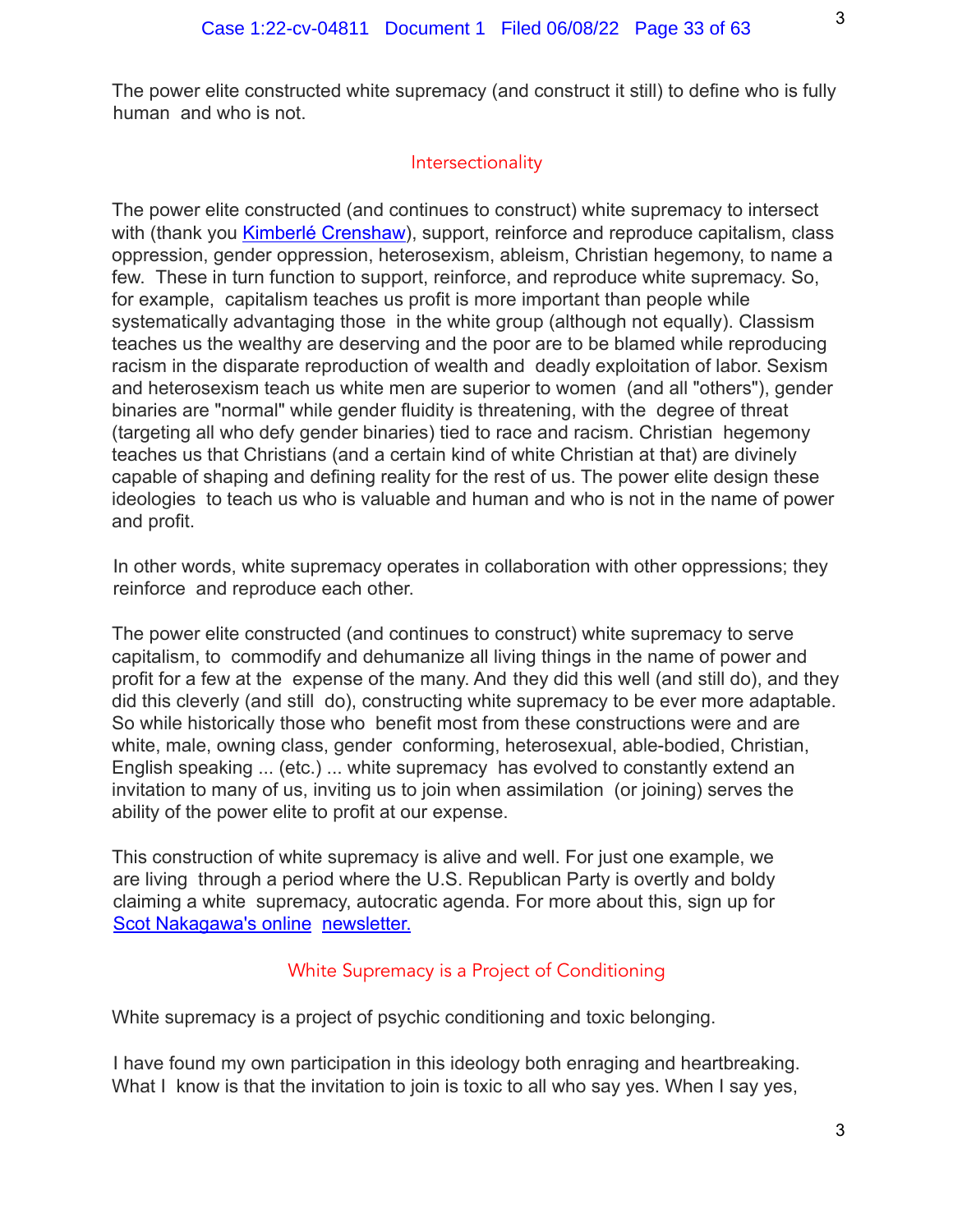when we say yes, we visit this toxicity on others and everybody suffers, including us. And when I say no, when we say no - for we have among us those who have said no from the very beginning - when we say no, we discover the secret of joy (thank you Alice Walker).

#### White Supremacy is a Project of Colonization

White supremacy is a project of colonization - a project of "appropriating a place or domain for one's use" (according to the Oxford Dictionary). White supremacy colonizes our minds, our bodies, our psyches, our spirits, our emotions ... as well as the land and the water and the sky and the air we breathe. White supremacy tells us who has value, who doesn't, what has value, what doesn't in ways that reinforce a racial hierarchy of power and control that dis-eases and destroys all it touches. When I say, as I do elsewhere, that our goal is to get free, what I mean is that we are engaged in the collective project of freeing ourselves from this project of colonization. We are decolonizing ourselves - our minds, our bodies, our psyches, our spirits, our emotions, our work, our homes, and the land, water, sky, and air.

#### White Supremacy Culture

**Culture** reflects the beliefs, values, norms, and standards of a group, a community, a town, a state, a nation. **White supremacy culture** is the widespread ideology baked into the beliefs, values, norms, and standards of our groups (many if not most of them), our communities, our towns, our states, our nation, **teaching us both overtly and covertly that whiteness holds value, whiteness is value**. It teaches us that Blackness is not only valueless but also dangerous and threatening. It teaches us that Indigenous people and communities no longer exist, or if they do, they are to be exoticized and romanticized or culturally appropriated as we continue to violate treaties, land rights, and humanity. It teaches us that people south of the border are "illegal." It teaches us that Arabs are Muslim and that Muslim is "terrorist." It teaches us that people of Chinese and Japanese descent are both indistinguishable and threatening as the reason for Covid. It pits other races and racial groups against each other while always defining them as inferior to the white group.

White supremacy culture is reflected in the current realities of disproportionate and systemic **harm and violence** directed towards BIPOC people and communities in all aspects of our national life – health, education, employment, incarceration, policing, the law, the environment, immigration, agriculture, food, housing. We would not allow any of the ways in which our society prioritizes profit over people if we did not have dominant cultural beliefs that make normal what is deeply and alarmingly inhumane.

#### White Supremacy Culture Comes After All of Us

We are all swimming in the waters of white supremacy culture. We are all navigating this culture, regardless of our racial identity. We are not all affected in the same ways – some of us are encouraged to join and collude without awareness that an invitation has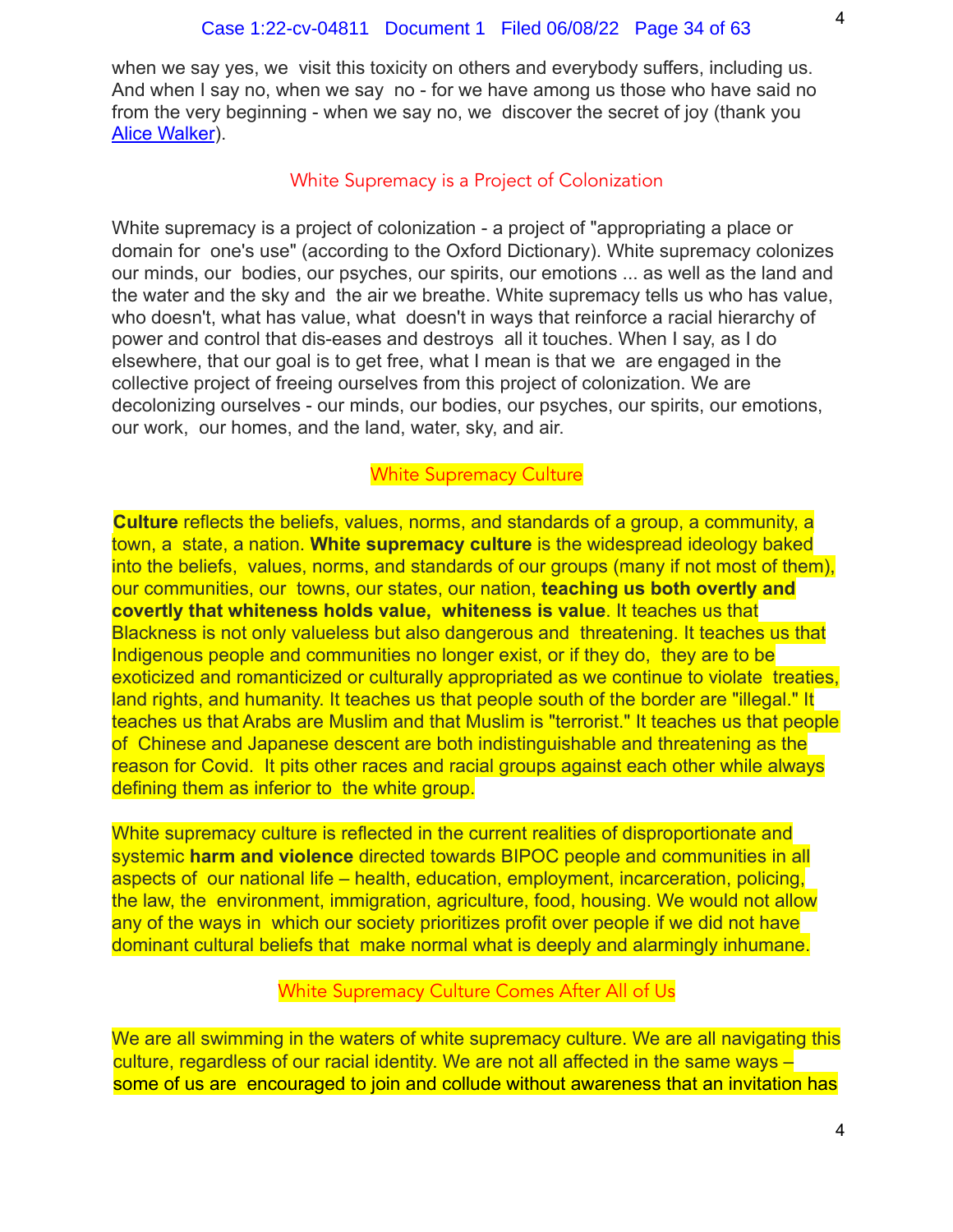been extended, some are invited to participate at the cost of separating ourselves from our communities and families, some are shamed because we can never fully join no matter how hard we try, some are denied any invitation in order to be targeted or exploited or violated.

White supremacy culture is constantly encouraging all of us in all our racial identities to cooperate and collude. Because we all live in this white supremacy culture, these characteristics have the potential to show up in the attitudes and behaviors of all of us, particularly as we strive to survive and gain a foothold in institutions and fields that either overtly or covertly adopt white supremacy culture values.

White supremacy culture always operates to target Black, Indigenous, and People of Color communities and individuals while in theory "benefitting" white communities and people. My current position is that this culture and its characteristics are toxic to all of us. They are damaging because they are self-perpetuating and promote white supremacy thinking and behavior, which is the source of our social, mental, emotional, and material disconnect. I am *not* suggesting that the harm white supremacy culture inflicts on white communities or white individuals is similar to or proportional to or comparable to the harm it inflicts on BIPOC communities and people. I *am* suggesting that white supremacy culture harms us all.

White supremacy culture invites white people into a silencing, a numbing, and a disconnection from our basic humanity in service of a false safety based on the idea that those of us who are white are both better and normal. Being encouraged into this ideology might offer short-term satisfaction and material gain, yet I agree with public theologian Ruby Sales, who tells us that "whiteness is a death sentence." We see this death sentence reflected in the extremely high addiction, suicide, and depression rates in the white community. The generational legacy and price of gain based on the psychic, mental, physical, and spiritual violation of others is a heavy one.

White supremacy culture also promises to reward BIPOC communities and people who collude in an effort to survive; the encouragement to assimilate and adapt to these characteristics often promises the illusion of safety while in reality rarely doing so. Whatever safety is offered can be and is bought at the expense of authentic relationship with community and self. Whatever safety is offered is ripped away whenever a community or person begins to speak and act with integrity about the racist realities of white supremacy culture.

One of the ways that white supremacy culture comes after us is in how we fail to distinguish between tools and weapons. Please take a minute to read the end notes, which include a section where I ask you to avoid weaponizing this list.

# Refusing to Comply

The good news is that while white supremacy culture informs us, it does not define us. It is a construct, and **anything constructed can be deconstructed and replaced.** We are not victims; our history is both witness to and record of how many of us refuse(d) to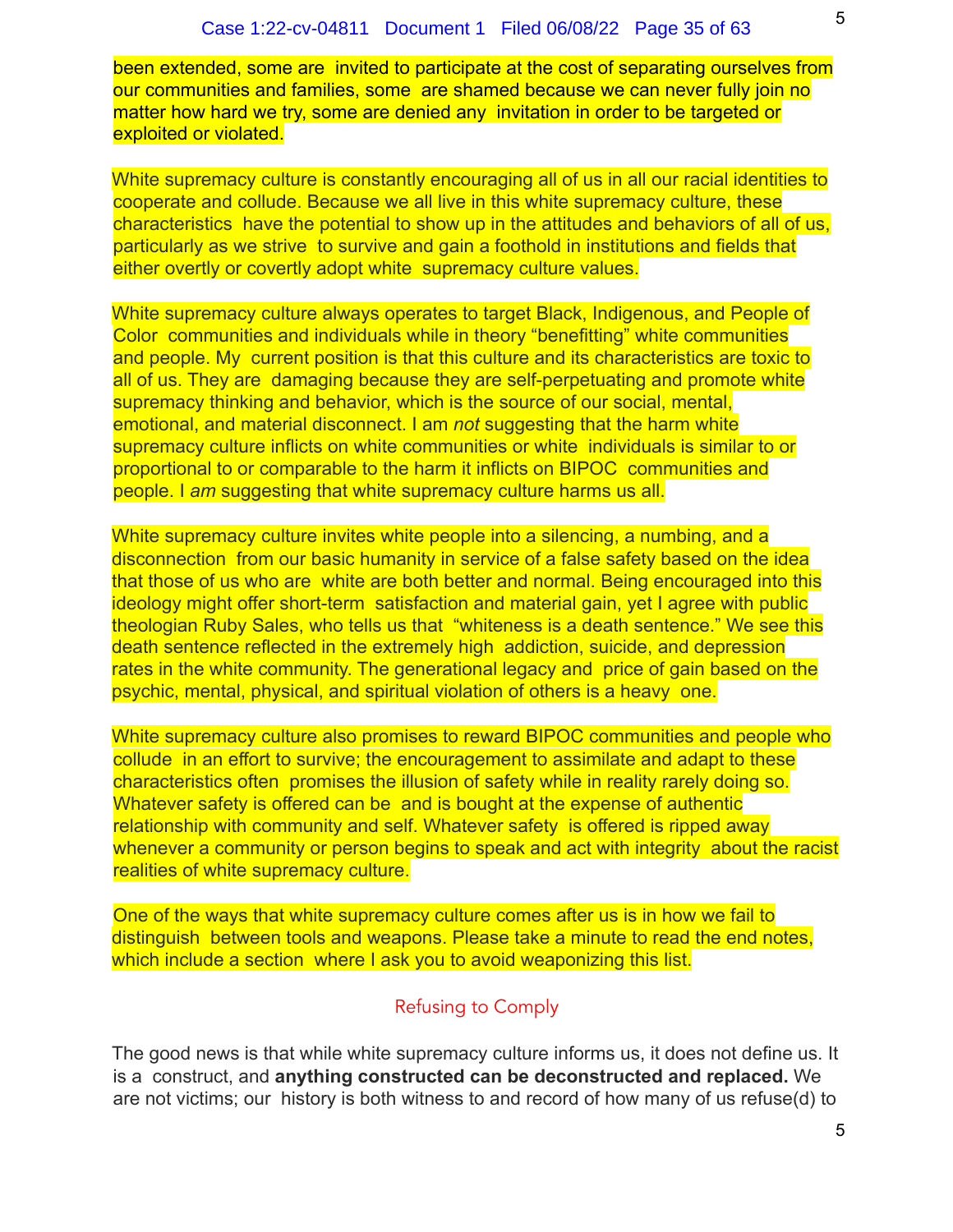cooperate, how many of us are brave and bold enough to vision a future we often do not live to see. We honor our radical freedom fighting ancestors, those on the front lines, those whose names we will never know, those who fed the babies and swept the floors and offered nurture while committed to living with mutual dignity, respect, and love. We are here because of them.

Given how others have shown us the way, the good news is that we can and must be equally brave, bold, and fierce ancestors for those who come with and after us.

# A Word about Class

The original list of white supremacy characteristics is really a list that defines and expresses **white middle and owning class** values and norms. White middle- and owning-class power brokers embody these characteristics as a way of defining what is "normal" and even "aspirational" or desired – the way we should all want to be. We know this because of how those who do not belong to the white middle and owning classes are required to adopt these characteristics in order to assimilate into this desired norm (when such assimilation is allowed). As a result, many poor and working class white people report they have not and do not internalize some of these norms. For example, fear of open conflict does not reflect the lived experience or value of all people in the white group.

These characteristics are not meant to describe all white people. They are meant to describe the norms of white middle-class and owning class culture, a culture we are all required to navigate regardless of our multiple identities.

I also want to acknowledge that none of these characteristics stand alone; they intersect and intertwine in devastating ways. I have combined some that act as best buddies: one right way and perfectionism, for example, and right to comfort with fear of open conflict.

One of the ways that white supremacy comes after us is how we internalize these characteristics into our very personalities. So, for example, people often ask me, when I am facilitating a class or workshop - isn't the perfectionism you just admitted to simply part of your personality? "Isn't that just who you are?" they ask. My response is "yes it is." My personality is deeply informed by my embodiment as an upper class cisgender white woman.

White supremacy culture would have us believe that we can (and should) pinpoint our motivations or actions to determine if they are based on our racism (those of us who are white) or some other aspect of our personality. The idea seems to be that if we "prove" our perfectionism isn't motivated by racism, then it's "all right," when in fact, our perfectionism is never all right. Thank goodness our commitment to our own growth and development as anti-racist white people allows us to see the ways in which our internalizations of superiority warp our relationships not just with BIPOC people and communities, but with other white people and with ourselves. This is the magic of racial justice work. Our commitment to racial justice is a healing practice for all aspects of our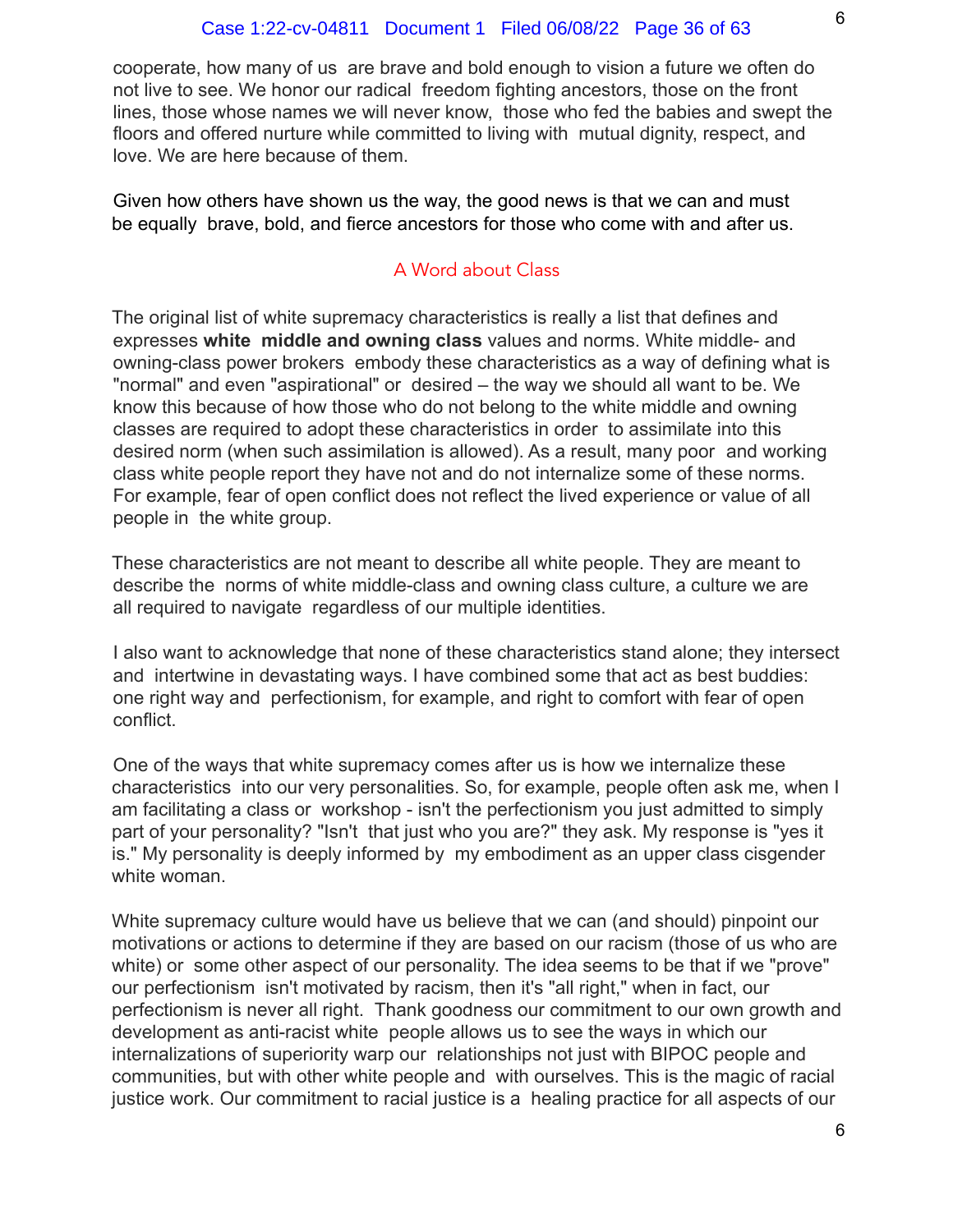lives.

#### THE CHARACTERISTICS

\_\_\_\_\_\_\_\_\_\_\_\_\_\_\_\_\_\_\_\_\_\_\_\_\_\_\_\_\_\_\_\_\_\_\_\_\_\_\_\_\_\_\_\_\_\_\_

The invitation for this and every characteristic is to investigate how each and all characteristics and qualities lead to disconnection (from each other, ourselves, and all living things) and how the antidotes can support us to reconnect. If you read these characteristics and qualities as blaming or shaming, perhaps they are particularly alive for you. If you find yourself becoming defensive as you read them, lean into the gift of defensiveness and ask yourself what you are defending. The description of these characteristics are meant to help us see our culture so that we can transgress and transform and build culture that truly supports us individually and collectively. Breathe into that intention if you can.

#### Fear

White supremacy culture's number one strategy is to make us afraid. All of the characteristics listed here are driven by fear. We fear not being good enough, not being enough, not being lovable. When we are afraid, whatever the reason, especially when we don't have the skills to hold that fear, we are easily manipulated by any false yet powerful sense of safety. The promised safety is false because it is always based on the abuse and misuse of power that shows up as everything from microaggressions to deadly violence directed at whoever or whatever we are told to be afraid of. Often it is the racialized other. Often it is ourselves.

White supremacy, white supremacy culture, and racism are fear-based. White supremacy uses fear to disconnect us in multiple ways, to ...

- disconnect us from each other across racial identities,
- disconnect us from each other within our racial groups,
- disconnect us from ourselves.

• disconnect us from the earth, wind, and sky, and all the creatures that roam the earth, • disconnect us from source, god, creativity ... or whatever you call the wisdom we carry inside us.

White supremacy, white supremacy culture, and racism use fear to divide and conquer, always in the service of profit and power for a few at the expense of the many.

White supremacy culture cultivates our fear of not belonging, of not being enough. Living in fear that we are not enough, white supremacy culture teaches us to fear others (or hate others) in an attempt, sometimes overt, sometimes unspoken, to prove to ourselves that we are ok. An easy way to prove we are ok is to point the finger at all those who are not. An easy way to belong to each other is to hate and fear all the others who do not (thank you Cristina Rivera Chapman).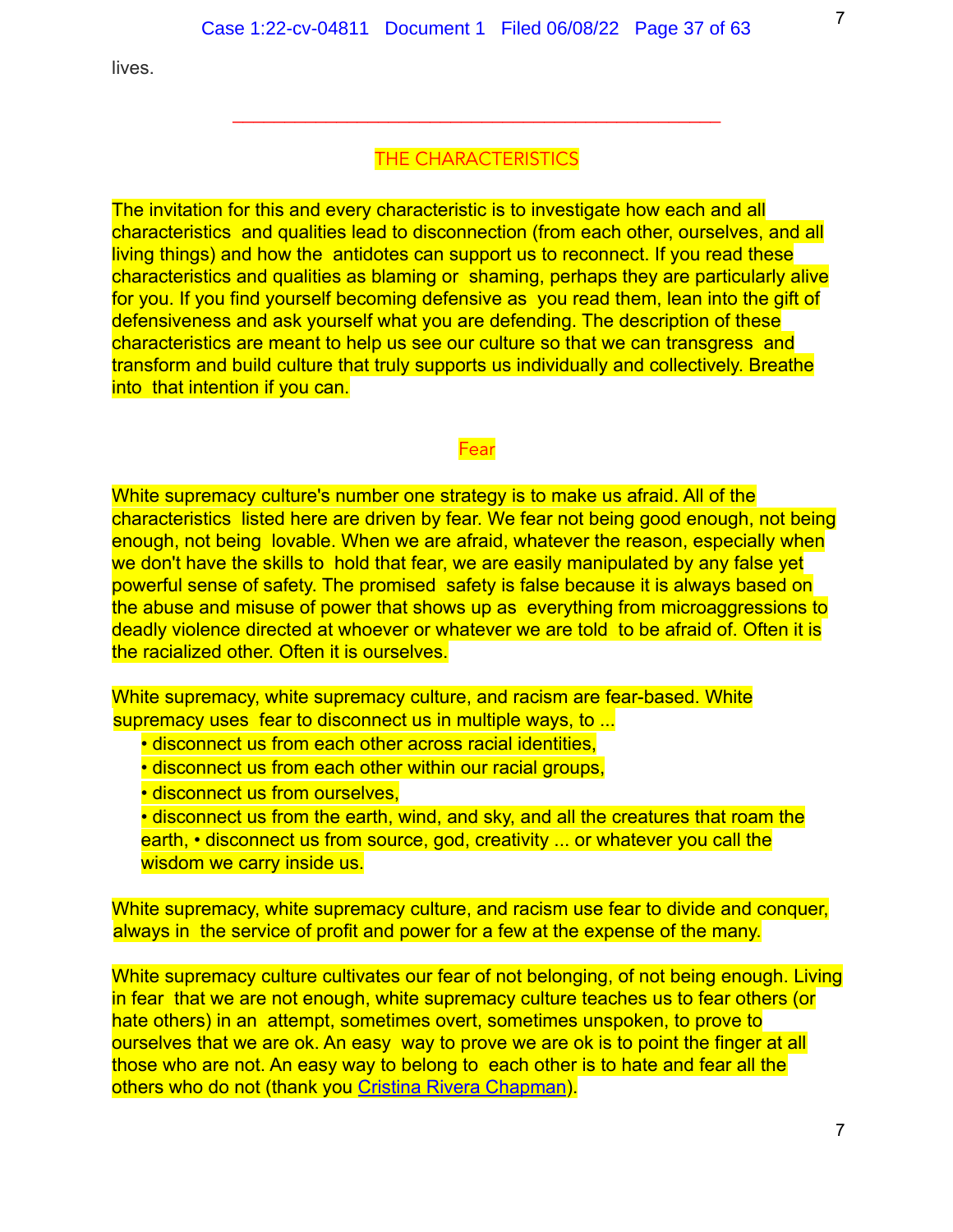If we want to defeat white supremacy, then we have to get skilled at meeting our fear(s) so that we are not manipulated by those who delight in seeing us go after each other (and ourselves) while they maintain power and control. If we want to transgress white supremacy, we have to get good at belonging - belonging to ourselves and welcoming each other into belonging. This requires emotional maturity and responsibility, mutual accountability and support, and knowing ourselves well enough to know when we can step up to belonging and when we need to step back and take care of ourselves.

This is not easy. This is necessary. And the prize is belonging - belonging to beloved community.

The antidotes to fear include first and foremost naming it when it arises, whether in a group or in us individually. We must collectively and individually develop skills to meet our fear, sit with our fear, name our fear, and work to avoid letting fear drive our beliefs, actions, and decisions. I am so excited by the growing understanding of somatics in navigating fear and trauma, which is one of the ways we can begin to change our relationship to the fears that we hold in our collective and individual bodies. Meditation, silence, music, dancing, poetry, drawing, singing, resting, brainstorming, compassion ... we have lots of options for how to meet and sit with our fear. If you and your community do not yet have a fear practice, begin to strategize what that might look like for you. Luckily for us, resources abound from Resmaa Menaken's *My Grandmother's Hands* to Adrienne Marie Brown's *Pleasure Activism* to a wide array of meditation and body movement options. Choose options that are grounded in respect for lineage and movement building.

#### Perfectionism\*, One Right Way, Paternalism, and Objectivity\*

#### Perfectionism shows up as:

• little or no appreciation expressed among people for the work that others are doing; when appreciation is expressed, it is often or usually directed to those who get most of the credit anyway;

• more common is to point out either how the person or work is inadequate; • or even more common, to talk to others about the inadequacies of a person or their work without ever talking directly to them;

- mistakes are seen as personal, i.e. they reflect badly on the person making them as opposed to being seen for what they are – mistakes;
- making a mistake is confused with being a mistake, doing wrong with being wrong: • the person making the "mistake" or doing something "wrong" rarely participates in defining what doing it "right" looks like or whether a "mistake" actually occurred; • little time, energy, or money is put into reflection or identifying lessons learned that can improve practice, in other words there is little or no learning from mistakes, and/or little investigation of what is considered a mistake and why;
- a tendency to identify what's wrong; little ability to identify, name, define, and appreciate what's right;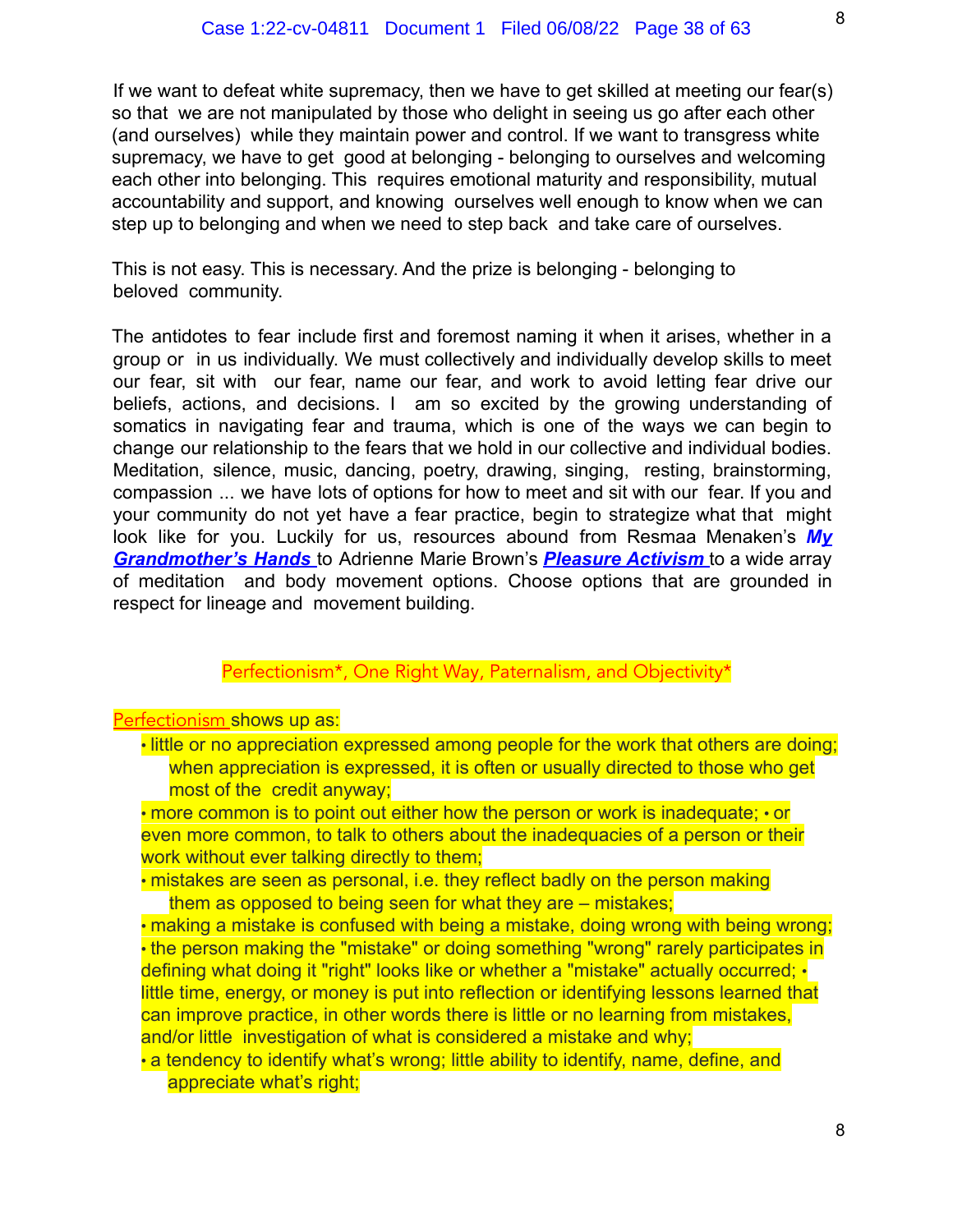• often internally felt, in other words the perfectionist fails to appreciate their own good work, more often pointing out their faults or 'failures,' focusing on inadequacies and mistakes rather than learning from them; the person works with a harsh and constant inner critic that has internalized the standards set by someone else;

• linked to the characteristic of one right way, where the demand for perfection assumes that we know what perfection is while others are doing it wrong or falling short.

Another word about perfectionism: There is no relationship between perfectionism and excellence. Perfectionism is the belief that we can be perfect or perform perfectly. The question has to be asked: according to who? Who decides what perfect is?

Perfectionism is the conditioned belief and attitude that we can be perfect based on a standard or set of rules that we did not create and that we are led to believe will prove our value. Perfectionism is the conditioned belief and attitude that we can determine whether others are showing up as perfect and demand or expect that they do so. White supremacy culture uses perfectionism to preserve power and the status quo. As long as we are striving to be perfect according to someone else's rules, we have less energy and attention to question those rules and to remember what is truly important.

We can be perfectionist in our social justice circles when we assume or believe there is a perfect way to do something and we know what it is. When we look more closely at our own perfectionism, we see that the perfectionist tendency is always in service of our own power or the current power structure. We might be fighting power out in the world but when we are perfectionist about how we do that, we preserve a toxic power structure internally.

Excellence has more potential to be defined by and for us. We can talk about what we think excellence is and hold ourselves and each other accountable to a shared and collectively defined standard of excellence. We can rock the boat with excellence. We can care for each other with excellence. We can write and lead and work and teach and cook with excellence. We can forgive with excellence. Excellence requires making and learning from mistakes.

And even as I distinguish perfection from excellence, I also want to add that we don't have to strive for excellence either (thank you Bevelyn Ukah). Sometimes we just want to have fun, try something out. Sometimes, often times, we arrive at a new way of thinking or doing that comes from playfulness and/or a lack of striving towards any particular standard. And even excellence is in the eye of the beholder.

And here's the main point; we are already perfect. We are made perfect. We do not have to prove our perfection to anyone, even to ourselves (no matter what our inner voices may be telling us). We may have lost touch with how perfect we are and when we do, our perfectionism becomes a way to try and prove to ourselves and others that we are worthy. But we are already worthy. We are already invaluable. No proof necessary.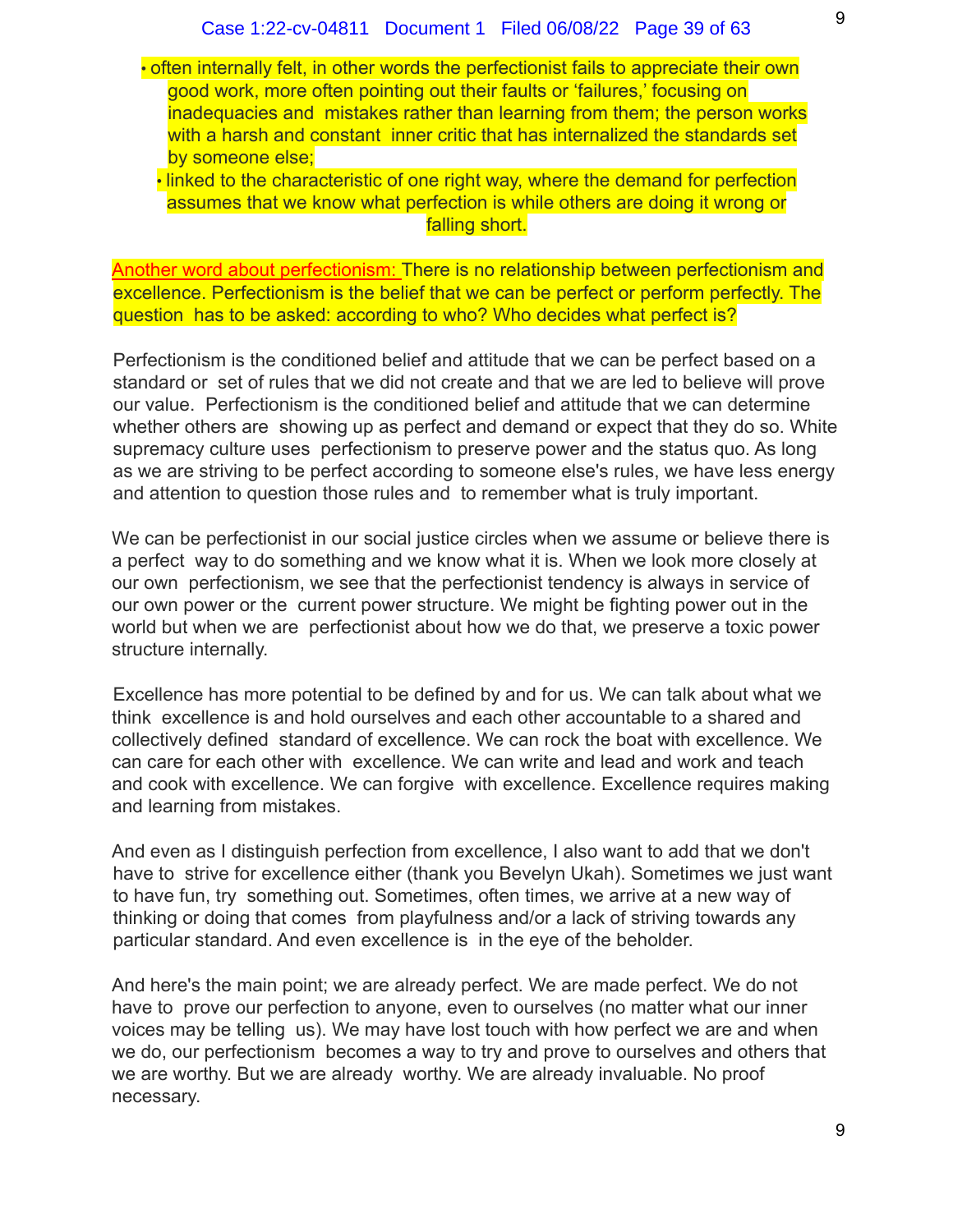#### One right way shows up as:

- the belief there is one right way to do things and once people are introduced to the right way, they will see the light and adopt it;
- when a person or group does not adapt or change to "fit" the one right way, then those defining or upholding the one right way assume something is wrong with the other, those not changing, not with us;
- similar to a missionary who sees only value in their beliefs about what is good rather than acknowledging value in the culture of the communities they are determined to "convert" to the right way of thinking and/or the right way of living.

# Paternalism shows up as:

- those holding power control decision-making and define things (standards, perfection, one right way);
- those holding power assume they are qualified to (and entitled to) define standards and the one right way as well as make decisions for and in the interests of those without power;
- those holding power often don't think it is important or necessary to understand the viewpoint or experience of those for whom they are making decisions, often labeling those for whom they are making decisions as unqualified intellectually, emotionally, spiritually, or physically;

• those without power understand they do not have it and understand who does: • those without power are marginalized from decision-making processes and as a result have limited access to information about how decisions get made and who makes what decisions; at the same time they are completely familiar with the impact of those decisions on them;

• those without power may internalize the standards and definitions of those in power and act to defend them, assimilate into them, and/or collude with those in power to perpetuate them in the belief that this will help them to belong to and/or gain power; they may have to do this to survive.

#### Objectivity shows up as:

- the belief that there is such a thing as being objective or 'neutral';
- the belief that emotions are inherently destructive, irrational, and should not play a role in decision-making or group process;

• assigning value to the "rational" while invalidating and/or shaming the "emotional" when often if not always the "rational" is emotion wrapped up in fancy logic and language; • requiring people to think in a linear (logical) fashion and ignoring

or invalidating/shaming those who think in other ways;

- impatience with any thinking that does not appear 'logical' or 'rational' in ways that reinforce existing power structures; in other words, those in power can be illogical, angry, emotional without being disregarded while those without power must always present from a 'rational' position;
- refusal to acknowledge the ways in which 'logical' thinking and/or decision-making is often a cover for personal emotions and/or agendas often based in fear of losing power, face, or comfort;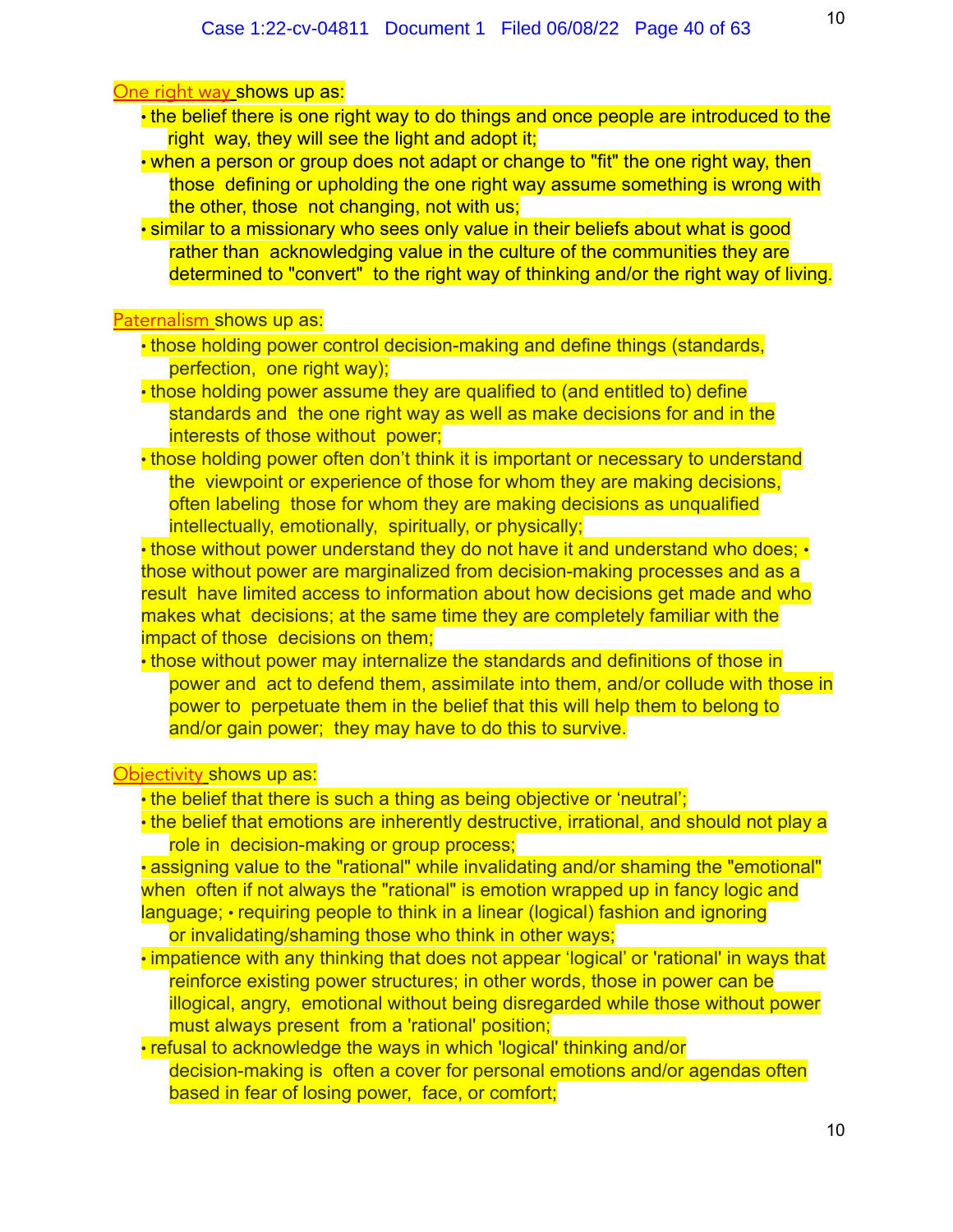• refusal to acknowledge the ways in which objectivity is used to protect power and the status quo.

Antidotes to one perfectionism, one right way, and paternalism include:

• develop a culture of appreciation; take time to make sure that everyone's work and efforts are appreciated;

• develop a learning community or organization, where the stated expectation is that everyone will make mistakes and those mistakes offer opportunities for learning; • create a culture of support that recognizes how mistakes sometimes lead to positive results;

- create a culture of inquiry about what constitutes the "right way" and what defines a "mistake";
- build in an understanding that every approach yields unintended consequences and even the most strategically made decisions will have unanticipated consequences;
- separate the person from the mistake; when offering feedback, always speak to what went well before offering critical feedback; when a mistake is jointly or collectively acknowledged, ask for specific suggestions about what the person or group has learned and how we would do things differently moving forward;
- realize that being your own worst critic does not actually improve the work, often contributes to low morale among the group, and does not help you or the group realize the benefit of learning from mistakes; if you are constantly criticizing yourself in your relationships with others, you focus the attention on you, on support for you, rather than on the issue at hand;
- accept there are many ways to get to the same goal; once a group has made a decision about what to do, honor that decision and see what you and the community or organization learn from making that decision, even and especially if it is not the way you would have chosen;
- work on developing the ability to notice when you become defensive and/or insistent about doing something your way and do everything you can to take a breath; allow yourself room to consider how a different path or paths might improve your approach and/or offer you something you really need;
- look for the tendency for a group or a person to keep pushing the same point over and over out of a belief that there is only one right way and then name it;
- when working with communities from a different culture than yours or your organization, be clear that you have some learning to do about the communities' ways of doing; assume that you or your organization can't possibly know what's best for a community in isolation from meaningful relationships with that community;
- make sure that everyone knows and understands the decision-making hierarchy in the community and/or organization (transparency);
- make sure everyone knows and understands their level of responsibility and authority in the organization;
- avoid making decisions in the absence of those most affected by those decisions or, said more proactively, always include those most affected in the brainstorming and decision making;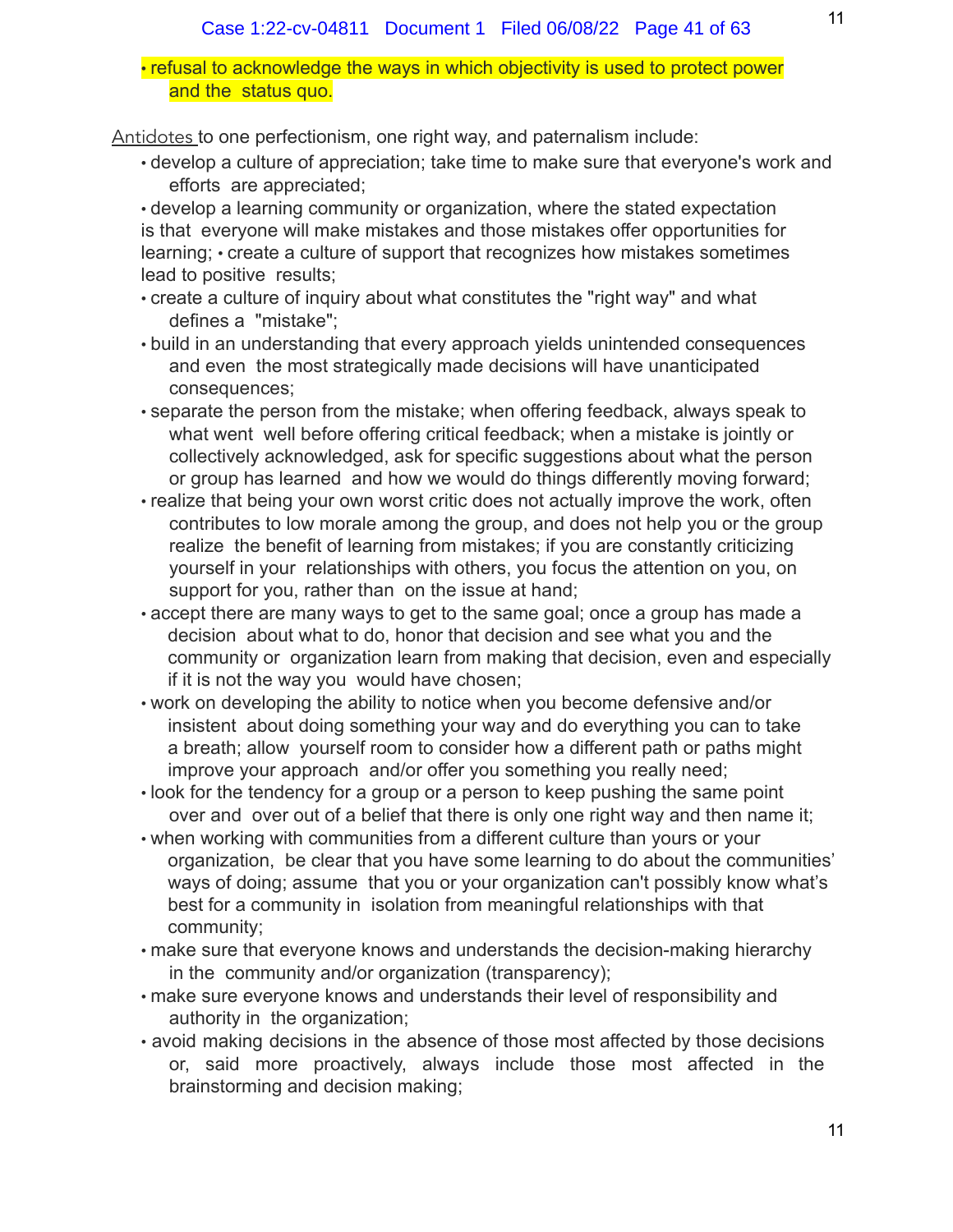• support people at all levels of power to understand how power operates, their level of power, what holding power responsibly looks like, and how to collectively resist and heal from internalized tendencies to hoard and defend power.

Antidotes to objectivity include:

- realize that everybody has a world view and world view affects the way we understand the world;
- realize this is true for you too; you are not "objective," you are steeped in your own world view and if it is the dominant world view, realize how that world view includes the belief that it has the capacity to be objective;
- support yourself and your group to sit with discomfort when people are expressing themselves in ways which are not familiar to you;
- support yourself and your group to sit with discomfort when people are sharing points of view or lived experiences that are not familiar to you;
- understand that emotional intelligence is real and valuable; work to become more emotionally intelligent;
- assume that everybody has a good reason for what they are feeling and your job is to understand that reason and how it connects to their position, particularly if you are the one with more formal or informal power;
- ask yourself and/or the group what a situation might look like from the point of view of those not present; better yet, develop authentic relationships with those whose world view and/or experience could and will inform your world view;
- engage in the simple act of using "I" statements, which leads us to claim our own experience rather than generalizing from our experience in ways that can exclude those who have a different experience or perspective (thank you Cristina Rivera Chapman);
- get curious about sources of information and stories, both to insure that those who are often overlooked as sources get lifted up and recognized and also to insure that those who claim credit are grounded in lived experience and social justice values (thank you Cristina Rivera Chapman).

# **Qualified**

I have added the characteristic of qualified to the list of characteristics of white supremacy culture. This particular characteristic is internalized primarily by middle and owning class white people, formally educated, who are taught by the culture that they (in this case referring to people like me who live in these identities) are qualified and even duty bound to fix, save, and set straight the world (thank you Parker Palmer). Closely aligned with dominant mainstream Christian ideology that teaches a Christian duty to convert the "heathen," the "savage," the "impure," this characteristic is particularly violent both psychically and physically in its determination to ignore and/or erase the culture, wisdom, genius, joy of people and communities being "saved" while seizing their land, labor, architecture, music, food, and other material goods to commodify for profit.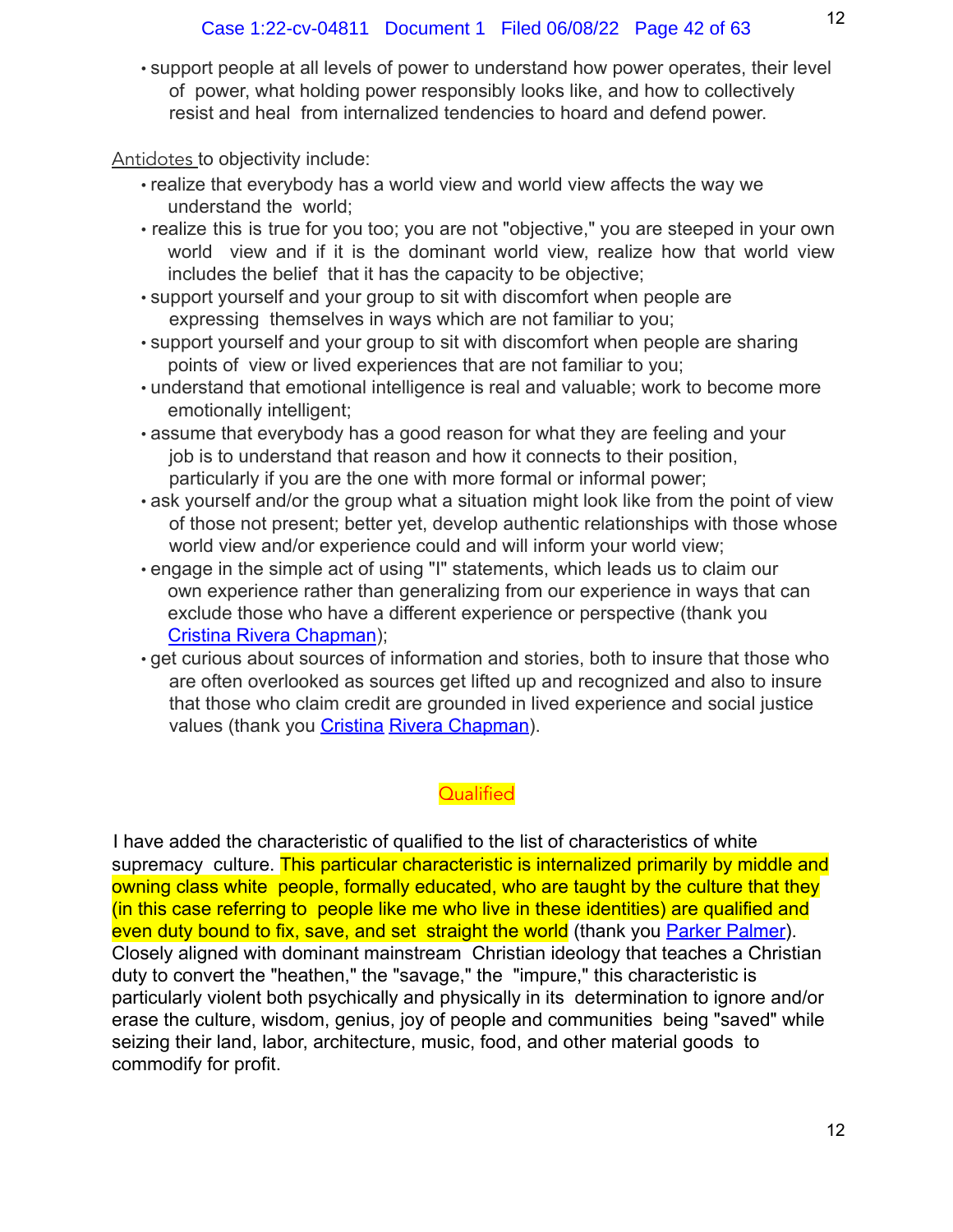I want to stress that while the intention to fix, save, and set straight is often overt, the deviousness of this characteristic is how strongly white middle and owning class educated people can internalize and assume their own inherent qualifications to "improve" whatever is in front of them that is "broken" without acknowledging or seeing their role in breaking it. This internalized assumption becomes an unnamed way of being, a conditioned impulse to "help" others out of a what feels like a benign sense that they know the right way, the best way with little or no understanding of how limited they really are.

Examples of this characteristic are all around us. Academia defines "the classics" as all things Roman and Greek and male, while the word "classic" means that which is judged over a period of time to be of the highest quality and outstanding. And so with the simple use of a word to describe a body of work, a whole category of knowledge assigns superiority to a very limited body of knowing and being, consigning other ways of knowing and being as "less than" while rarely recognizing other cultural and community-based ways of knowing at all. Examples include how so many white people lead, make decisions, and define reality for BIPOC and poor communities, from Congress and its policymaking to funders and their assessment of who and what is deserving to whole fields that overtly or subtly assume they can and should make decisions that impact people and communities with whom they have no real relationship.

In my classrooms, I hear BIPOC faculty and students tell stories over and over again about how their white colleagues continually question their very presence, how these colleagues equate their race with "not qualified," and assume their inclusion is a "watering down" of standards. BIPOC

faculty and students have to navigate overt and subtle accusations of being admitted simply to satisfy an affirmative action requirement. They have to navigate overt and subtle accusations of playing the race card or making everything about race if they decide to speak out. At the same time, white faculty and students can and do assume their qualifications, often giving the benefit of the doubt to others who are white, even and especially if they have little or no commitment to or experience living into a racial equity practice. We assume, those of us who are white and middle and upper class and educated, that we are "race neutral" when our very ignorance means that we are daily reproducing racism.

The antidotes to this characteristic include, first and foremost, knowing ourselves so that we become skilled at catching our internalized assumptions about our own qualified-ness. We must learn to question and get comfortable with the limits of our knowing. We must learn to prioritize relationships over being right (thank you Rev. Tami Forte Logan). We must learn to lean into the racial equity principles of collective action and accountability. We must learn to let go of the need to fix, save, and set straight in the acknowledgement that we are at our best when we are "with" others (and ourselves).

I use the word "must" with great deliberation here. The internalized assumption that I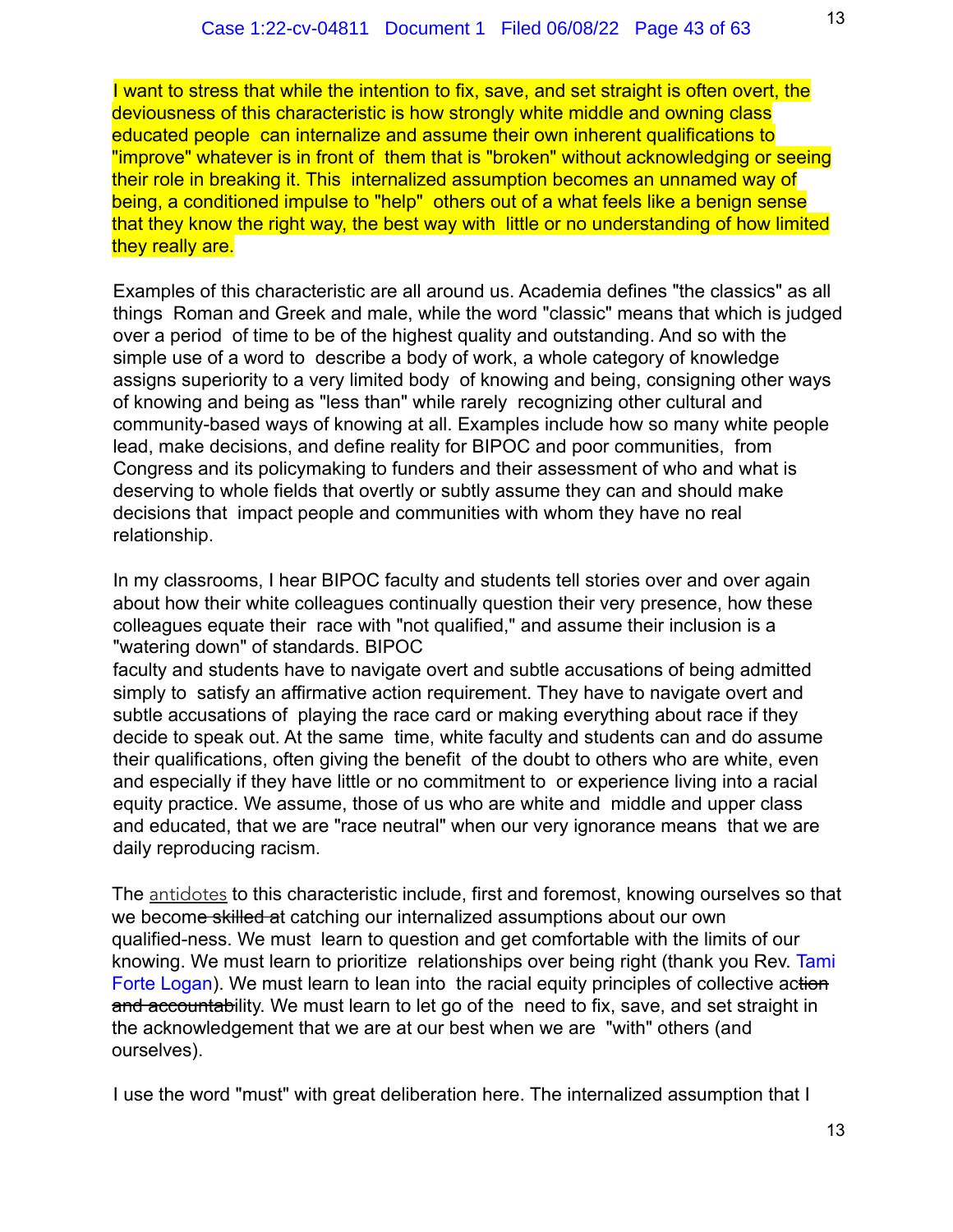know best is, in my experience, one of the most harmful internalizations that I carry. The assumption that I know best leads me to become defensive when my "knowing" is challenged, fills my body with anxiety and dread at having to know what's best even as underneath the anxiety and dread I am aware that I don't and can't really know. The assumption that I know best brings a sense of despair when I am confronted with my own not knowing. The assumption I know best disconnects me from everyone, for no one wants to be in the company of a know it all, particularly when it is so clear to others what I don't know at all.

I remember how several years ago a friend told me that I wasn't a very good teacher. She shared this with me, I think, in an effort to "help" me (in her own assumptions about being qualified to make this judgment about my teaching). I am not sure if she knew (or even if I knew) how attached I was to my identity as more than just a good teacher but one of the very best teachers. By whose standards, I cannot say. I do know that when she told me, very matter-of-factly, that I wasn't doing a good job in a class that she was attending, I was devastated. I obsessed about her accusation, for that's what it felt like, for days and weeks after, thinking of all the ways she was definitely and absolutely wrong and fuming that she could be so heartless and rude. I kept thinking about it and thinking about it, my mind racing like a hamster on a wheel trying to get away from this idea that I was a bad teacher. Finally, in an attempt to alleviate my anxiety, I took a long walk. I was visiting friends in Brooklyn at the time and I walked block after city block, my mind full of defensive thoughts and denials. Finally, stopping at a red light and waiting to cross, I decided to consider what might happen if I allowed myself to believe that what she said was true. And so I did. I decided to admit to myself I was a bad teacher. Once I allowed that thought, I took it further - I wasn't just a bad teacher, I was a terrible teacher, one of the worst precisely because I had been so convinced that I was one of the best. As I kept allowing the possibility of my own inadequacy, I started to notice that underneath the story of my own badness, deep in my gut, I could feel a tiny sense of relief. I brought my attention to the feeling because it was such a surprise. As I focused on it, the relief grew. As it expanded, I noticed, with a start, the relief was about no longer having to hold onto this idea that I was one of the best. I could finally let go of this story. I could just admit that sometimes I was a very good teacher and sometimes I wasn't and mostly I was just human, glory and warts and genius and faults and all. A sense of relief flooded my body and I felt free - free from the need to be the best, free from the need to be the worst. I became a teacher like any other teacher. And I can tell you that I became, as a result of that letting go, a much better teacher after that. I still prefer to do well rather than falter and that's ok too.

I am not saying that we shouldn't claim our wisdom. I also have the experience of giving away my "knowing" too easily, particularly when challenged by people who are skilled at insisting their way of knowing and their content knowledge is superior to mine. I want us to claim what we know and how we know, particularly if and when we are standing up for wisdom mined from the ways in which life offers learning from our lived experience in relationship with others, from our suffering, from our efforts to know ourselves as the racialized beings we are.

I am talking here about the ways those of us who are white internalize the sense that we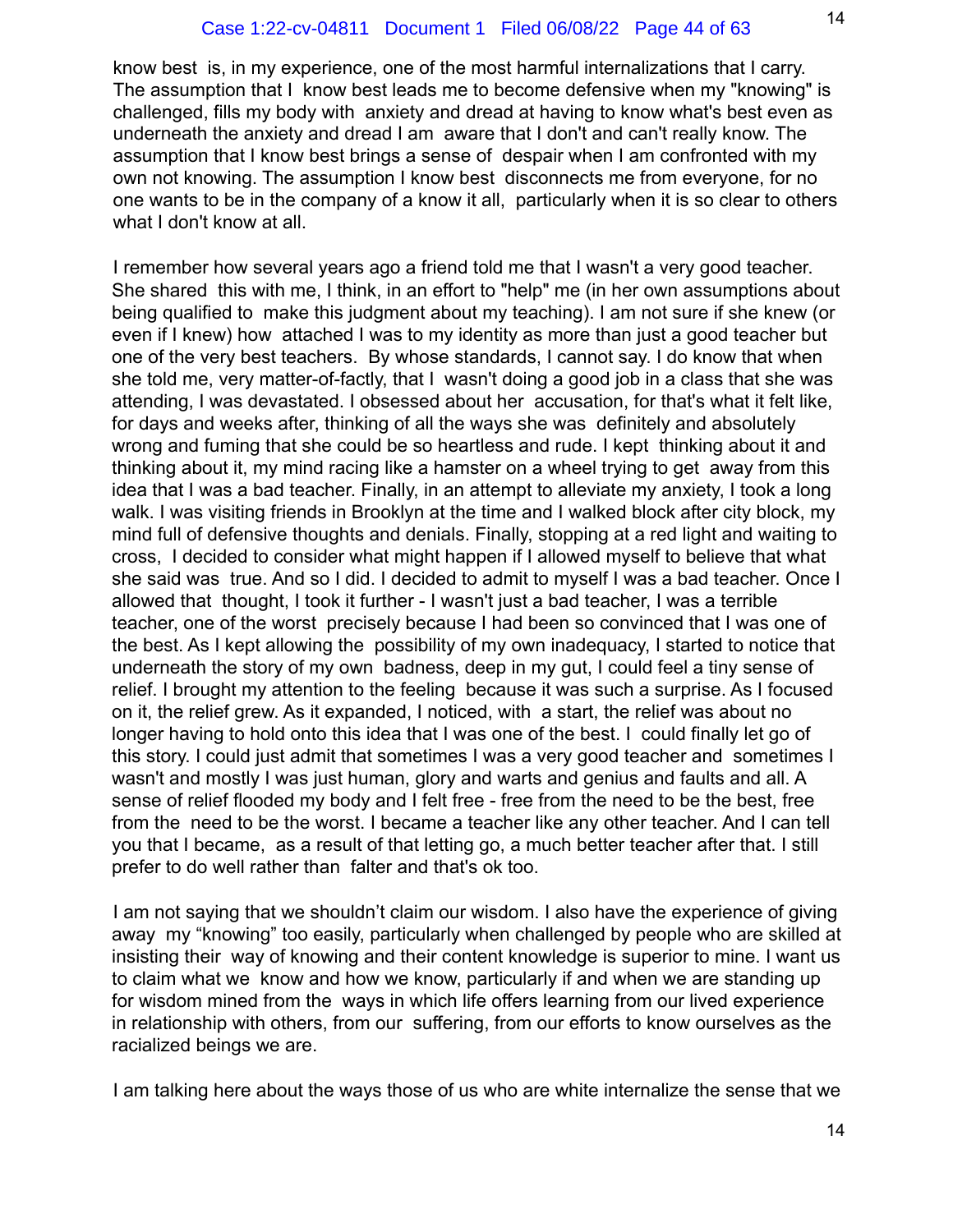know when we actually don't. This internalization that we are qualified, that we know best, that we can fix and save and set straight, is actually deeply harmful to those of us who hold it. We can never live up to knowing what is best all the time or even most of the time. Even when we think we know what's best, if we are honest, we will find ourselves surprised by the unintended consequences and unanticipated twists of this life. We know deep inside where authentic knowing resides that our own insistence about how right we are makes our bodies tense as we hide our fear of finding out we might not be, which makes us insist even more that we know what we couldn't possibly and on it goes.

Just saying.

# Either/Or and the Binary\*

This characteristic explores our cultural assumption that we can and should reduce the complexity of life and the nuances of our relationships with each other and all living things into either/or, yes or no, right or wrong in ways that reinforce toxic power.

#### Either/or and the binary shows up as:

- Positioning or presenting options or issues as either/or good/bad, right/wrong, with us/against us;
- Little or no sense of the possibilities of both/and;
- Trying to simplify complex things, for example believing that poverty is simply the result of lack of education;
- Closely linked to perfectionism because binary thinking makes it difficult to learn from mistakes or accommodate conflict;
- Conflict and an increased sense of urgency, as people feel they have to make decisions to do either this or that, with no time or encouragement to consider alternatives, particularly those which may require more time or resources;
- A strategy used by those with a clear agenda or goal to push those who are still thinking or reflecting to make a choice between 'a' or 'b' without acknowledging a need for time and creativity to come up with more options;
- A strategy used to pit oppressions against each other rather than to recognize the ways in which racism and classism intersect, the ways in which both intersect with heterosexism and ageism and other categories of oppression.
- Antidotes or suggestions for how to show up in more connecting and healing ways include: • Notice when you or others use 'either/or' language and make time to come up with more than two alternatives;
	- Notice when you or others are simplifying complex issues, particularly when the stakes seem high or an urgent decision needs to be made;
	- When urgency arises and binary thinking emerges, slow down and encourage people to take a pause, a breath, restate the goal, and dive deeper into alternatives;
	- When you or others are faced with an urgent decision, take a break and offer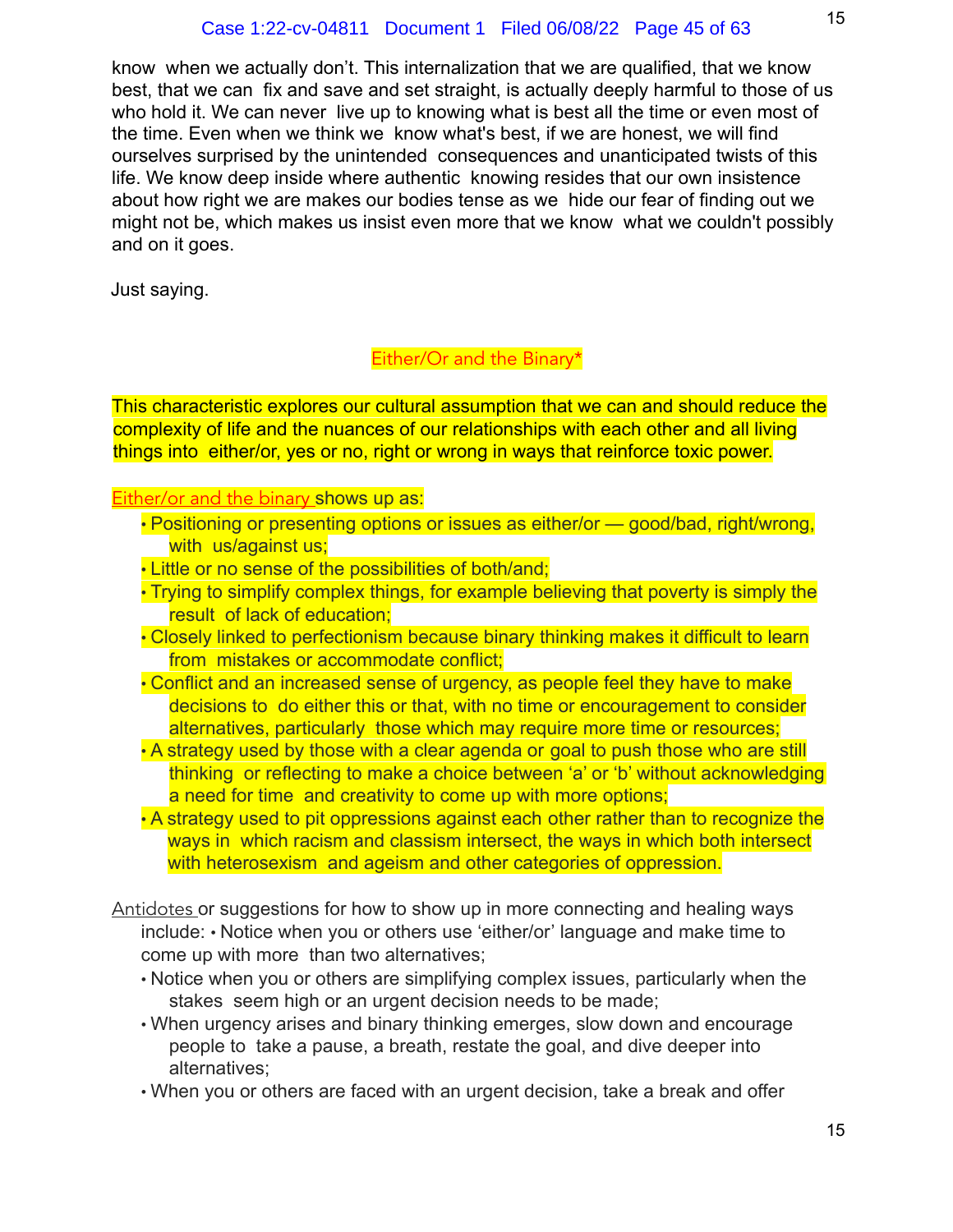some breathing room to think creatively and allow intuitive wisdom to arise;

• Avoid making decisions under extreme pressure and work to distinguish what is actual pressure and what is pressure that you or others are creating;

• Avoid trying to assign a single cause to a problem or a challenge; acknowledge the ways in which oppressions intersect and reinforce each other as well as the ways in which oppression can be operating at the interpersonal, institutional and cultural levels.

#### Progress is Bigger/More and Quantity over Quality\*

These characteristics explore our cultural assumption that the goal is always to be/do/get more and be/do/get bigger. This leads to an emphasis on what we can "objectively" measure - how well we are doing at being/doing/getting more - as more valuable than the quality of our relationships to all living beings.

Progress is narrowly defined as bigger and more; it shows up as:

• how we define success (success is always bigger, more);

• an organization that assumes the goal is to grow - add staff, add projects, or serve more people regardless of how well they can serve them; raise more money, or gain more influence and power for its own sake - all without regard to the organization's mission or especially the people and/or living beings that the organization is in relationship with;

• gives no value, not even negative value, to its cost; for example, increased accountability to funders as the budget grows in ways that leave those served exploited, excluded, or underserved as we focus on how many we are serving instead of quality of service or values created by the ways in which we serve;

• little or no ability to consider the cost of growth in social, emotional, psychic, embodied, spiritual, and financial realms;

• a narrow focus on numbers (financial, people, geography, power) without an ability to value processes (relationships), including cost to the human and natural environment; • valuing those who have "progressed" over those who "have not" where progress is measured in degrees, grades, money, power, status, material belongings - in ways that erase lived experience and wisdom/knowledge that is invisibilized - tending, cleaning, feeding, nurturing, caring for, raising up, supporting (thank you Bevelyn Ukah); • focus on getting bigger (in size, transactional power, numbers) leading to little or no ability to consider the cost of getting big in social, emotional, psychic, embodied, spiritual, and financial realms (thank you Bevelyn Ukah).

#### **Quantity over quality shows up as:**

• most or all resources directed toward producing quantitatively measurable goals; • things that can be counted are more highly valued than things that cannot, for example numbers of people attending a meeting, newsletter circulation, money raised and spent are valued more than quality of relationships, democratic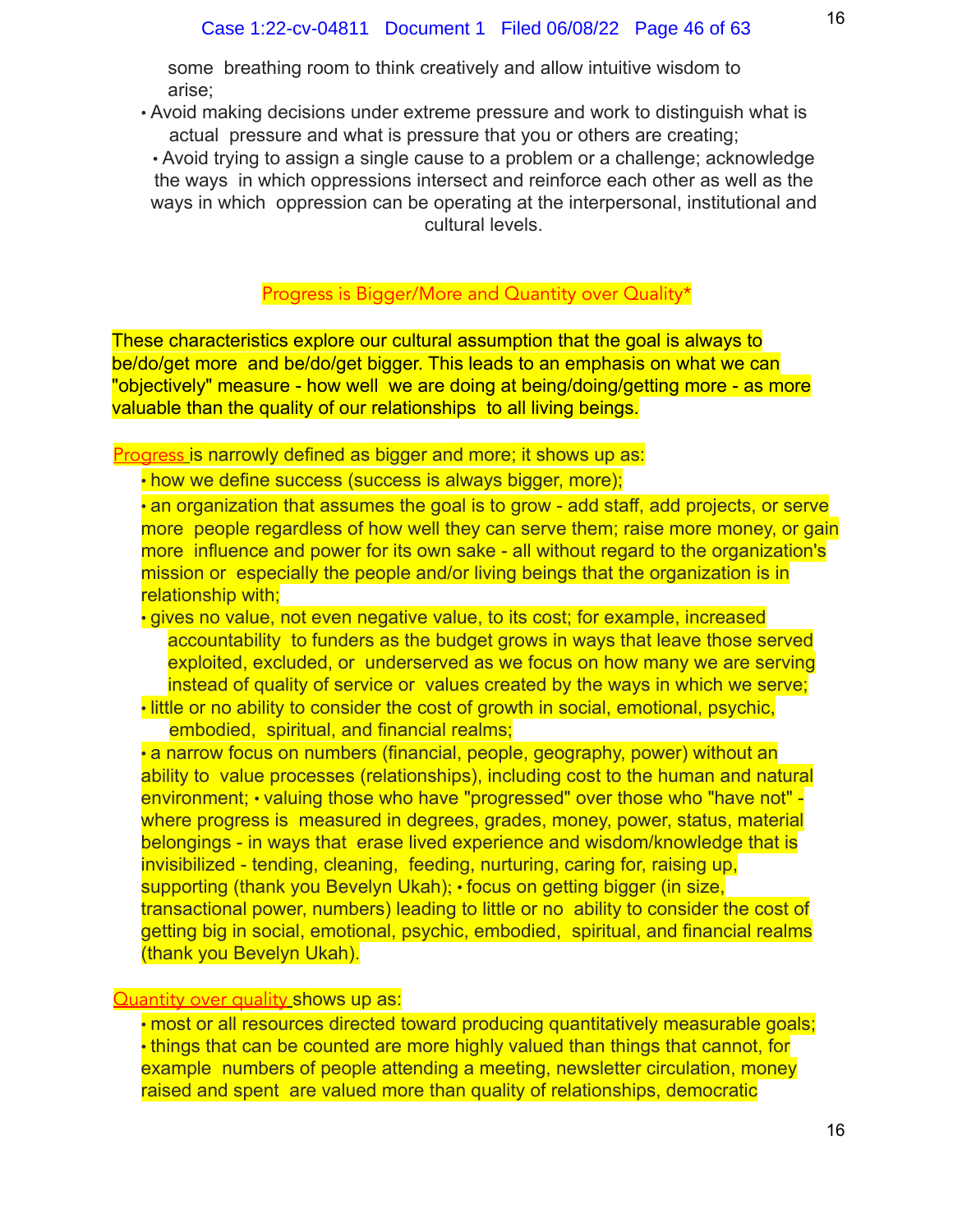decision-making, ability to constructively deal with conflict, morale and mutual support;

• little or no value attached to process in the internalized belief that if it can't be measured, it has no value;

• discomfort with emotion and feelings;

- little or no understanding that when there is a conflict between content (the agenda of the meeting) and process (people's need to be heard or engaged), process will prevail (for example, you may get through the agenda, but if you haven't paid attention to people's need to be heard, the decisions made at the meeting are undermined and/or disregarded);
- connected to perfectionism, one right way, I'm the only one, and right to comfort because of the ways in which process, which cannot be numerically measured, requires emotional presence and intelligence whereas product, when it can be numerically measured, feels "safe" and controllable;
- short-term thinking, urgency thinking, either/or thinking in the consuming effort to meet often unrealistic quantitative goals (numbers).

Antidotes include:

- honoring the ancient Haudenosaunee (Iroquois) philosophy that the decisions we make today should result in a sustainable world seven generations into the future;
- insure that any cost/benefit analysis includes all the costs, not just the financial ones, for example the cost in morale, the cost in credibility, the cost in relationship to living beings, the cost in the use of resources;
- include process goals in your planning, for example make sure that your goals speak to how you want to do your work, not just what you want to do;
- ask those you work with and for to establish goals and evaluate performance holistically; for one example, set both content and process goals (what you do and how you do it) aligned with the values of the organization and/or community;
- make sure you and/or your community or organization has a values statement that expresses the ways in which you want to do your work; create this as a living document that people use in their day to day work;
- look for ways to measure process goals (for example if you have a goal of mutually respectful relationships, think about ways you can measure how you are living into that goal);
- learn to recognize those times when you need to go off the planned agenda in order to address people's underlying concerns with the knowledge that doing so will result in a more solid product in the long term;

• distinguish between growth, which is necessary and organic, and the conditioned desire for "more" - more stuff, more transactional power, more people, more ... for its own sake; • consider adding measures that keep you grounded in what's important - how many times did we laugh together today? how many times did we express gratitude? how many times did we allow silence? how many times did we allow dissent?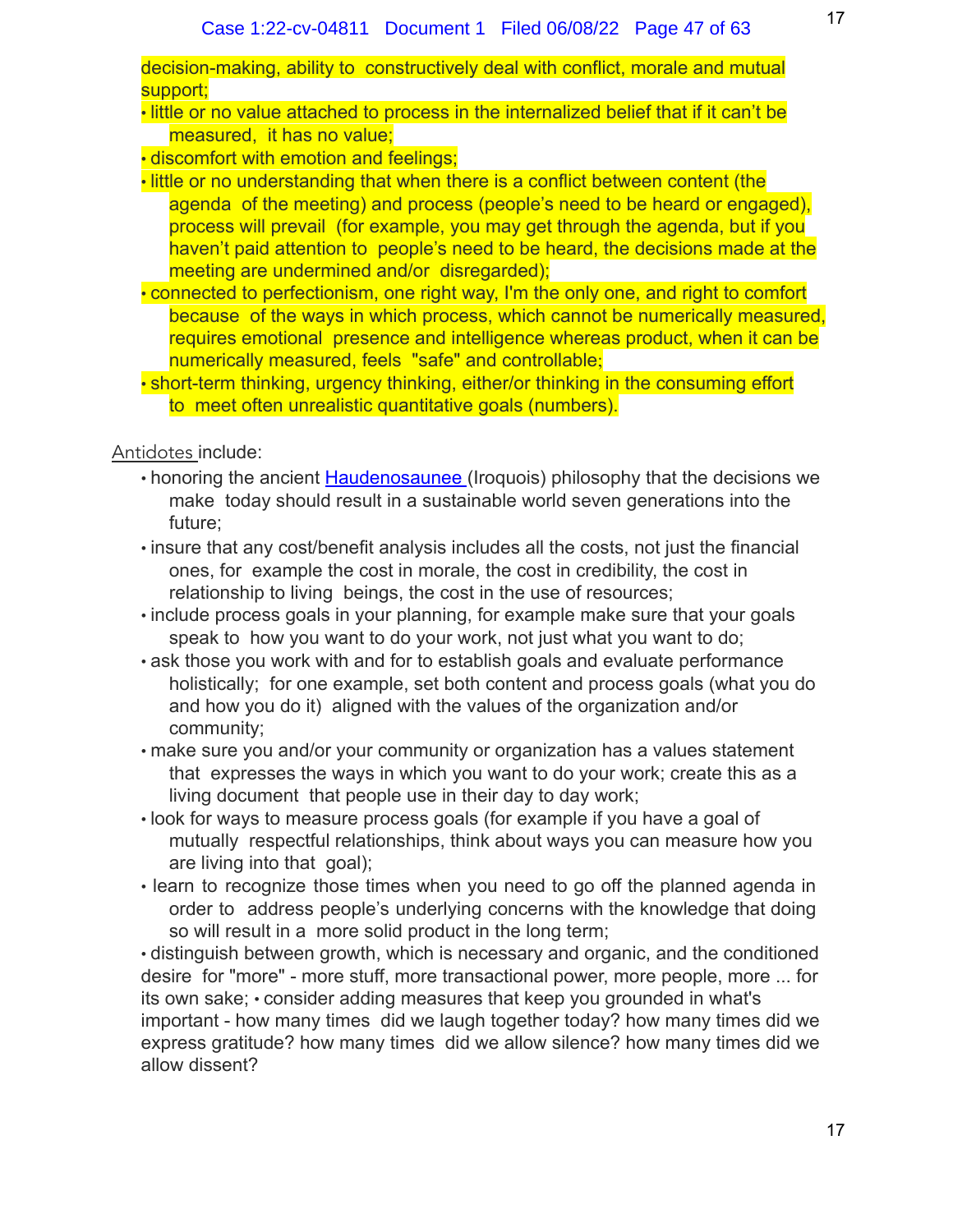#### Worship of the Written Word

This characteristic explores our cultural habit of honoring only what is written and only what is written to a narrow standard, even when what is written is full of misinformation and lies. Worship of the written word includes erasure of the wide range of ways we communicate with each other and all living things.

I want to acknowledge that this characteristic is one that angers many people who believe that I am saying that worship of the written word is the same as the ability to write well. They claim I am implying that BIPOC people and communities cannot achieve a high standard of written expression (whatever standard of "high" might be in the reader's mind). They believe I am suggesting that if worshipping the written word is a white supremacy culture value, then only white people are capable of writing well. This is not what I mean. This characteristic has to do with how white supremacy culture requires things to be written down, on its own terms, in order to preserve power.

For example: The U.S. invaded Mexico in 1846 to start what would become known as the Mexican-American War; the War ended with the Treaty of Guadelupe Hidalgo two years later. The treaty transferred over 55% of Mexican land to the U.S. (present-day Arizona, California, New Mexico, Texas, and parts of Colorado, Nevada, and Utah). The treaty promised to protect the lands, language and culture of the Mexican people and communities living in the ceded territory, but Congress substituted a "Protocol," which required people of Mexican heritage to prove "legitimate" title to their lands in court. Unable to provide proof in a culture that did not record land transactions, the "Protocol" became the legal basis for white settlers to claim rights to and seize land from Mexicans in these territories. Our history is replete with the theft of land, of bodies, of culture, of skin and blood and ancestry through manipulation of the written word.

For another example: In order for any of us to access resources, and particularly for those who are poor or working class, we are required to fill out endless forms that we did not design and did not have any say in designing. These forms do not reflect the complexity and richness of who we are. Yet we are constantly told that if we do not provide information on the forms, then we will not be able to access the resources that may or may not be available to us. Whoever and whatever we might actually want to share about ourselves does not matter (or even exist). The wealthier and whiter and more cisgender male we are, the less we have to account for ourselves on other peoples' terms, in writing (or at all). The wealthier and whiter and more cisgender male we are, the more we can count on legally written words to protect our interests, in large part because we have more power to determine what the legally written words will be.

A final example: I am often asked to cite the sources that I used to write the article on which this website is based. The request often comes from people with less power who are trying to use the article to generate conversation and action towards a racial equity commitment in their organizations or communities. They want to know if I can provide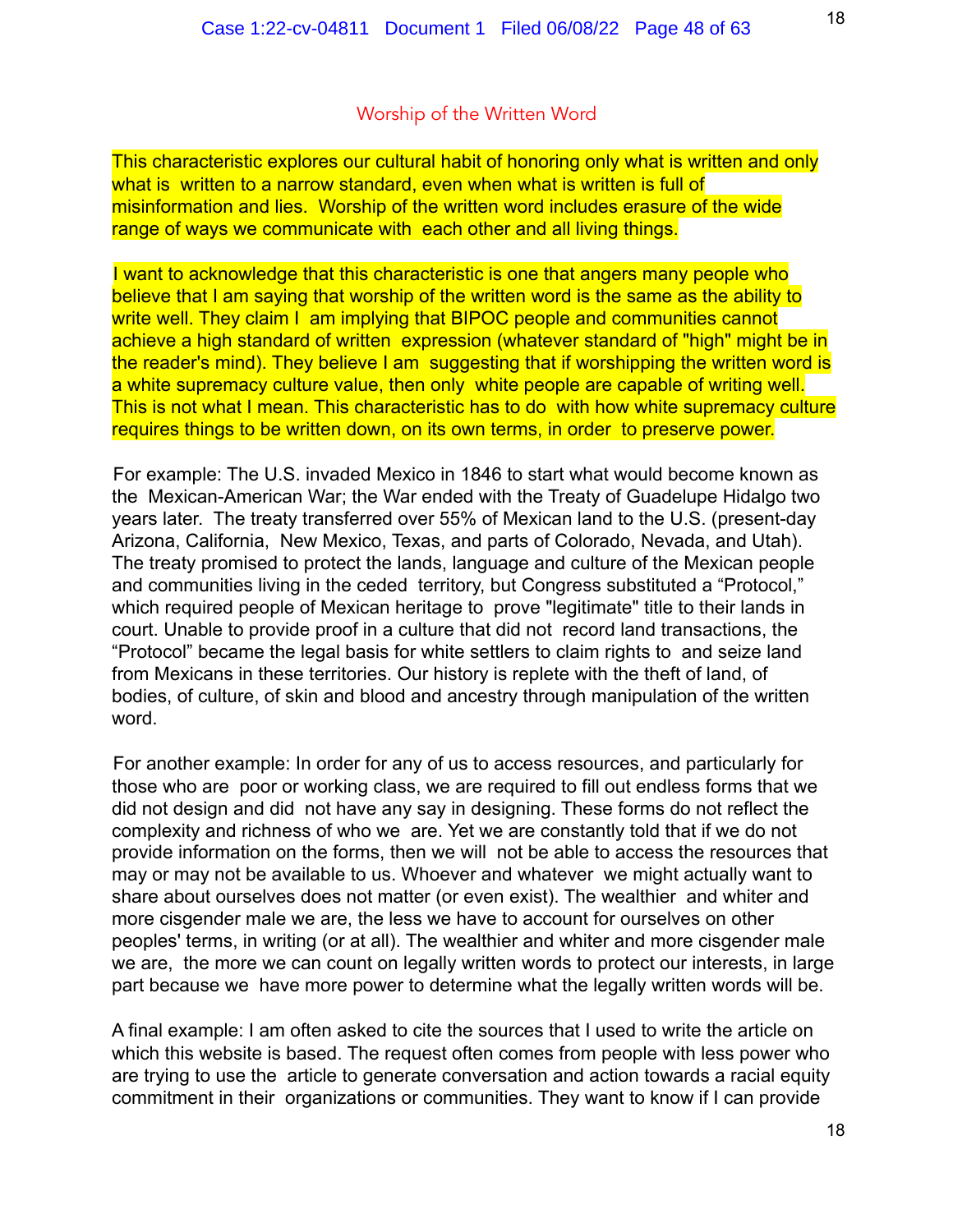citations or sources so the article will have more legitimacy to those in power. I get this request so often that I have created a one-pager to send in response (see website). The underlying assumption is that if a written piece reflects some level of wisdom, lived experience, or "other" world view that is not "properly" vetted, then that piece has little or no value to those who consider themselves the gatekeepers of legitimate knowledge. There are so many ways of knowing; writing them down according to a single grammatical standard with a singular set of rules about what makes that knowledge "legitimate" is one of many ways to erase and control information, culture, wisdom, knowing, insight, intuition.

Worship of the written word has nothing to do with the ability to write well and writing well comes in a wide range of approaches, styles, languages. Those who engage in repeated code switching understand this very well.

#### Worship of the written word shows up as:

- if it's not in a memo, it doesn't exist;
- if it's not grammatically "correct," it has no value;
- if it's not properly cited according to academic rules that many people don't know or have access to, it's not legitimate;
- an inability or refusal to acknowledge information that is shared through stories, embodied knowing, intuition and the wide range of ways that we individually and collectively learn and know;
- continued frustration that people and communities don't respond to written communication; blaming people and communities for their failure to respond; • those with strong documentation and writing skills are more highly valued, even in organizations where ability to relate to others is key to the mission;
- collectively and generationally informed in a context where systemic racism privileges the writing and wisdom of people in the white group;
- academic standards require "original" work when our knowledge and knowing almost always builds on the knowledge and knowing of others, of each other;
- claiming "ownership" of (written) knowledge to meet ego needs rather than understanding the importance of offering what you write and know to grow and expand the community's knowing.

Antidotes to worship of the written word include:

- take the time to analyze how people inside and outside the organization get and share information;
- figure out what actually needs to be written down and come up with alternative ways to document what is happening; encourage creative ways of documenting or recording or reflecting what you are learning and what you feel you know;
- work to recognize the contributions and skills that every person brings to the organization (for example, the ability to build relationships with those who are important to the organization's mission);
- make sure anything written can be clearly understood (avoid academic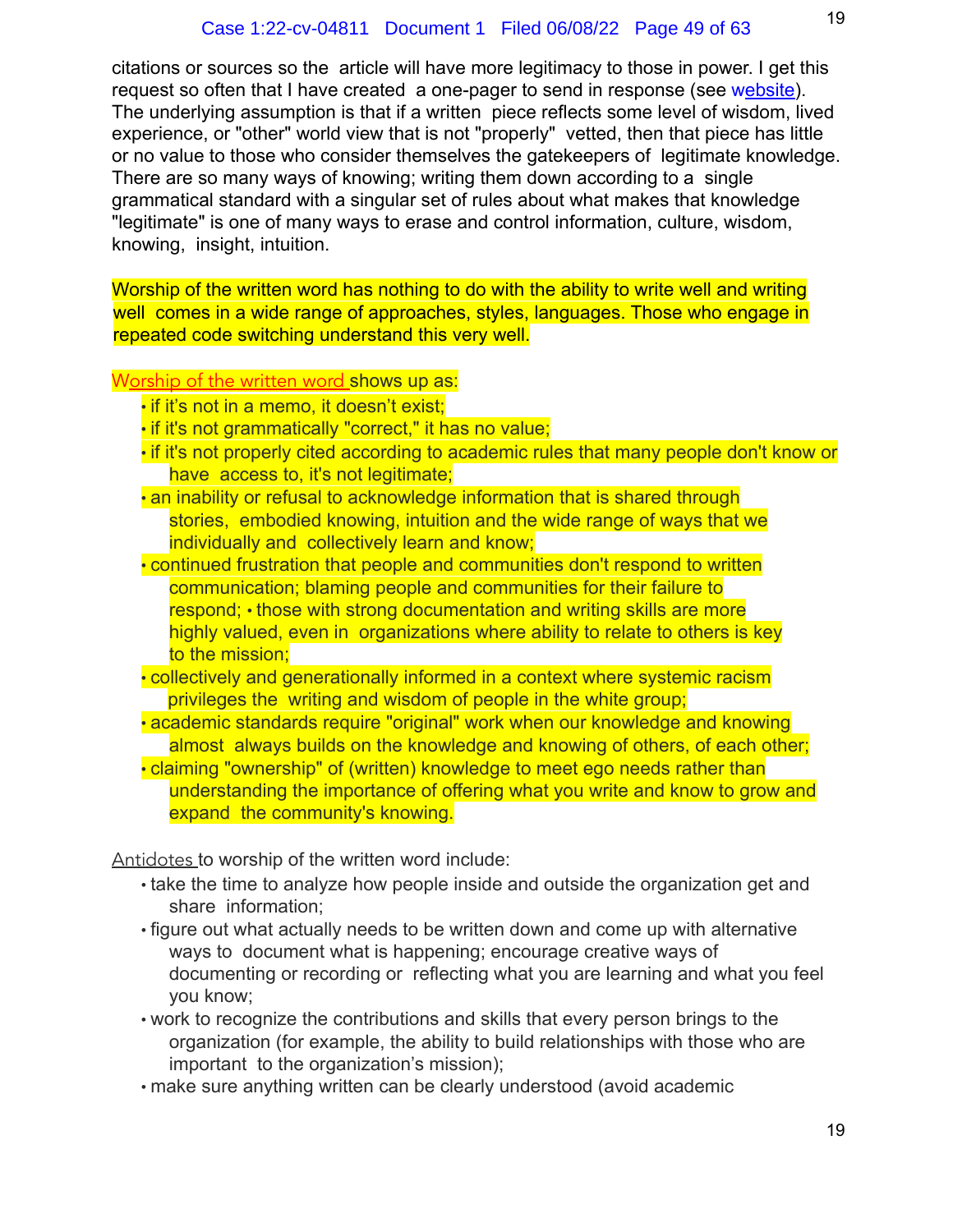language, 'buzz' words, acronyms, etc.);

- develop your skills individually and collectively to gather information through different ways of knowing;
- identify when circumstances require documentation on others' terms and bring transparency to how you respond (legal documents, funder applications, government forms, etc.);
- dedicate time to practicing and honoring other ways of knowing and expression: oral storytelling, embodied learning, visual and movement art, silence, meditation, singing, dancing (thank you Cristina Rivera Chapman);
- practice listening; because our culture doesn't value oral traditions or storytelling wisdom, we are out of listening practice or remembering how to hold a spoken word with weight (without having to write it down) (thank you Cristina Rivera Chapman);

• acknowledge and honor diverse and interconnected sources of wisdom; • honor the value of collaborative and collective knowledge;

• appreciate when others learn from and expand on your knowledge and writing; see yourself and position yourself as one person in a stream of knowing and learning.

# Individualism\* and I'm the Only One

These characteristics look at our cultural assumption that individualism is our cultural story - that we make it on our own (or should), without help, while pulling ourselves up by our own bootstraps. Our cultural attachment to individualism leads to a toxic denial of our essential interdependence and the reality that we are all in this, literally, together.

# Individualism shows up as:

- for white people: seeing yourselves and/or demanding to be seen as an individual and not as part of the white group;
- failure to acknowledge any of the ways dominant identities gender, class, sexuality, religion, able-bodiedness, age, education to name a few - are informed by belonging to a dominant group that shapes cultural norms and behavior;
- for BIPOC people: individualism forces the classic double bind when BIPOC people are accused of not being "team players" - in other words, punishment or repercussions for acting as an individual if and when doing so "threatens" the team;
- for white people: a culturally supported focus on determining whether an individual is racist or not while ignoring cultural, institutional, and systemic racism; the strongly felt need by many if not most white people to claim they are "not racist" while their conditioning into racism is relentless and unavoidable;

• for white people: a belief that you are responsible for and are qualified to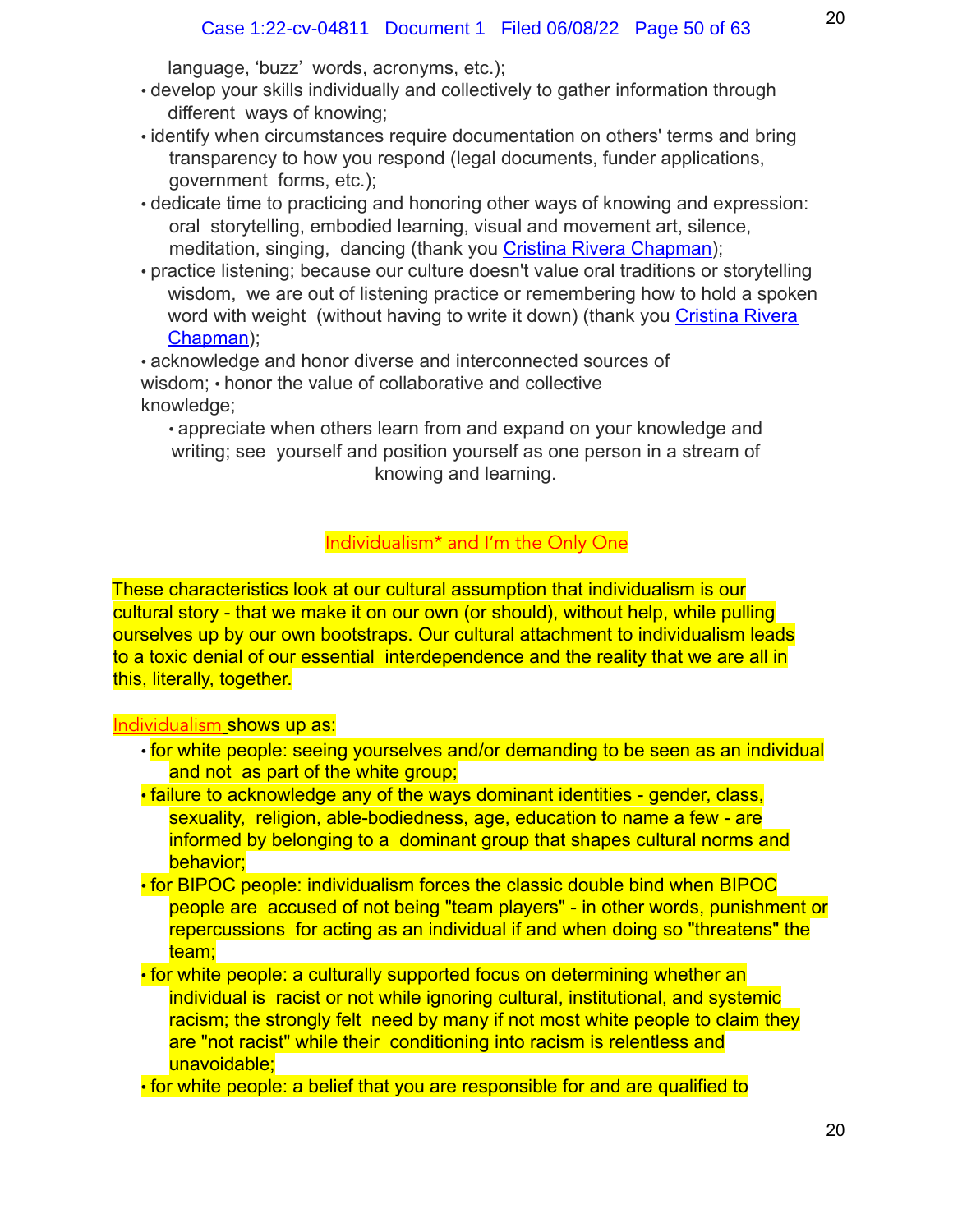solve problems on your own;

- for BIPOC people: being blamed and shamed for acting to solve problems without checking in and asking for permission from white people;
- little experience or comfort working as part of a team, which includes both failure to acknowledge the genius or creativity of others on the team and a willingness to sacrifice democratic and collaborative process in favor of efficiency; see double bind for BIPOC people above;
- desire for individual recognition and credit; failure to acknowledge how what we know is informed by so many others;

• isolation and loneliness;

• valuing competition more highly than cooperation; where collaboration is valued, little time or resources are devoted to developing skills in how to collaborate and cooperate; • accountability, if any, goes up and down, not sideways to peers or to those the organization is set up to serve;

• a lack of accountability, as the organization values those who can get things done on their own without needing supervision or guidance, unless and until doing things on "our" own threatens power;

• very connected to "one right way," "perfectionism," "qualified," and "defensiveness and denial."

I'm the only one shows up as:

- an aspect of individualism, the belief that if something is going to get done "right," 'I' have to do it;
- connected to the characteristic of "one right way," the belief that "I" can determine the right way, am entitled and/or qualified to do so, in isolation from and without accountability to those most impacted by how I define the right way;
- little or no ability to delegate work to others, micro-management;
- based in deep fear of loss of control, which requires an illusion of control; putting charismatic leaders on pedestals (or positioning yourself as a charismatic leader on a pedestal);

• romanticizing a leader (or yourself) as the center of a movement, idea, issue, campaign • hiding or covering up the flaws of a leader (or your flaws) in fear that the organization, movement, effort cannot survive;

• defining leadership as those most in front and most vocal (thank you Cristina Rivera Chapman for these last four bullets).

Antidotes to individualism and I'm the only one include:

• seek to understand all the ways we are informed by our dominant identities and how our membership in dominant identity groups informs us both overtly and covertly (while realizing too that these identities do not have to define us); understand how membership in a dominant group (the white group, the male group, the hetero group, the wealthy group) extends psychic, spiritual, and emotional

benefits as well as material benefits;

• seek to understand how these benefits are, in reality, toxic, because our complicity with being positioned as both "better" and "normal" requires that we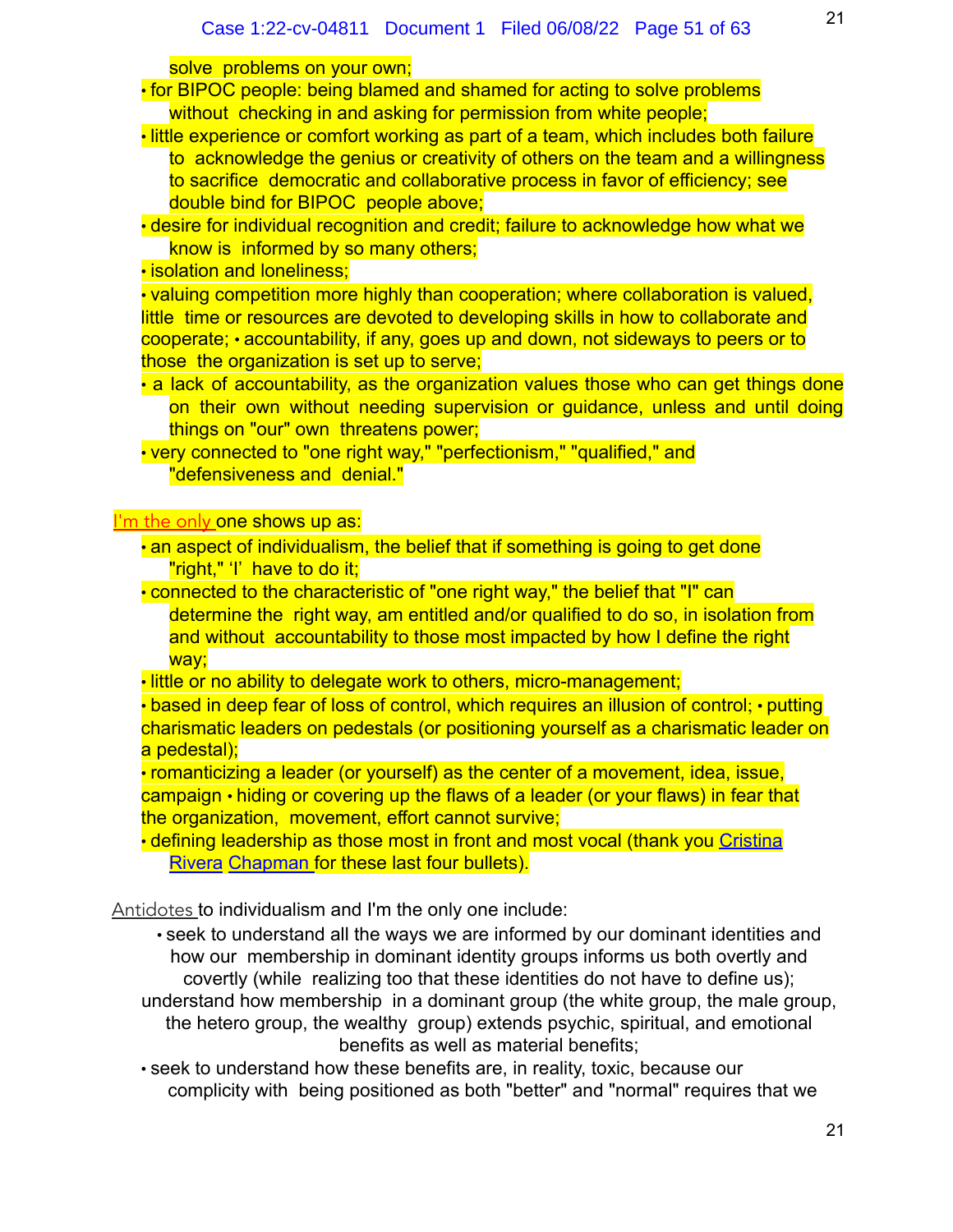dehumanize all those designated as "less than" and "abnormal;"

- acknowledge that all white people have internalized racist conditioning and that an anti racist commitment is not about being "good" or "bad," it's about figuring out what we are going to do about our conditioning;
- do our personal work while also bringing focus to cultural, institutional, and systemic manifestations of white supremacy and racism;
- name teamwork and collaboration as an important personal and group value; acknowledge that teamwork and collaboration take more time, particularly at the front end and yield a better result with higher buy-in and higher ability to take shared risks;
- make sure the group or organization is working towards shared goals that have been collaboratively developed and named;
- reward people for collaborating;

• evaluate the ability to work in a team as well as the ability to get things done; • honor process as much as product (honor how you do things as much as what you do or produce);

- make sure that credit is given to all who participate in an effort, not just the leaders or most public person; make sure that when you are given credit, you distribute it to all those who helped you with whatever was accomplished;
- create collective accountability (rather than individual accountability);
- create a culture where people feel they can bring problems to the group; use meetings as a place to solve problems, not just a place to report activities;
- hold ourselves accountable to the principle of collective thinking and action; • develop the ability to collaborate and delegate to others;
- in workspaces or movement efforts, evaluate performance based on an ability to work as part of a team to accomplish shared goals;
- hold ourselves and each other accountable to a shared definition of leadership that assumes a collaborative and collective approach;
- hold ourselves and leaders accountable for mistakes without assuming that we need to be perfect to lead; develop collaborative and collective strategies for how to respond to mistakes that encourage learning from the mistakes, appropriate boundary setting, and restorative approaches;
- realize that leadership is dynamic and does not rest in one individual; we are called upon to lead at different times in different circumstances and called upon to follow or take a back seat when we are learning or making room for new leadership to emerge.

# Defensiveness and Denial

Defensiveness and denial reflect our cultural dis-ease with truth telling, particularly when we are speaking truth to power. White supremacy culture encourages a habit of denying and defending any speaking to or about it. White supremacy culture encourages a habit of silence about things that matter and, as the collective of artists fighting the AIDS epidemic so wisely and succinctly said, silence = death.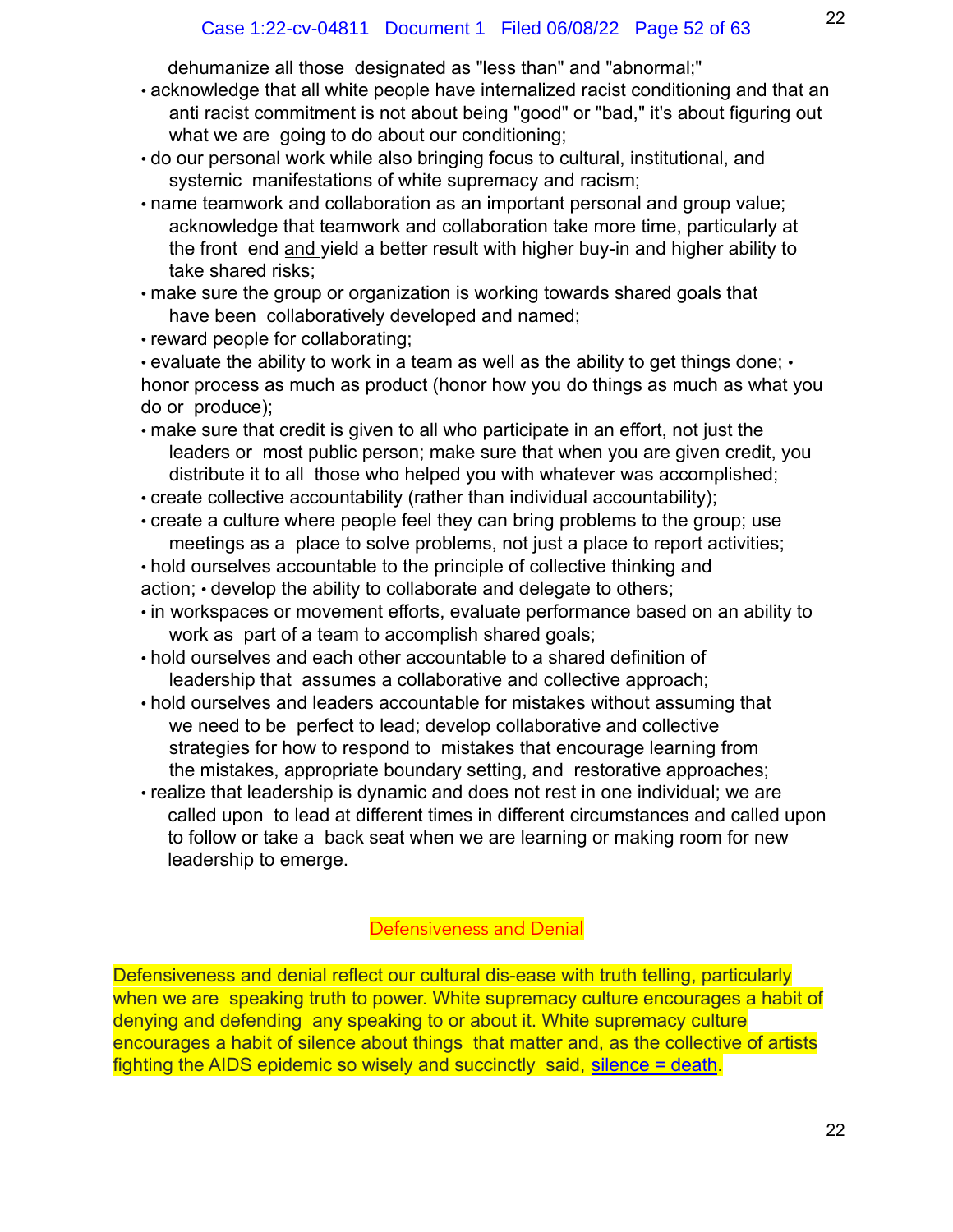| <u>Defensiveness shows up as:</u> |  |  |
|-----------------------------------|--|--|
|-----------------------------------|--|--|

- The organizational structure is set up and much energy spent trying to prevent abuse and protect power rather than to facilitate the capacities of each person or to clarify who has power and how they are expected to use it.
- Because of either/or and binary thinking, those in power view and/or experience criticism as threatening and inappropriate (or rude).
- People respond to new or challenging ideas with objections or criticism, making it very difficult to raise these ideas.
- People in the organization, particularly those with power, spend a lot of energy trying to make sure that their feelings aren't getting hurt, forcing others to work around their defensiveness rather than addressing them head-on. At its worst, they have convinced others to do this work for them.
- White people spend energy defending against charges of racism instead of examining how racism might actually be happening.
- White people claim that participation in anti-racist activity means they cannot be racist or be engaged in racism; closely linked to individualism.
- White people targeted by other oppressions express resentment because they experience the naming of racism as erasing their experience; closely linked to either/or/binary thinking.

• An oppressive culture where people are afraid to speak their truth.

Antidotes or suggestions for how to show up in more connecting and healing ways include: • Understand that structure cannot in and of itself facilitate or prevent abuse. • Understand the link between defensiveness and fear (of losing power, losing face, losing comfort, losing privilege).

• Work on your own defensiveness; ask yourself what you are defending against and why • Develop a culture of naming defensiveness as a problem when it is one.

• Set up brainstorming and other sessions designed to consider ideas ahead of time by naming defensiveness as a behavior or attitude the group wants to name and avoid. • Give people credit for being able to handle more than you think; in other words, avoid deciding what someone can or cannot hear, particularly if you don't have evidence. • When someone responds defensively, ask them to talk through what they are defending (or defending against); you might find some rich information that way.

- Discuss the ways in which defensiveness or resistance to new ideas gets in the way of the mission. Use your own experience with your own defensiveness and resistance as an example. Brainstorm options for what the group can and will do when defensiveness and resistance show up.
- Consider the power differences at play; when someone with a lot of power is defensive and resistant, the options are very different than when someone with less or little power is defensive and resistant. Be clear about the power dynamics in the situation and respond thoughtfully. The person with power has greater responsibility to name and move through their own defensiveness and resistance, although the collective is best served when everyone has those skills.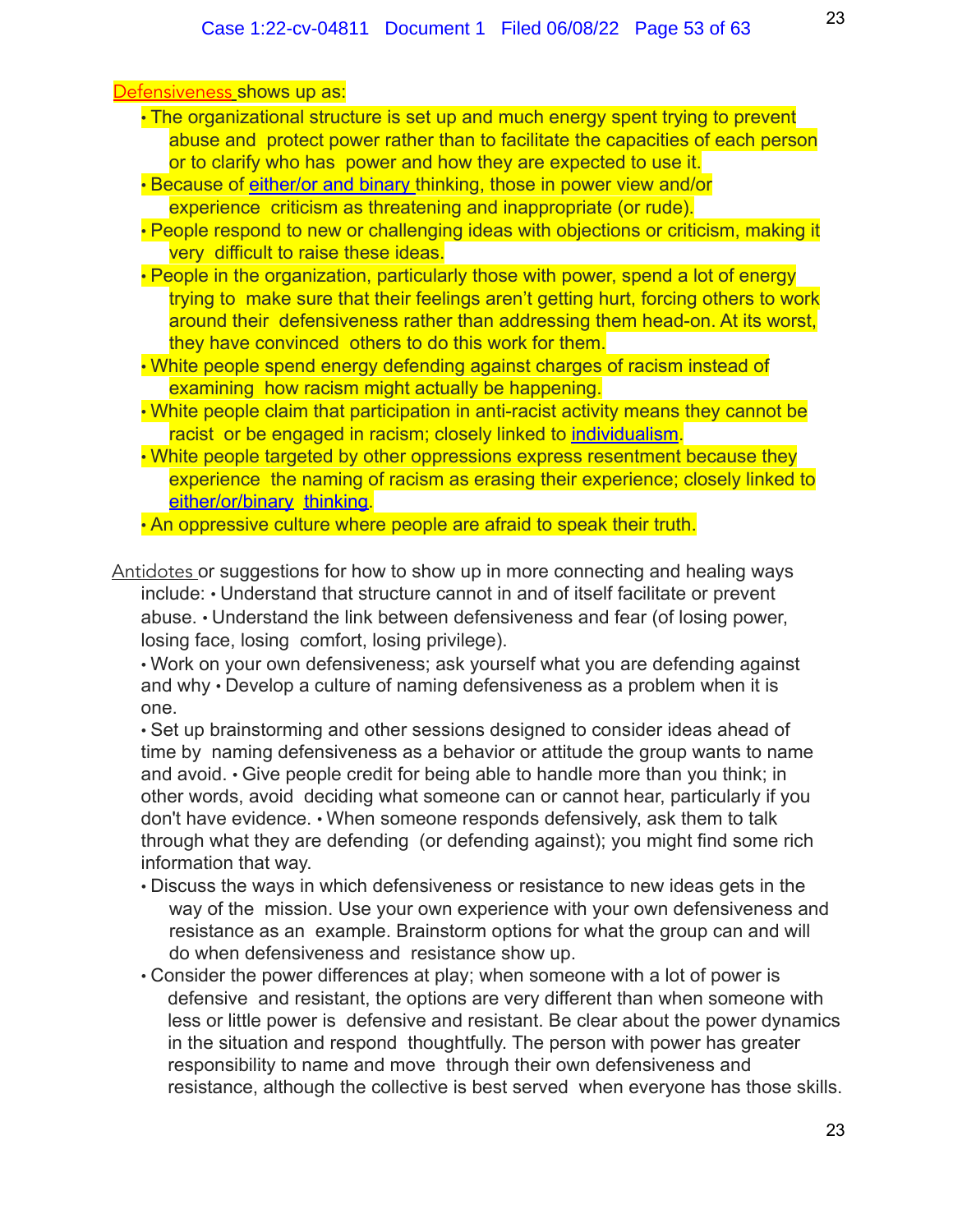• Know that resentment is a form of defensiveness and signals that the person feeling the resentment feels unseen and unheard. Or afraid of losing power. See the bullet point above.

#### **Denial shows up as:**

• just what it sounds like – denying what another person is saying about the ways in which white supremacy and/or racism are showing up in an interaction or space.  $\cdot$  A pattern that often has a white person with different levels of power denying what a Black, Indigenous or Person of Color or a whole community is saying about their experience of racism.

• Claiming the right to define what is and what is not racism.

• Insisting that white supremacy and racism require intent. Attempting to separate intent from impact in order to claim that if racism is not intended, then it is not happening. • Refusing to consider or acknowledge the historical legacy of white supremacy and racism and the structural nature of racial disparities. Rewriting, reframing, or omitting histories to erase or downplay racism.

• The refusal or inability to feel the emotional cost of racism. At worst suggesting that acts of violence and rage targeting BIPOC communities and people are deserved and/or necessary and at best ignoring or downplaying acts of violence and rage directed at BIPOC.

• Insisting that individually or collectively, a person or group is free from racialized conditioning, leading to statements like "I don't see color," and "we're all the same." • Refusing to acknowledge the benefits of belonging to the white group while generalizing about BIPOC people and communities. Connected to individualism.

- Seeing and/or understanding the actions of white people as individual while generalizing to whole BIPOC groups. Refusing, for example, to acknowledge the accelerating pattern of white boys and men committing acts of gun violence while attributing "danger" to whole Communities of Color to excuse police or other violence directed at Black and Brown people.
- Erasing intersectionality generalizing about a whole group without recognizing the ways in which class, gender, sexuality, religion, age, dis/ability, and other identities inform our individual and collective experiences.

#### Antidotes include:

- Assume that any naming of racism is on target. Instead of asking is it or isn't it racism, ask how is it racism?
- Understand deep in our bones that naming racism is the first step toward repair. Learn to acknowledge any fear that naming brings up – the feeling is not wrong or right – so that you can move through the feeling and address what has been raised.

• For white people: Avoid taking accusations of racism or collusion in racism personally. Avoid defending yourself. Learn to say "tell me more." Understand your racism (or your collusion in racism) as conditioning, not as who you essentially are. Understand that awareness of your conditioning is necessary if you are going to change and grow.

• Call yourself and others in, not out. We will not grow the movement through shame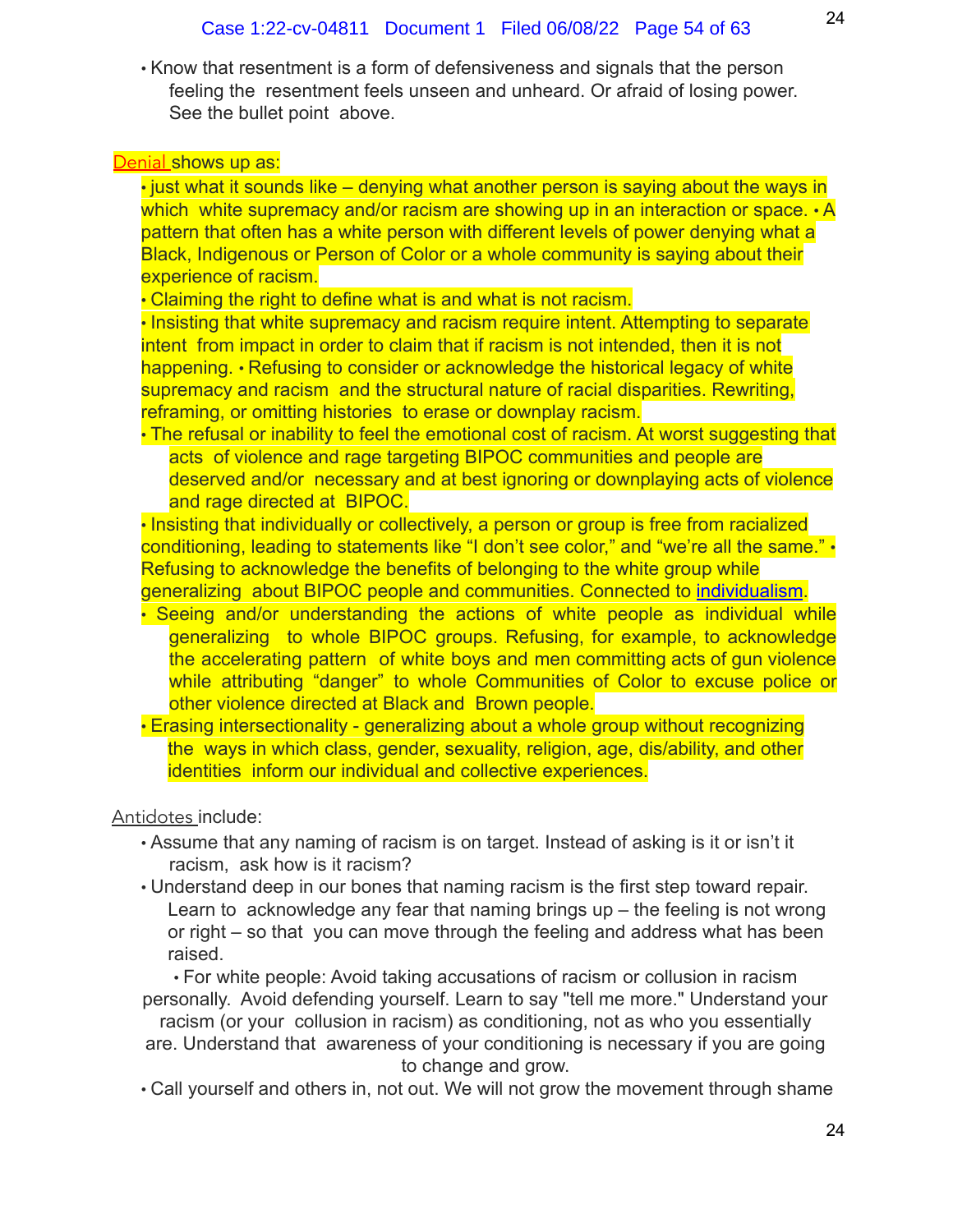and blame, even though shame and blame are necessary elements of our own individual and personal development. We will grow the movement by holding each other accountable from a position of care, kindness, and love. Sometimes we will have to employ tough love and always the goal is to avoid throwing ourselves or anyone else away. Thanks to our beloved Cynthia Brown for this instruction.

• Know our history. Learn our history. Understand how racist patterns repeat over and over again. Take the time to learn where you live and work and love and the Indigenous history of the peoples who lived and worked and loved there before you (or live there now). Take the time to learn your own indigenity (thank you **Justin** 

Robinson and Vivette Jeffries-Logan). Take the time to know both the history of white supremacy patterns and the stories of resistance and resilience. Plant yourself in the river of resistance and resilience.

- Learn about the history of the recurring structural power, privilege, and benefits bestowed on the white group at the expense of BIPOC people and communities. Understand the price paid.
- Learn to admit when you are wrong. Understand that vulnerability can be a strength, particularly if you are sitting in a position of power and privilege. Understand that not everyone can afford to be vulnerable in the same way.
- Develop self-awareness and emotional intelligence so you can take responsibility for yourself and your emotions in collective and collaborative work. This is an essential part of self-care and the link between taking care of ourselves and our ability to show up in community with integrity.
- Take the time to understand yourself as both an individual and part of a racialized group. Take the time to understand that you are deeply informed by your racial group (or groups if you are mixed roots). Understand that you are not defined by your racial group(s). Learn to discern and respect the difference for yourself and for others.
- Acknowledge the power of intersectionality. Being a white cisgender owning class male is a different experience than being a white gender-non-conforming working class person. While the construct of whiteness and racial grouping means that we are being invited into the same construct, the invitation looks different and will be a different lived experience. Acknowledge and respect the overlaps and the differences.

# Right to Comfort, Fear of Open Conflict, and Power Hoarding

These characteristics focus on our cultural assumption that I or we (or the ones in formal and informal power) have a right to comfort, which means we cannot tolerate conflict, particularly open conflict. This assumption supports the tendency to blame the person or group causing discomfort or conflict rather than addressing the issues being named.

Right to comfort shows up as: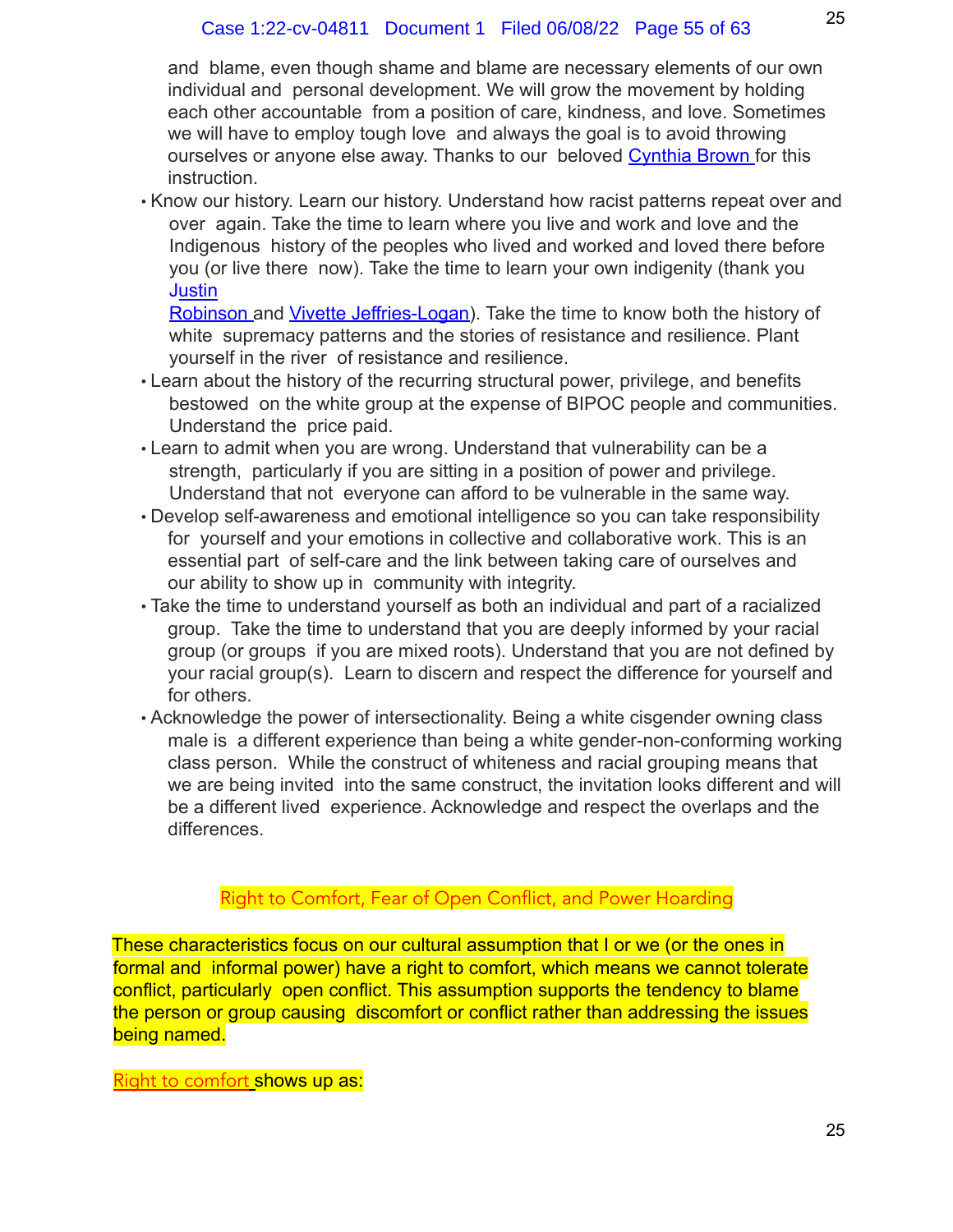• the belief that those with power have a right to emotional and psychological comfort (another aspect of valuing 'logic' over emotion);

• scapegoating those who cause discomfort, for example, targeting and isolating those who name racism rather than addressing the actual racism that is being named; • demanding, requiring, expecting apologies or other forms of "I didn't mean it" when faced with accusations of colluding with racism;

• feeling entitled to name what is and isn't racism;

• white people (or those with dominant identities) equating individual acts of unfairness with systemic racism (or other forms of oppression).

Antidotes or suggestions for how to show up in more connecting and healing ways: • understand that discomfort is at the root of all growth and learning;

• welcome discomfort and learn to sit with discomfort before responding or acting; • deepen your political analysis of racism and oppression so you have a strong understanding of how your personal experience and feelings fit into a larger picture; • avoid taking take everything personally;

- welcome honest and hard feedback as the gift it is, knowing that people could so easily choose to stay silent and talk about you behind your back rather than gift you with their truth about how your attitudes and/or behavior are causing a problem;
- when you have a different point of view, seek to understand what you're being told and assume there is a good reason for what is being said; seek to find and understand that good reason (without labeling the other person);
- remember that feedback and criticism may be skillful or unskillful and either way, it will not kill you;
- remember that critical feedback can help you see your conditioning as you learn to separate your conditioning from who you actually are; you need to know your conditioning if you are going to be free; while your conditioning is hazardous, you are not.

# Fear of (open) conflict shows up as:

• people in power are scared of expressed conflict and try to ignore it or run from it; • when someone raises an issue that causes discomfort, the response is to blame the person for raising the issue rather than to look at the issue which is actually causing the problem; • emphasis or insistence on being polite; setting the rules for how ideas or information or differences of opinion need to be shared in order to be heard (in other words, requiring that people "calm down" if they are angry when anger often contains deep wisdom about where the underlying hurt and harm lies); • equating the raising of difficult issues with being impolite, rude, or out of line; punishing people either overtly or subtly for speaking out about their truth and/or experience; • labeling emotion as "irrational" or anti-intellectual or inferior, which means failing to recognize the importance of emotional intelligence; • pretending or insisting that our point of view is grounded in the "rational" or the intellectual when we are in fact masking our emotions with what appear to be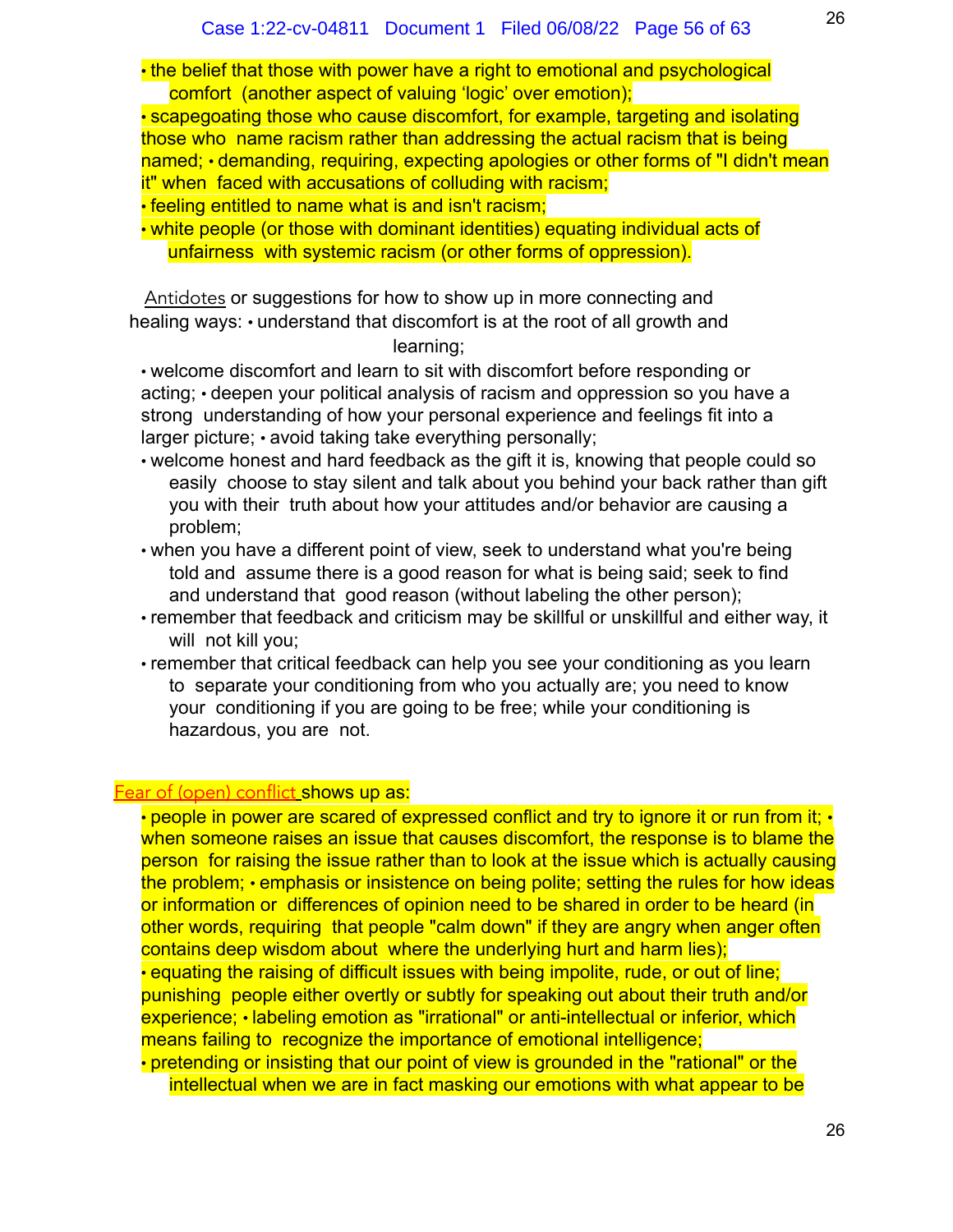#### rational or intellectual arguments.

Antidotes or suggestions for how to show up in more connecting and healing ways: • role play or discuss or plan for ways to handle conflict before conflict happens; • distinguish between being polite and raising hard issues;

• don't require those who raise hard issues to raise them in 'acceptable' ways, especially if you are using the ways in which issues are raised as an excuse not to address them; • develop your emotional intelligence so you can tell when you are hiding your emotions with the excuse that you are being "rational;"

- be transparent about power, so that everyone understands who makes the final decision and/or how the final decision is made before you dive into the conflict;
- invite a third or "neutral" party to support exploration of the conflict;
- assume that everyone has a very good reason for their position and seek to lift those up to the light of day;
- once a conflict is resolved, take the opportunity to revisit it and see how it might have been handled differently.

#### Power hoarding shows up as:

- little, if any, value around sharing power;
- power seen as limited, only so much to go around;
- those with power feel threatened when anyone suggests changes in how things should be done in the organization, often feeling suggestions for change are a reflection on their leadership;

• those with power don't see themselves as hoarding power or as feeling threatened; • those with power assume they have the best interests of the organization at heart and assume those wanting change are ill-informed (stupid), emotional, inexperienced; blaming the messenger rather than focusing on the message; • clinging and other emotional constriction that clouds our field of vision and catapults us back into our small self with its insatiable sense of anxiety and threat.

Antidotes to power hoarding include:

• include power sharing as an explicit organizational or community value; • discuss and define what good leadership looks like and include how a good leader develops the power and skills of others;

- if you are a leader and/or hold power, understand that change is inevitable and challenges to your leadership are often healthy and productive; adopt the "tell me more" approach to challenges;
- if you are a leader and/or hold power, avoid taking challenges personally and return to the principle of collective thinking and action; ask for help with your leadership, particularly when feeling highly defensive;
- if you are a leader and/or hold power, realize your ability and responsibility to support others to hold power well and responsibly, to support others to be successful and to shine, to mentor and support others; realize your ability to support and help others grow reflects well on you (as opposed to attitudes and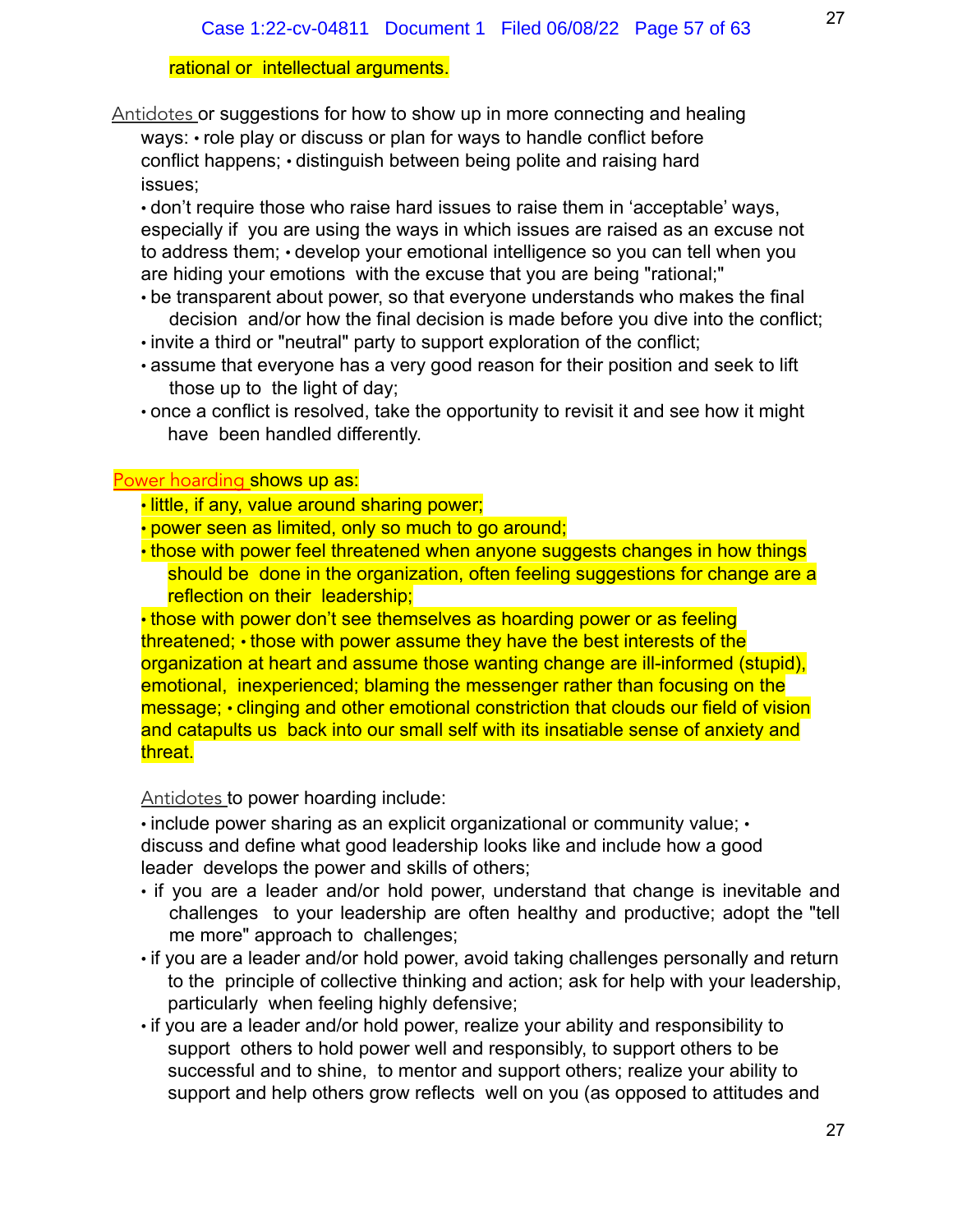behaviors that stem from fear, desire to control and/or micro-manage);

- allow yourself to feel the joy in helping others grow, thrive, succeed, and even exceed (you);
- make sure the organization is focused on the vision, mission, and values rather than staying "in business" for the sake of staying in business;
- lean in to the racial equity principle of "know yourself" and develop strategies for making friends with your ego so that you are leading and/or acting from a place of integrity rather than fear or anxiety about your importance.

# **Urgency**

A constant sense of urgency reflects our cultural habit of applying a sense of urgency to our every-day lives in ways that perpetuate power imbalance while disconnecting us from our need to breathe and pause and reflect. The irony is that this imposed sense of urgency serves to erase the actual urgency of tackling racial and social injustice.

#### A constant sense of urgency:

- makes it difficult to take time to be inclusive, encourage democratic and/or thoughtful decision-making, to think and act long-term, and/or to consider consequences of whatever action we take;
- frequently results in sacrificing potential allies for quick or highly visible results, for example sacrificing interests of BIPOC people and communities in order to win victories for white people (seen as default or norm community);

• reinforces existing power hierarchies that use the sense of urgency to control decision making in the name of expediency;

- is reinforced by funding proposals which promise too much work for too little money and by funders who expect too much for too little;
- privileges those who process information quickly (or think they do);

• sacrifices and erases the potential of other modes of knowing and wisdom that require more time (embodied, intuitive, spiritual);

• encourages shame, guilt, and self-righteousness to manipulate decision-making; • reinforces the idea that we are ruled by time, deadlines, and needing to do things in a "timely" way often based on arbitrary schedules that have little to do with the actual realities of how long things take, particularly when those "things" are relationships with others;

• connected to objectivity in the sense that we think that our sense of time and/or

meeting deadlines is objective because we see or frame time as objective; • reproduces either/or thinking because of the stated need to reach decisions quickly; • makes it harder for us to distinguish what is really urgent from what feels urgent; after a while everything takes on the same sense of urgency, leading to mental, physical, intellectual, and spiritual burnout and exhaustion;

• involves unrealistic expectations about how much can get done in any period of time; linked to perfectionism in the urgency that perfectionism creates as we try to make sure something is done perfectly according to our standards.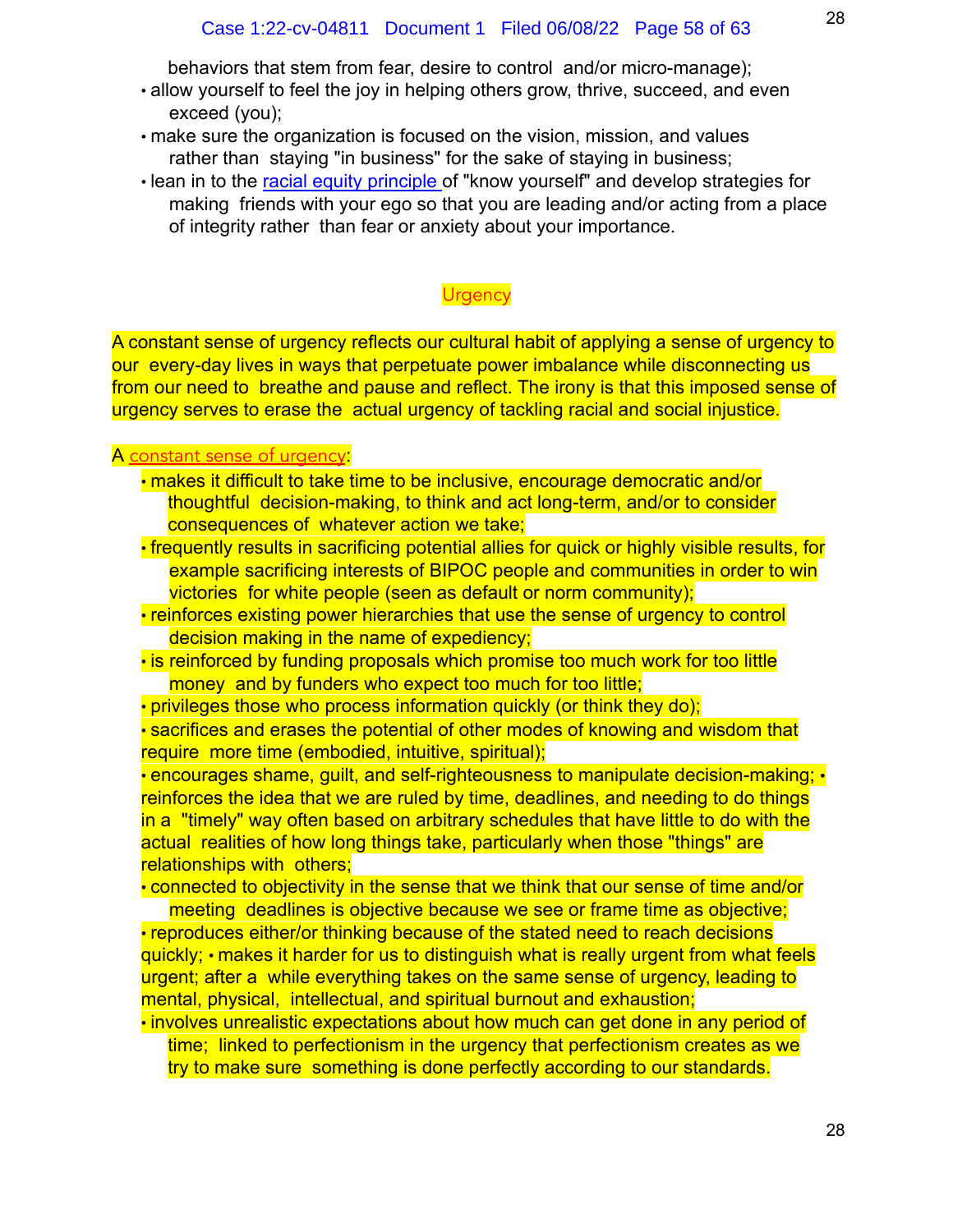This characteristic of white supremacy is challenging because we understand that racial justice and equity is urgent. White supremacy and racism threaten, target, and violate BIPOC people and communities every day. White supremacy and racism invite and condition us into toxic thinking and behavior every day. We are called on, with this characteristic, to hold the volatile and tender contradiction of an underlying urgency about our immediate need for justice which is with us always with the day to day sense of urgency that too often defines our organizational and community cultures, leading to the consequences listed above. White supremacy culture is not urgent about racial justice; white supremacy culture is urgent in the name of short-term power and profit. And white supremacy culture likes to engender a culture of urgency in those of us who are working to dismantle it because it knows that living with a constant sense that everything is urgent is a recipe for the abuse of power and burnout.

Antidotes to a sense of urgency include:

• realistic workplans based on the lived experience of the people and organization involved; • leadership who understands that everything takes longer than anyone expects; • a commitment to equity, including a commitment to discuss and plan for what it means to embed equity practices into the workplan;

• a commitment to learn from past experience how long things take;

• collaborative development of realistic funding proposals with realistic time frames; • clarity ahead of time about how you will make good decisions in an atmosphere of urgency (including clarity about what constitutes a "good" decision);

- an understanding that rushing decisions takes more time in the long run because inevitably people who didn't get a chance to voice their thoughts and feelings will at best resent and at worst undermine a decision where they were left unheard;
- developing a personal and collective practice of noticing when urgency arises and taking a pause to deliberate with thoughtfulness and intention about the nature of the urgency and the range of options available to you.

# Racial Equity Principles

In addition to the antidotes listed under each of the characteristics, you will find a list of 10 racial equity principles that might prove useful in thinking about how to build the culture and institutions and people we want and deserve to be. The Dismantling Racism Works collaborative developed these 10 racial equity principles after a decade of experience working with and for community based leaders and organizations living into their racial justice commitment. Over our years of working together, members of the collaborative added to the principles based on our evolving understanding of what we need in order to support racial justice work. We have found these principles to ground us powerfully in the wisdom they offer as we navigate the challenges, constraints, and violations of white supremacy culture. As we build the world we want and deserve. As we become free.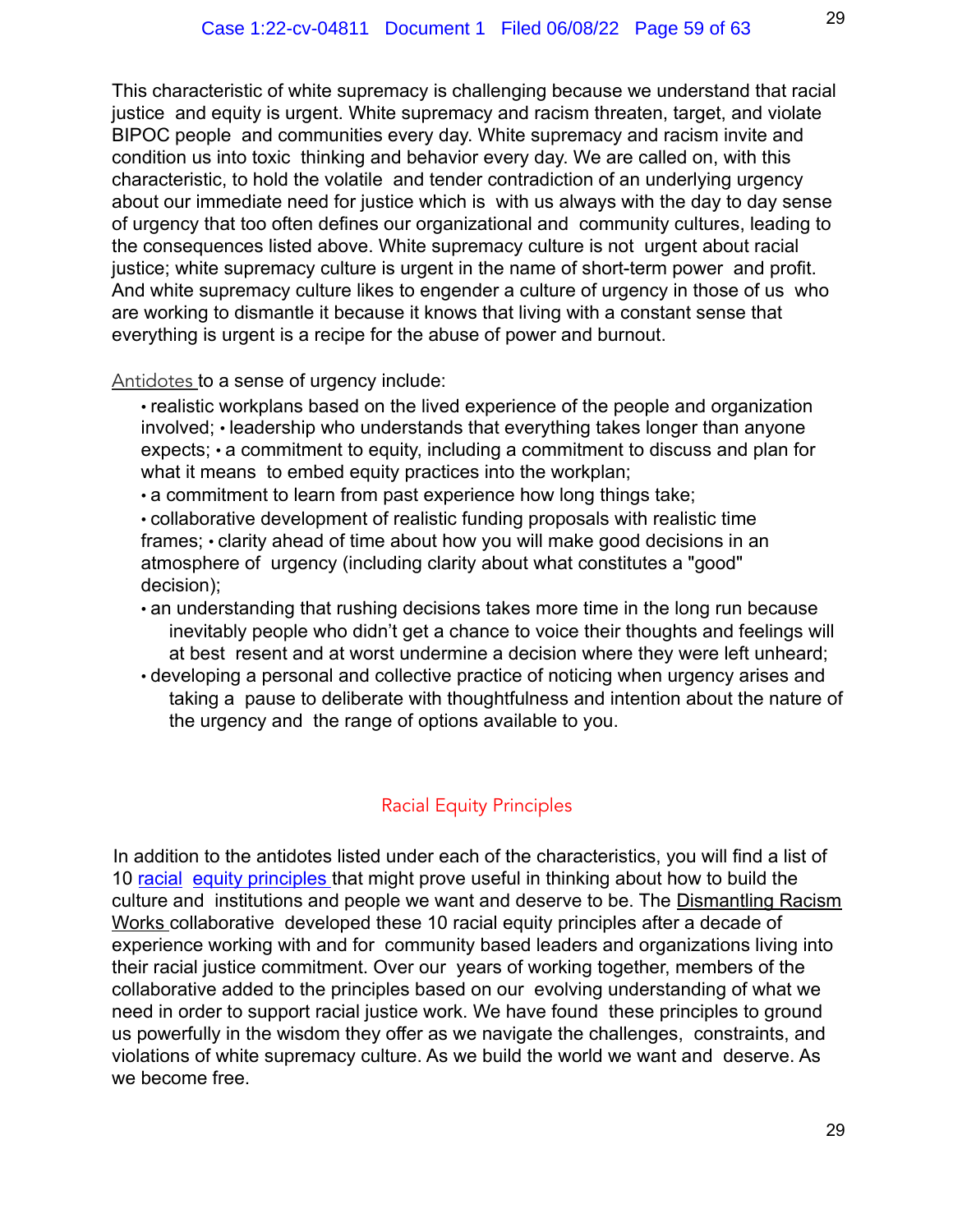You can find these principles on the www.whitesupremacyculture.info website.

#### Please Do Not Weaponize This Tool

I want to offer a cautionary plea here about weaponizing this list.

The website, the article, the information offered here is a tool, an analytical tool designed to help us better understand white supremacy culture. The intention is to help us understand the water in which we are all swimming so that we can collaboratively work together to build and sustain cultures that help us thrive as communities and individuals. Cultures that are *not* based on abuse of power and accumulation of profit. Cultures that *are* based on interdependence, justice, and respect for each other and the earth and wind and sun and stars. Cultures that embody the belief that we all do better when we all do better.

I remember how, in my early years of working with Kenneth Jones to offer dismantling racism training, people would take the analysis and framework we offered and use it to beat each other up - "My analysis is better than your analysis," "I am/we are more righteous than you." Similarly, some people report that this list gets used as a weapon to accuse, shame, and blame in ways that perpetuate disconnection.

I believe we are all deeply harmed by white supremacy culture. I am asking us to sit with the devastating impacts of white supremacy culture on all of us even though that impact is very different based on our race, our class, our gender, our sexuality, our lived experiences. One friend reports crying after reading the list as he came to grips with the devastating impacts of white supremacy culture on his white working class family of origin as he was creating a middle class family himself.

Another, a skilled facilitator, reports that "I could not possibly tally the number of hours I have spent over the last three years dislodging people from the reductive stance they construct based on the tool. In its current [1999] form, just to name one area, it tilts people towards a behavioral and ahistorical frame. And because it couches things in a way that can be read as absolutist, it can generate almost ridiculous orthodoxies of exclusion. I worked in one situation where the communications function had come to a grinding halt because a segment of the staff had decided that editing was white supremacist and, while yes, there are elitist and racist frames around proper language, the organization was locked in an either/or frame that was incredibly unhealthy and unproductive."

An activist talks about how the list has been used to scold white people, to tell white people we are inherently problematic and that our work, those of us who are white, is to never trust ourselves. A BIPOC person shares that the list is traumatizing and triggering.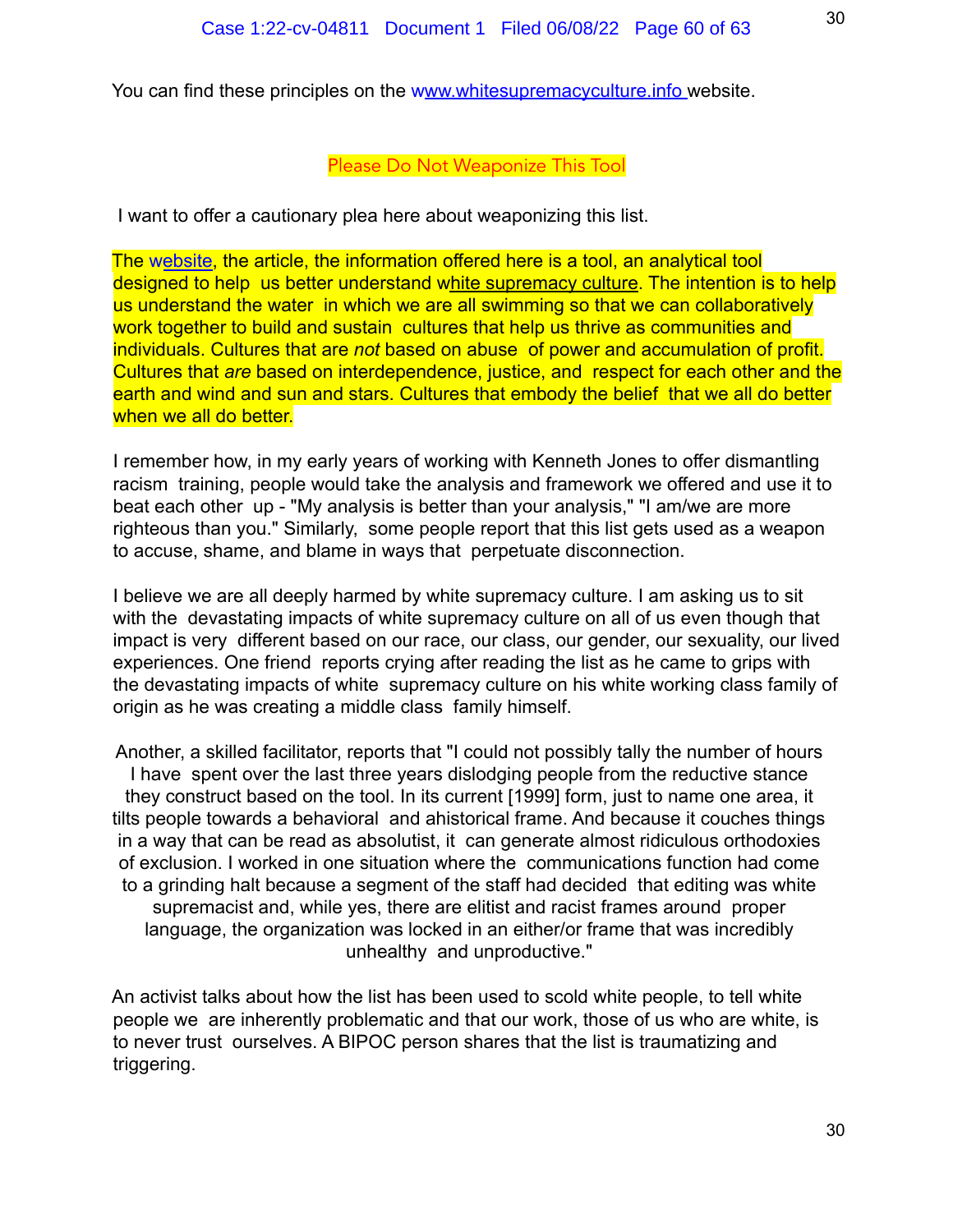Working with each other across lines of difference is really hard. We cause harm, we operate out of our conditioning, we are rightfully enraged, deeply hurt, exhausted. I am not suggesting that living a racial equity commitment is clean or easy. Or that this list is in any way a final word on how white supremacy culture operates.

One of the challenges we face as we work together is that building justice is complex and nuanced while white supremacy culture likes to pretend we can reduce everything to a simple either/or. So we are called to navigate the complexity of our conditioning without losing sight of the inherent humanity in each of us.

The movement is currently engaged in important conversations about calling in and calling out. I lean on the words of the late and fabulous and fierce and funny Cynthia Brown, a social justice warrior and beloved friend, who told us with her last breaths that we should never throw anyone away. This does not mean we can't hold each other accountable (another word for supporting each other to be our best selves), set boundaries when people have not learned yet to take responsibility for themselves, apologize and take responsibility ourselves when we cause harm, and continue to grow and learn how to be with each other even when we are getting on each other's last nerve.

I will say that white supremacy wants us to attack each other as the problem. As we fight with and among each other, we fail to identify the actual problem. An instruction we might hold to is to attack the problem, not the people, not each other (thank you Calvin Allen). Of course, sometimes our behavior is a problem, our conditioning is a problem, and then we can, when we are able, help each other through. And if we cannot, we look to others who have the capacity to help or be in relationship as they look to us when they are out of capacity and we are able to show up.

I'm not pretending to have easy answers. My point is simply that I hope we can use this list to help us name the ways in which our conditioning might be getting in our own and each other's way rather than as an instrument of shame, blame, or accusation of not being good enough. The dominant culture already gives us plenty of messaging about how deficient and wrong we are; perhaps we can learn to show up to each other with more compassion (and give ourselves and each other a break when we can't).

Both/and, my lovelies, both/and.

#### End Note from original article

One of the purposes of listing characteristics of white supremacy culture is to point out how organizations that unconsciously use these characteristics as their norms and standards make it difficult, if not impossible, to open the door to other cultural norms and standards. As a result, many of our organizations, while saying we want to be anti-racist and multicultural, really only allow "others" to belong if they adapt or conform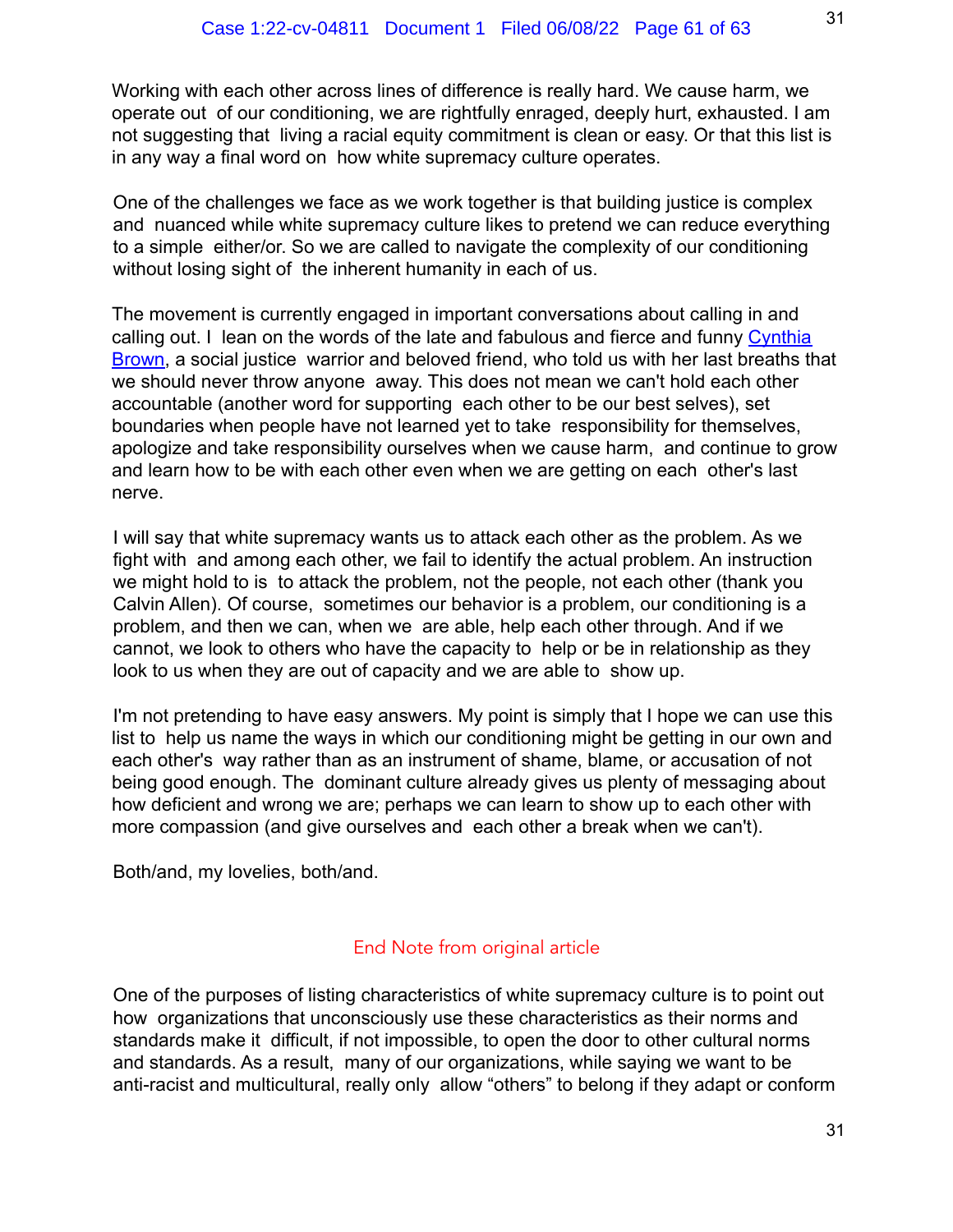to already existing cultural norms. Being able to identify and name the cultural norms and standards you want is a step towards racial equity.

# **Sources**

This section includes the source notes from the original article.

I wrote the White Supremacy Characteristics article in 1999 (see introductory paragraphs above).

On the night I wrote the first draft, I arrived back to my apartment in a frustrated lather about a meeting I had just attended, a meeting where many of the characteristics named in the article kept showing up. I sat at my computer in a quiet rage. The words poured out. This is the one and only time I can claim to understand the idea of something "writing itself." I operated mostly as a vessel and the words came through me rather than from me.

I then began to share what I had written with some of my mentors and colleagues; their names are credited at the beginning of the article.

This article was not the result of research. This article came through me as the result of my years of work as an anti-racism teacher and trainer, my collaboration with brilliant and wise colleagues, the serendipity of being in the right place at the right time, and whatever forces moved me to put

the words on the page. If you need a highly researched article to believe what you are reading, I will simply suggest there are now literally hundreds if not thousands of researched sources that support the truth of the toxicity of white supremacy culture. I will also say that the article has proven its value in its wide and prevalent use (nothing to do with me, everything to do with our collective desire to understand this culture we are all trying to navigate and transgress).

I will also add that many, many people have taken the article, adapted it, revised it, added to it, made a zine out of it, applied it specifically to their field or community, and made it their own. I am absolutely thrilled about this and some of those adaptations, revisions, and creative manifestations of the original work are offered on the AND ... page of the website.

There are many ways to know. Research is not the only source of wisdom. I am not claiming to be wise so much as I am claiming that we benefit when we open ourselves to the idea that our wisdom can come from many sources and in many ways. May you find the article of benefit.

# Sources cited in the original article:

The original piece on white supremacy culture written in 1999 built on the work of many people, including (but not limited to) Andrea Ayvazian, Bree Carlson, Beverly Daniel

32